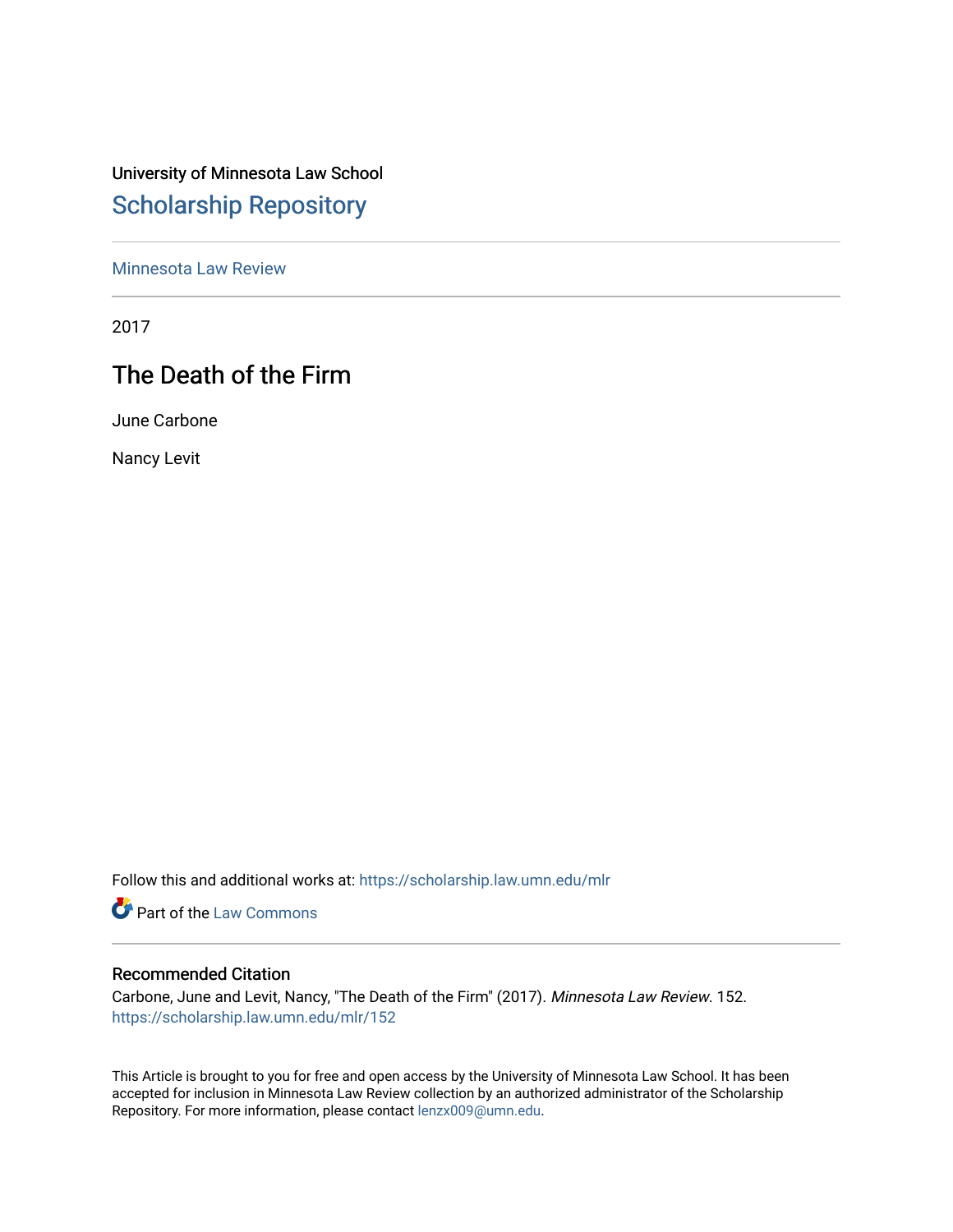## **Article**

# **The Death of the Firm**

# **June Carbone† & Nancy Levit††**

#### INTRODUCTION

A corporation is simply a form of organization used by human beings to achieve desired ends. An established body of law specifies the rights and obligations of the people (including shareholders, officers, and employees) who are associated with a corporation in one way or another. When rights, whether constitutional or statutory, are extended to corporations, the purpose is to protect the rights of these people.<sup>1</sup>

In the Supreme Court's decision in *Burwell v. Hobby Lobby*—and more generally in corporate and employment law—the firm as entity is disappearing as a unit of legal analysis. We use the term "firm" in this Article in the sense that Ronald Coase did to describe a form of business organization that orders the production of goods and services through use of a system internal to the enterprise rather than through the use of independent contractors.<sup>2</sup> The idea of an "entity" in this sense

963

<sup>†</sup> Robina Chair in Law, Science and Technology, University of Minnesota Law School.

<sup>††</sup> Curators' and Edward D. Ellison Professor of Law, University of Missouri – Kansas City School of Law. We thank William K. Black, Margaret F. Brinig, Naomi Cahn, Paul Callister, Mary Ann Case, Lynne Dallas, Robert Downs, Max Eichner, Martha Fineman, Barb Glesner Fines, Claire Hill, Brett McDonnell, Amy Monahan, Charles O'Kelley, Hari Osofsky, Irma Russell, Dan Schwarcz, Lynn Stout, and Erik P.M. Vermeulen for their helpful comments on drafts of this Article and Tracy Shoberg and Shiveta Vaid for their research support. Copyright © 2017 by June Carbone & Nancy Levit.

 <sup>1.</sup> Burwell v. Hobby Lobby Stores, Inc., 134 S. Ct. 2751, 2768 (2014).

 <sup>2.</sup> Ronald H. Coase, *The Nature of the Firm*, 4 ECONOMICA 386, 390–93 (1937). The term "corporation," in contrast, refers to a particular type of business organization with a corporate charter. Stefan J. Padfield, *Rehabilitating Concession Theory*, 66 OKLA. L. REV. 327, 331 (2014). Thus, while all corporations are in some sense "firms," not all firms are corporations. For other discussions of the legal significance of the firm concept, see Reuven S. Avi-Yonah, Citizens United *and the Corporate Form*, 2010 WIS. L. REV. 999, 1001–33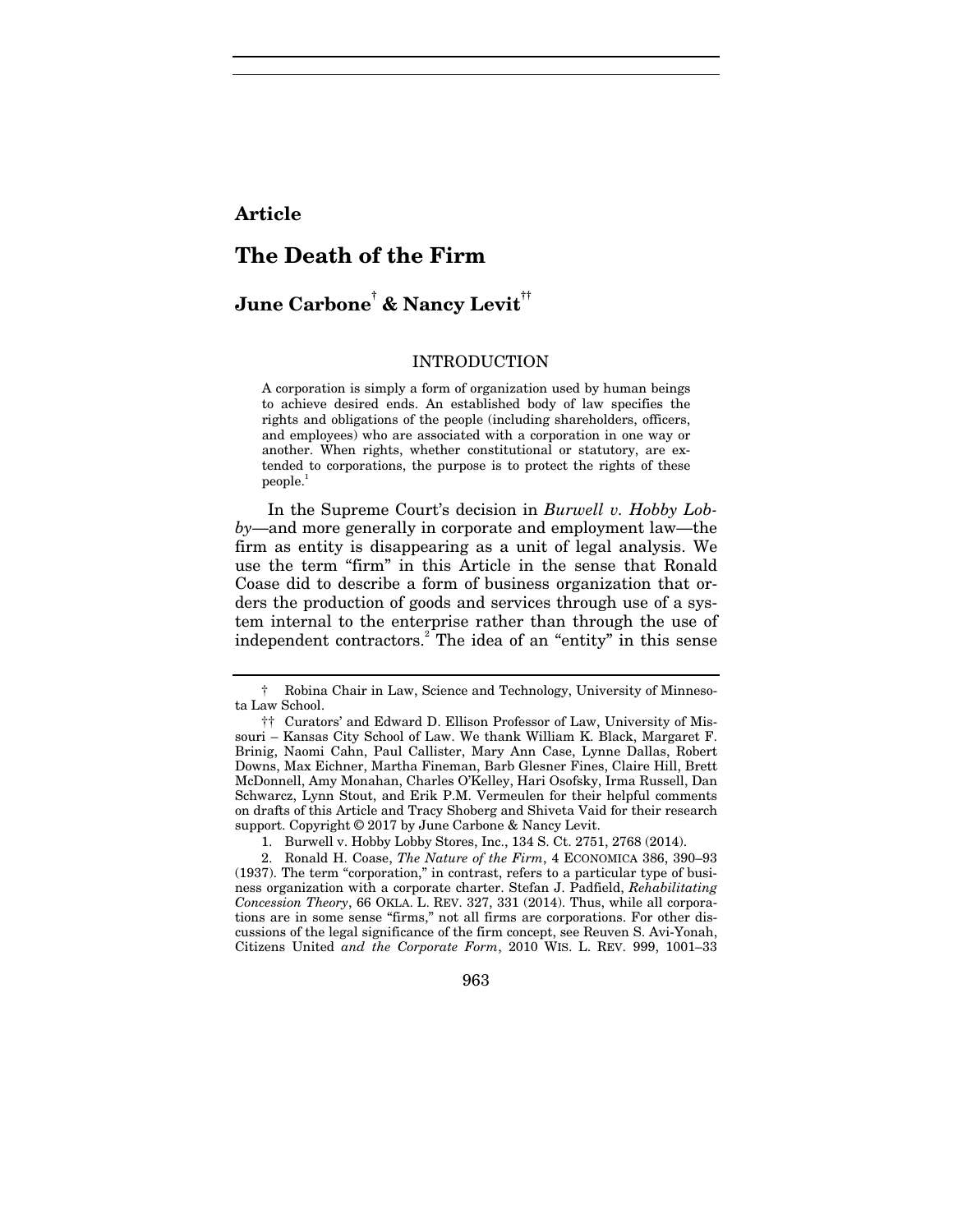refers to an institution that is greater than the sum of its parts, one that has a legal existence, recognizable identity, and loyalty claims independent of the individuals who may own it or control it at any given time.<sup>3</sup> Popular accounts sometimes read *Hobby Lobby* and similar decisions as conferring rights on the entity and thus enhancing the institutional character of the claims, insisting, as presidential candidate Mitt Romney did in 2012, that "[c]orporations are people, my friend."<sup>4</sup>

As Justice Alito's majority opinion in *Hobby Lobby* makes clear, however, reading these opinions as enhancing the institutional character of the rights conferred would be a mistake. Instead, these decisions are the culmination of a decades-long attack on the reification of the corporation and an assault on the very notion of corporate interests separate from the narrowly defined interests of a company's immediate owners. These decisions, even as they recognize corporate First Amendment claims, erode the status of the corporation as an entity that imposes *institutional* constraints on executive freedom of action, has *institutional* obligations to its employees, or can be held *institutionally* accountable as a community citizen. Within this jurisprudence, the corporation becomes, as Justice Alito observes, a means to an end, $5$  no different from the corporate jet or the supply contract with a Chinese subsidiary. Thus, *Hobby Lobby* and the line of cases it represents signals the "death of the firm" as an important component of legal analysis across a variety of fields.

This Article is the first to consider the implications of this ideological shift in the treatment of the firm with respect to the corresponding construction of business entities as appropriate partners for the government in advancing public purposes. Following *Hobby Lobby*, many scholars have questioned the deci-

<sup>(</sup>summarizing the literature on the status of the corporation); Timothy P. Glynn, *Taking the Employer out of Employment Law? Accountability for Wage and Hour Violations in an Age of Enterprise Disaggregation*, 15 EMP. RTS. & EMP. POL'Y J. 201, 203 (2011) (describing the impact of firm disaggregation on employees).

 <sup>3.</sup> This idea of an entity that supplies identity and commands loyalty is rooted in media theory and remains influential in the management literature as a way to motivate employees. *See infra* text accompanying notes 56–59.

 <sup>4.</sup> Maureen Dowd, *Power to the Corporation!*, N.Y. TIMES, Aug. 14, 2011, at SR11.

<sup>5.</sup> *Hobby Lobby*, 134 S. Ct. at 2768; *see also* GERALD F. DAVIS, THE VAN-ISHING AMERICAN CORPORATION: NAVIGATING THE HAZARDS OF A NEW ECON-OMY 77–79 (2016) (describing the difficulty of holding corporations accountable for actions taken within their supply chains).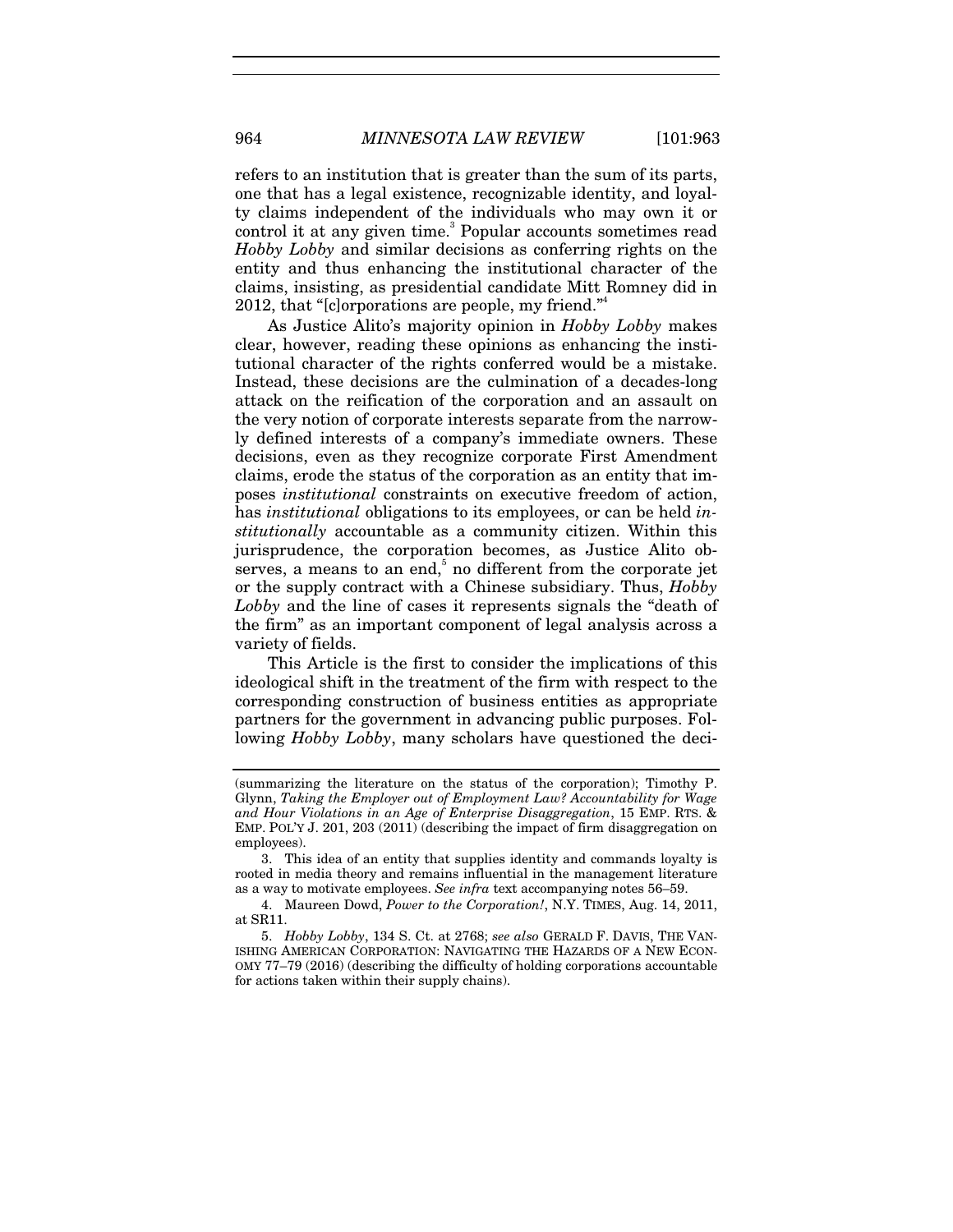sion on three grounds. First, First Amendment scholars have challenged the Court's conclusion that a corporation can exercise religious rights and, if so, in what circumstances.<sup>6</sup> Second, constitutional scholars have explored the status of corporate entities, with some arguing that corporations are creations of the State, and thus can be defined and regulated in whatever ways the State chooses, and others arguing that corporations have constitutional standing that imposes some limits on government action.<sup>7</sup> Third, corporate scholars have revisited the issue of management fiduciary duties, questioning whether managers must seek to advance the firm's commercial interests or whether they can promote other values, such as religious or civic interests.<sup>8</sup> What all three critiques have in common is that they assume that a system of employer-provided, governmentsubsidized health care (and implicitly other benefits) is appropriate.

This Article takes a different approach. It takes seriously the Supreme Court embrace of the firm as a mere fiction<sup>9</sup> that

7. *See* Avi-Yonah, *supra* note 2 (summarizing the literature on the status of the corporation and arguing that the issue has never been definitely resolved); Padfield, *supra* note 2, at 331–32 (arguing that corporations are creations of the State, and thus the government can impose conditions on the grant of corporate charters).

 <sup>6.</sup> Besides questioning the reasoning of the *Hobby Lobby* decision itself, these critiques raise two additional questions that are beyond the scope of this paper. The first is who defines the religious stance of a corporate entity. The logic of the *Hobby Lobby* majority suggests that the question is a matter of contract among the owners. *See* Brett H. McDonnell, *The Liberal Case for*  Hobby Lobby, 57 ARIZ. L. REV. 777, 790–91 (2015) (discussing the ability of corporate officers to advance ends other than profit maximization). Hobby Lobby is unusual in that it is a closely held corporation, with a religious statement of purposes in its corporate charter, and it is therefore not clear how many other entities will thus be able to assert such a purpose. *Hobby Lobby*, 134 S. Ct. at 2765–66. The second broader issue is whether commercial actors generally can impose their religious preferences on others who do not share such preferences in the context of commercial decisions. *See* Elizabeth Sepper, *Gendering Corporate Conscience*, 38 HARV. J.L. & GENDER 193, 232 (2015) (discussing interaction of religious liberty and anti-discrimination law).

<sup>8.</sup> *See* McDonnell, *supra* note 6.

 <sup>9.</sup> The firm is not, however, a complete fiction as it is an entity chartered by law with the power to enter into contracts and perform other binding acts. *See* Lynn Stout, *The Corporation as Time Machine: Intergenerational Equity, Intergenerational Efficiency, and the Corporate Form*, 38 SEATTLE U. L. REV. 685, 705 n.61 (2015) ("Even thoughtful observers sometimes describe corporations as 'legal fictions.' Any good lawyer knows this phrase is an oxymoron. There is nothing fictional about legal institutions, which exercise enormous influence over human beings. That corporations are invisible does not make them fictional or unreal. Gravity, too, is invisible."). In a similar sense, corpo-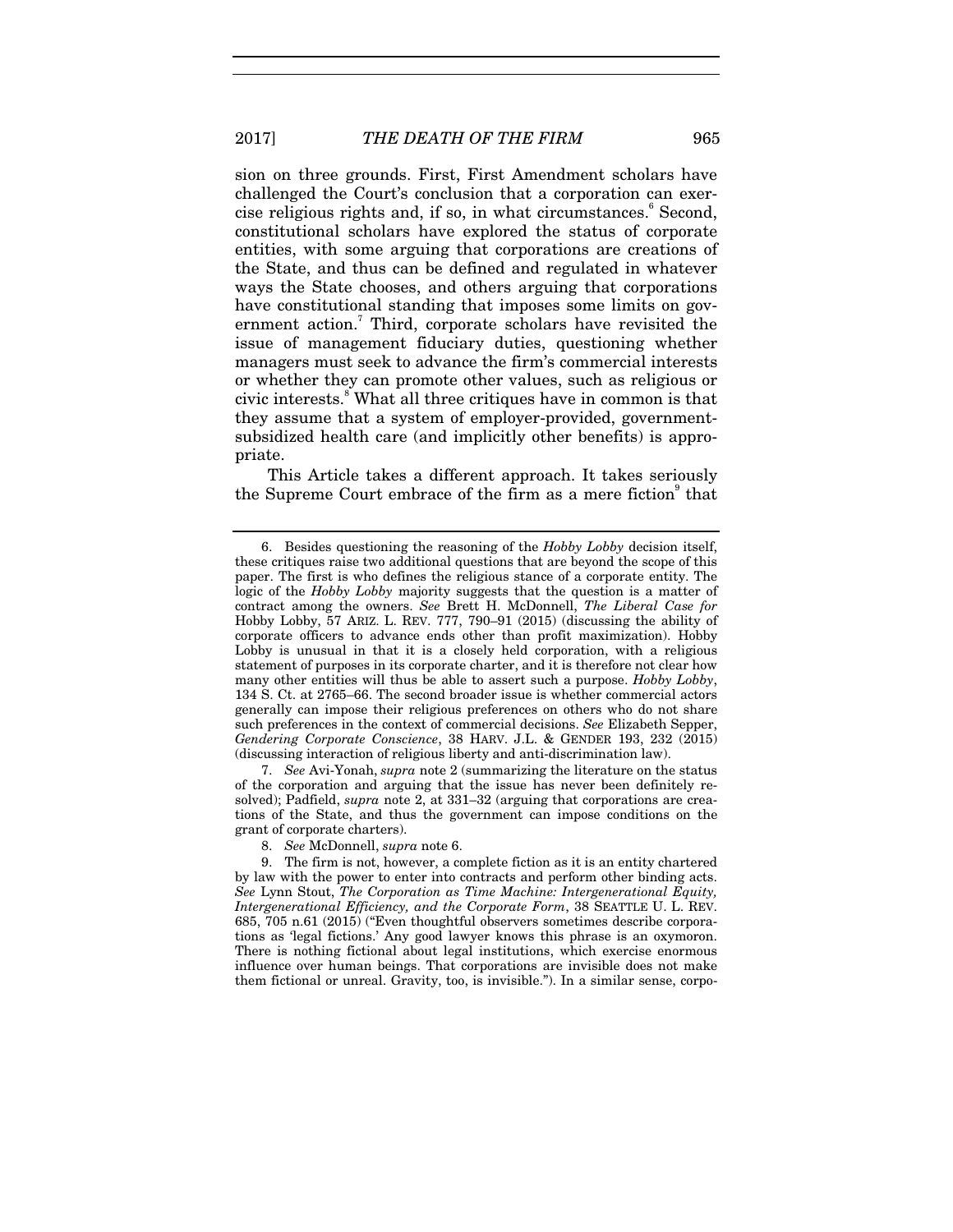serves no purpose and has no obligations other than the interests of its owners, and considers the consequences of that shift for the advancement of public purposes. It locates the Court's endorsement of this limited conception of the firm in two longstanding changes that reinforce each other. First, an ideological shift rejected mid-twentieth-century managerialism, which had treated firms as more than the sum of their parts, and replaced it with agency-cost theory that treated the firm as a mere nexus of contracts.<sup>10</sup> The agency-cost movement accused the managerial era firms of complacency, celebrated the corporate takeover market of the 1980s, embraced "pay for performance" schemes that greatly increased executive compensation, and today cheers on the activist investors who focus corporate attention on maximizing short-term share prices. $11$  In this perspective, the owners of a privately held company like Hobby Lobby are free to treat the company (and its employees) however they like, and large publicly traded corporations, with thousands of employees, serve no interests other than to maximize the return to their shareholders. This ideological movement marked the "death of the firm" as a subject of importance in management theory and in the legal regulation of corporate interests.

Second, an era of technological change and globalization has replaced the brick-and-mortar behemoths of the industrial era with more network-like commercial entities. This second change marks the rise of companies that continually reconstitute themselves. They change product lines, spin off underperforming divisions and acquire new ones, employ an everchanging cast of millennial "knowledge nomads"<sup>12</sup> in their

rations may voluntarily assume contractual obligations to their employees, it is just that these obligations do not follow automatically from the nature of the business entity.

<sup>10.</sup> *See, e.g.*, Frank Dobbin & Jiwook Jung, *The Misapplication of Mr. Michael Jensen: How Agency Theory Brought down the Economy and Why It Might Again*, *in* MARKETS ON TRIAL: THE ECONOMIC SOCIOLOGY OF THE U.S. FINANCIAL CRISIS 29–32 (Michael Lounsbury & Paul M. Hirsch eds., 2010), http://www.scholar.harvard.edu/files/dobbin/files/the\_misapplication\_of\_mr.\_ michael\_jensen\_dobbin\_and\_jung.pdf (summarizing agency-cost theory).

<sup>11.</sup> *See infra* text accompanying notes 178–79, 199, 246–51.

 <sup>12.</sup> Mallory Stark, *High Turnover: Should You Care?*, HARV. BUS. WK. (July 26, 2004), http://hbswk.hbs.edu/archive/4277.html; *see also* PWC, TALENT MOBILITY: 2020 AND BEYOND 19 (2012) (noting that among millennials in business and technology, thirty-eight percent are "always actively on the lookout for other opportunities," while another forty-three percent are not actively looking, "but would be open to offers").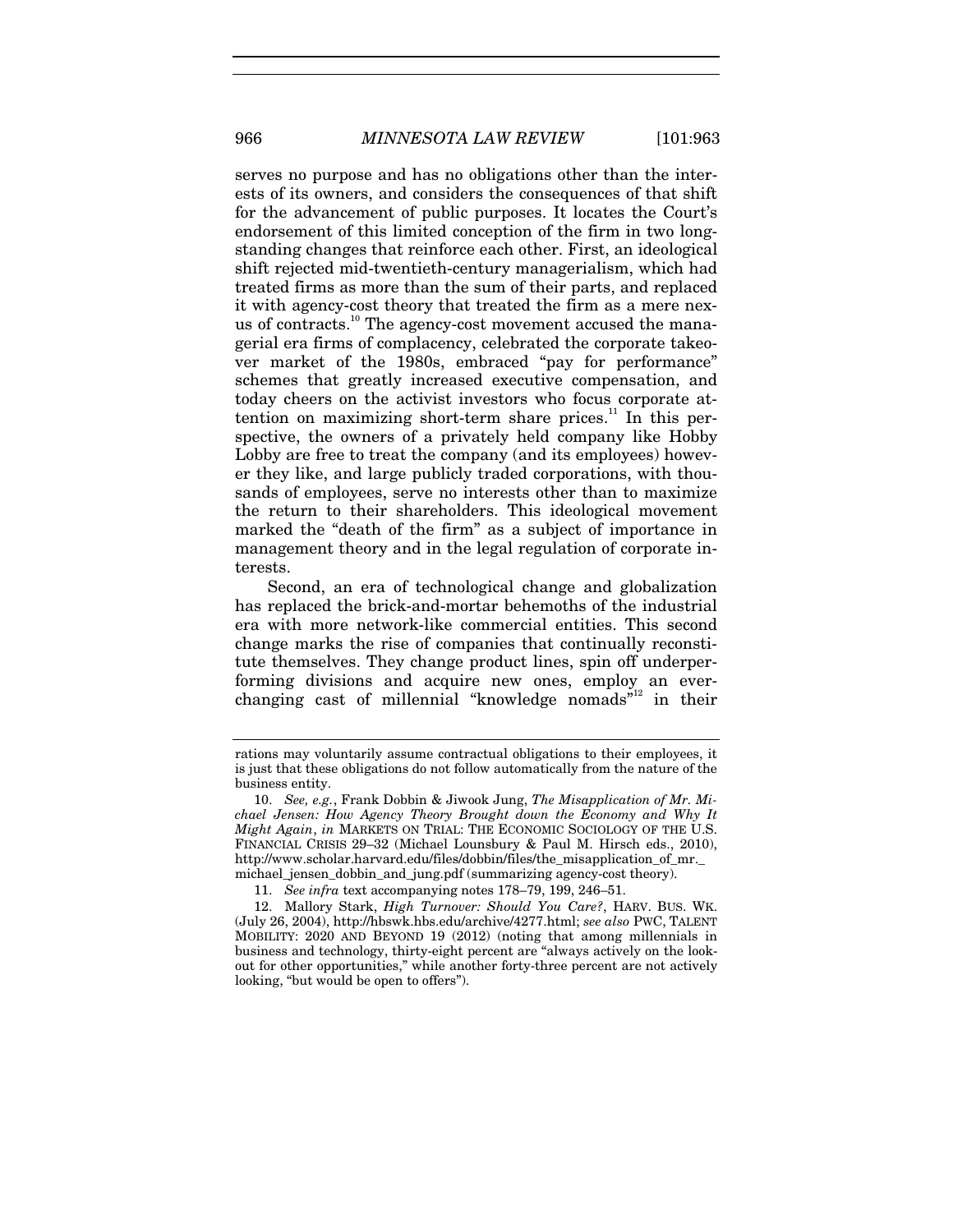skilled ranks, replace the less skilled with a contingent workforce (or robots), and relocate factories, warehouses, and headquarters to the countries or regions with the lowest costs, best quality, and most attractive tax incentives.<sup>13</sup> Thus, a furniture company can sell sofas made with hardwoods that come from Thailand one year and Malaysia the next, with engineered fiberboard filling in. The sofa's heralded "Italian leather" may be processed in Italy, but the hides come from Northern Europe or Argentina. The leather and the hardwoods may then travel across the globe with assembly in the Ukraine or China or Vietnam as labor market conditions shift, and robots that can substitute for the workers involved in riveting, shipping, or warehouse supply. A brand such as "Natuzzi" may signal a guarantee of quality, but its owners, employees, distribution networks, and even corporate headquarters can shift over  $time.<sup>14</sup>$ 

These two movements reinforce each other: the ideological change contributed to a management focus on shorter-term and more reductionist objectives while technological change and globalization have created more opportunities for the flexible and the nimble. Taken together, both change the relationships between employers and employees, and both call into question the use of the firm to supply basic necessities such as health care and pensions, and to serve as suitable partners for public purposes.

In this Article, we document the "death of the firm," that is, the ideological shift from celebration of the firm as bigger

 <sup>13.</sup> Within the United States, these trends tend to focus on the movement abroad. Jim Tankersley, *America's Top Execs Seem Ready To Give up on U.S. Workers*, WASH. POST (Sept. 11, 2014), http://www.washingtonpost.com/news/ storyline/wp/2014/09/11/americas-top-execs-seem-ready-to-give-up-on-u-s -workers. For example, one study of Harvard Business School alumni, many of

whom are at the helm of major corporations, showed that fifty-six of those surveyed recounted instances of moving one thousand or more jobs abroad and zero cases of moving that number of jobs from abroad into the United States. *Id.* Jobs that move abroad, however, do not necessarily stay permanently in the country to which the move occurs.

 <sup>14.</sup> For an examination of these trends, see LUC BOLTANSKI & EVE CHIAPELLO, THE NEW SPIRIT OF CAPITALISM (Gregory Elliott trans., 2007) (discussing major changes in capitalist systems, including subdelegation). In the nineties, *Business Week* heralded these developments as the rise of the "virtual corporation," which operated as a "network of independent companies—suppliers, customers, even erstwhile rivals—linked by information technology . . . [with] neither central office nor organization chart." John Byrne, *The Virtual Corporation*, BUS. WK. (Feb. 7, 1993), http://www.bloomberg.com/ news/articles/1993-02-07/the-virtual-corporation.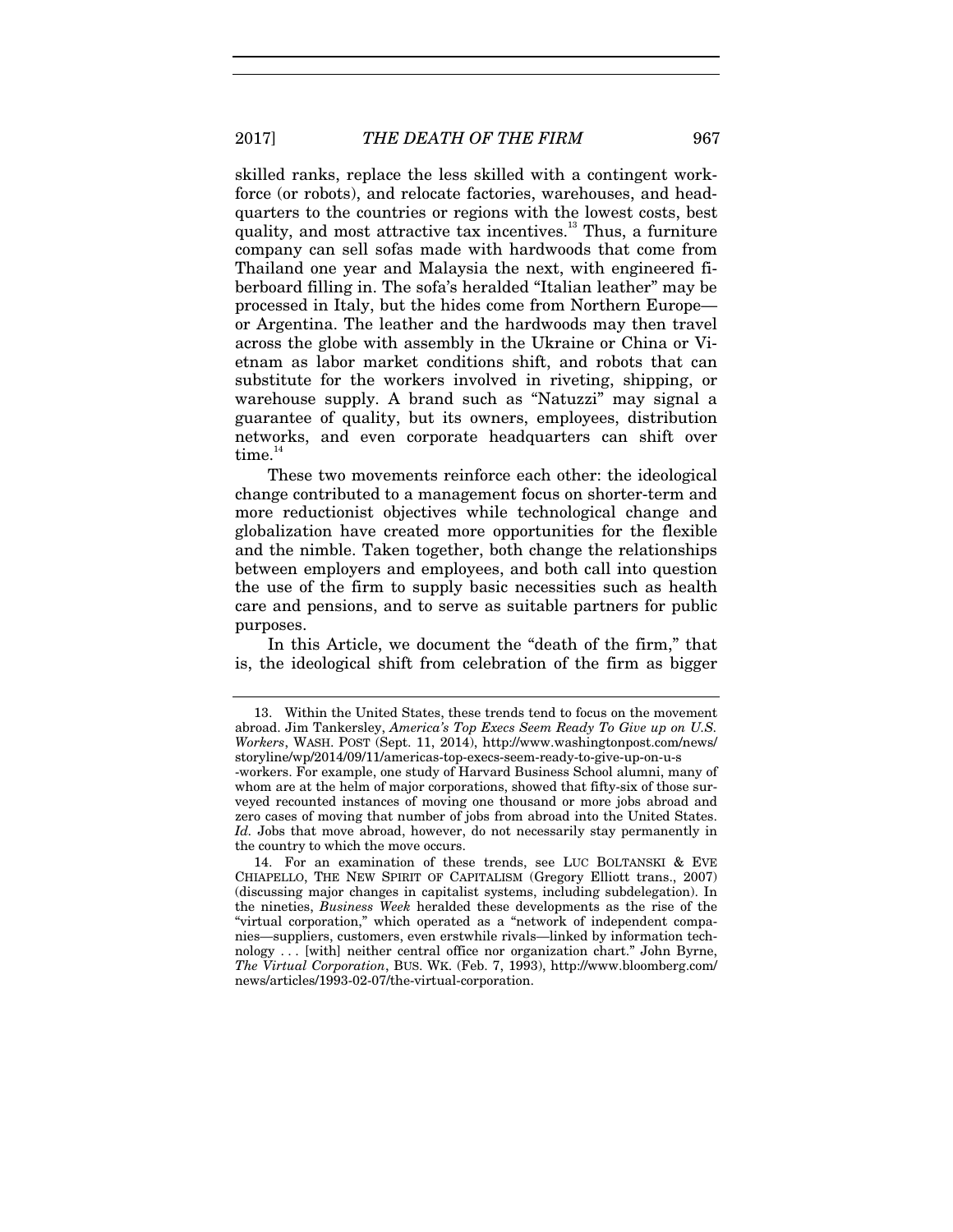than the sum of its parts to denigration of the firm as a "fiction" that obscures analysis of the human interests at stake, and the corresponding change from the large, stable corporations of the industrial era to the more dynamic networks of the technological age. We argue that just as the State of the industrial era grew in response to the concentrated power of manufacturing firms so, too, must the State of the technological era complement and offset the new concentrations of power and better equip workers to meet the challenges of the new era.

In Part I, we trace the rise of the corporation in America. examining the changing relationships between management and labor, and between firms and the State. This Part shows how corporate theory, even as it develops over time, keeps coming back to the same issues: the challenges of changing labor needs and the destructive tendencies of unchecked concentrations of power.

Part II explains the forces that have changed the ideological and material treatment of commercial production. This Part describes the rise of the agency-cost theorists of the seventies, the ideological assault they inspired on the idea of the firm, and the changing impact of executive compensation and financial markets on corporate objectives, culminating in the death of the firm of the industrial era and the rise of more fluid corporate networks.

Part III examines the implications of these changed relationships—between labor and management, between corporations and government—for the treatment of the firm. *Hobby Lobby*, in describing the corporation as no more than a vehicle to advance other interests, changes the assumptions on which public-private partnerships are based. Public subsidization of employer-provided health care arose in an era in which secure employment with a large employer was the norm. The recognition of the rights of owners to impose idiosyncratic limits on employee access to state benefits raises the issue of whether the State should subsidize employer benefits at all. Instead, the logic of the decision suggests that the ultimate goal of health care reform should be to eliminate the employer role altogether; health care can be provided directly to individuals either through exchanges that connect private companies with individuals or through a single-payer system. Employer-provided health care has become an anachronism.

The latter portion of Part III analyzes what such recreation of the relationship between State, firm, and individual might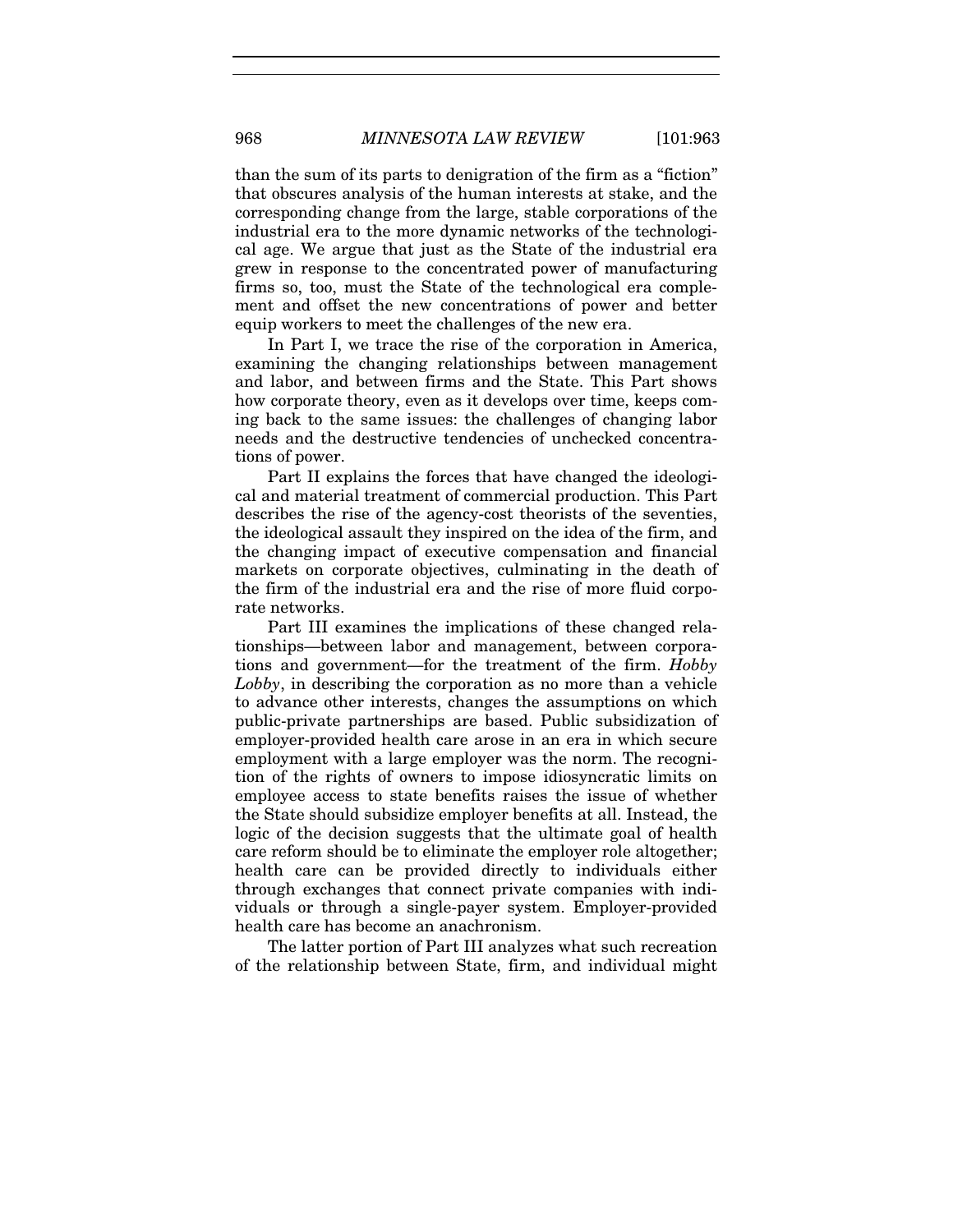look like more generally. Unions—and the stable, wellcompensated employment contracts they championed—arose in response to the nature of the firms of the industrial age. In an era of commercial entities as networks that continually reform in response to changing circumstances, the appropriate response may be to reconsider the sources of worker resilience and autonomy. Just as Hobby Lobby's owners are free to impose their religious values on the terms of corporate health care, so too should Hobby Lobby's employees be able to obtain health care and other forms of social insurance on terms independent of their employment. The rebuilding of the terms of exchange in the information age should be reciprocal and empower individuals on both ends of these transactions to become more nimble and adept players in a changing global marketplace.

As firms change from entities with stable identities, investments in long-term employees, and community-based commitments to ever-shifting networks designed to maximize the interests of the transient few, $^{15}$  the opportunities they offer for public-private partnerships change. The new partnerships should be based on flexibility rather than stability, and they should promote individual resilience rather than assume that employment alone will address long-term worker needs.<sup>16</sup> The idea of the firm, at least at the height of the managerial era in mid-twentieth-century America, assumed that business, employee, and public interests overlapped. In an era that dismisses firms as no more than vehicles to advance their owners' narrowly defined or idiosyncratic interests, the sources of individual flexibility and security also need to shift from within to outside private business structures. While the holding of *Hobby Lobby* is limited to closely held companies, its dictum is far-reaching: it marks the end of the firm as an instrument of collective well-being.

<sup>15.</sup> *See* DAVIS, *supra* note 5, at 122–24 (describing the move toward more transient employment); Erik P.M. Vermeulen, *Corporate Governance in a Networked Age*, 50 WAKE FOREST L. REV. 711, 713–15, 721–26 (2015).

 <sup>16.</sup> For discussion of the idea of resilience, see Martha Albertson Fineman, *The Vulnerable Subject and the Responsive State*, 60 EMORY L.J. 251, 269–73 (2010).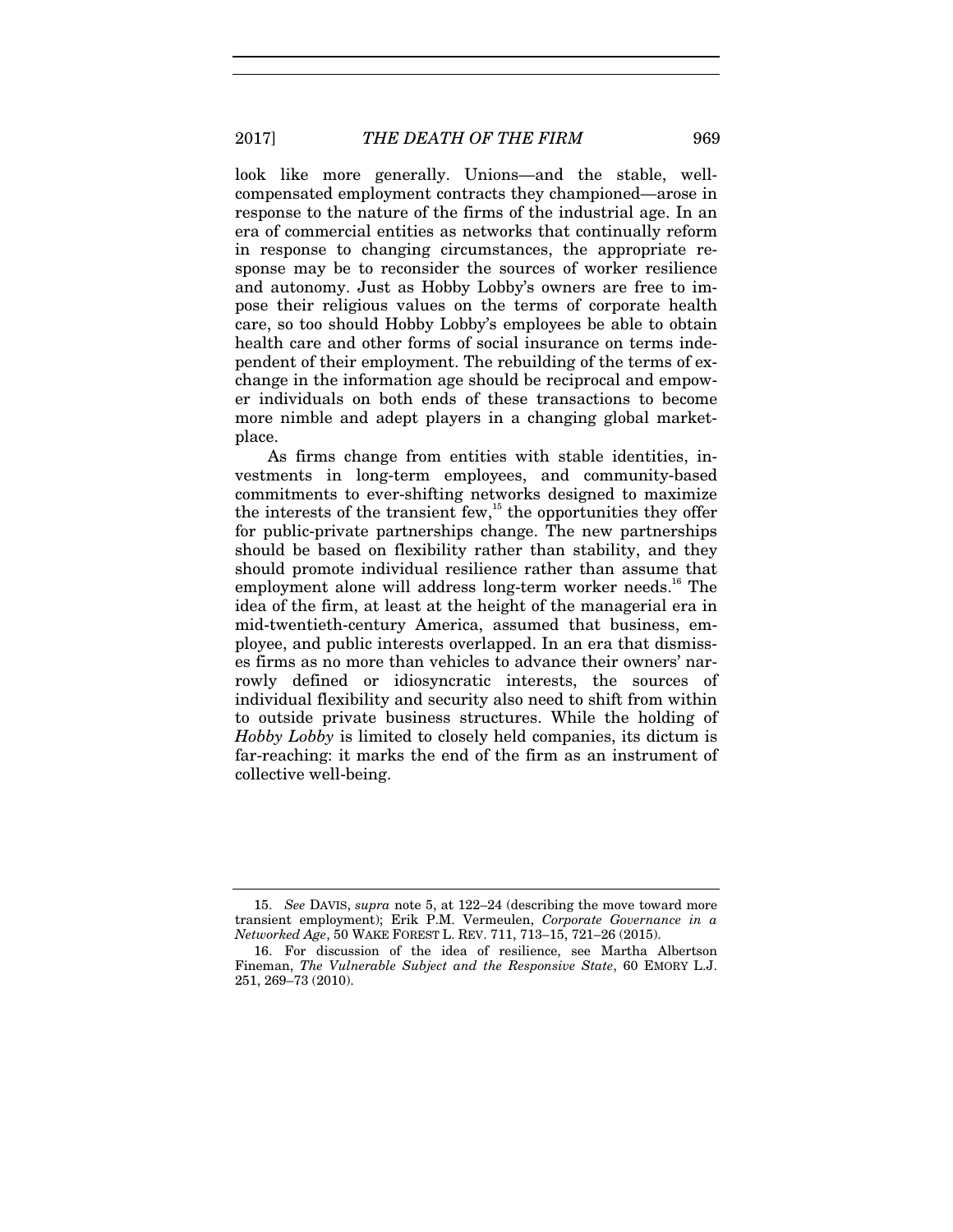970 *MINNESOTA LAW REVIEW* [101:963

#### I. THE RISE OF THE CORPORATION AND THE SUPPRESSION OF THE MARKET

The one part of Justice Alito's opinion for the Court in *Hobby Lobby* that commands widespread agreement is the statement that commercial entities are a means to an end rather than ends in themselves. $17$  Nonetheless, the debate about the appropriate purposes of the firm is as old as the corporation itself, and for some ends, the nature of a firm as an entity distinct from its owners *is* important.

The starting point for the discussion is straightforward. Corporate form is an advantage in raising capital, and the advantages stem from the separation of ownership and control.<sup>18</sup> Legally, the corporation offers unlimited life, limited liability both for the investor acquiring an equity share and the entrepreneur undertaking the commercial enterprise, and the ability to transfer ownership of the shares and/or management of the company without liquidating the enterprise.<sup>19</sup> The growth of the corporation was thus important for large, complex undertak $i$ ngs, $\alpha$ <sup>20</sup> and quite different in important respects from partnerships or sole proprietorships. $21$ 

The principal disadvantage of the corporation also comes from the separation of ownership and control.<sup>22</sup> Indeed, corporate form took hold more readily in the United States than the United Kingdom perhaps because of the latter's early, unhappy experiences with corporate entities.<sup>23</sup> Adam Smith wrote in *The* 

20. Blair, *supra* note 18, at 398–99.

 21. Indeed, most businesses of all kinds were sole proprietorships or partnerships until at least the middle of the nineteenth century. David Millon, *Radical Shareholder Primacy*, 10 U. ST. THOMAS L.J. 1013, 1024 (2013).

22. *See* Henry Hansmann & Reinier Kraakman, *The Essential Role of Organizational Law*, 110 YALE L.J. 387, 435 (2000); *see also* 2 ADAM SMITH, AN INQUIRY INTO THE NATURE AND CAUSES OF THE WEALTH OF NATIONS 741 (R.H. Campbell & A.S. Skinner eds., Oxford Univ. Press, 1976).

23. *See, e.g.*, John C. Coffee, Jr., *The Rise of Dispersed Ownership: The Roles of Law and the State in the Separation of Ownership and Control*, 111 YALE L.J. 1, 24–25 (2001) (maintaining that the United States led in the dispersion of ownership and did so in part because of the capital needs of large

 <sup>17.</sup> Burwell v. Hobby Lobby Stores, Inc., 134 S. Ct. 2751, 2768 (2014).

<sup>18.</sup> *See* Margaret M. Blair, *Locking in Capital: What Corporate Law Achieved for Business Organizers in the Nineteenth Century*, 51 UCLA L. REV. 387, 388–93 (2003) (arguing that the ability to lock in investors' capital was the primary advantage over other business forms).

<sup>19.</sup> *See, e.g.*, Paul G. Mahoney, *Contract or Concession? An Essay on the History of Corporate Law*, 34 GA. L. REV. 873, 885 (2000); Thomas S. Ulen, *The Coasean Firm in Law and Economics*, 18 J. CORP. L. 301, 320 (1993).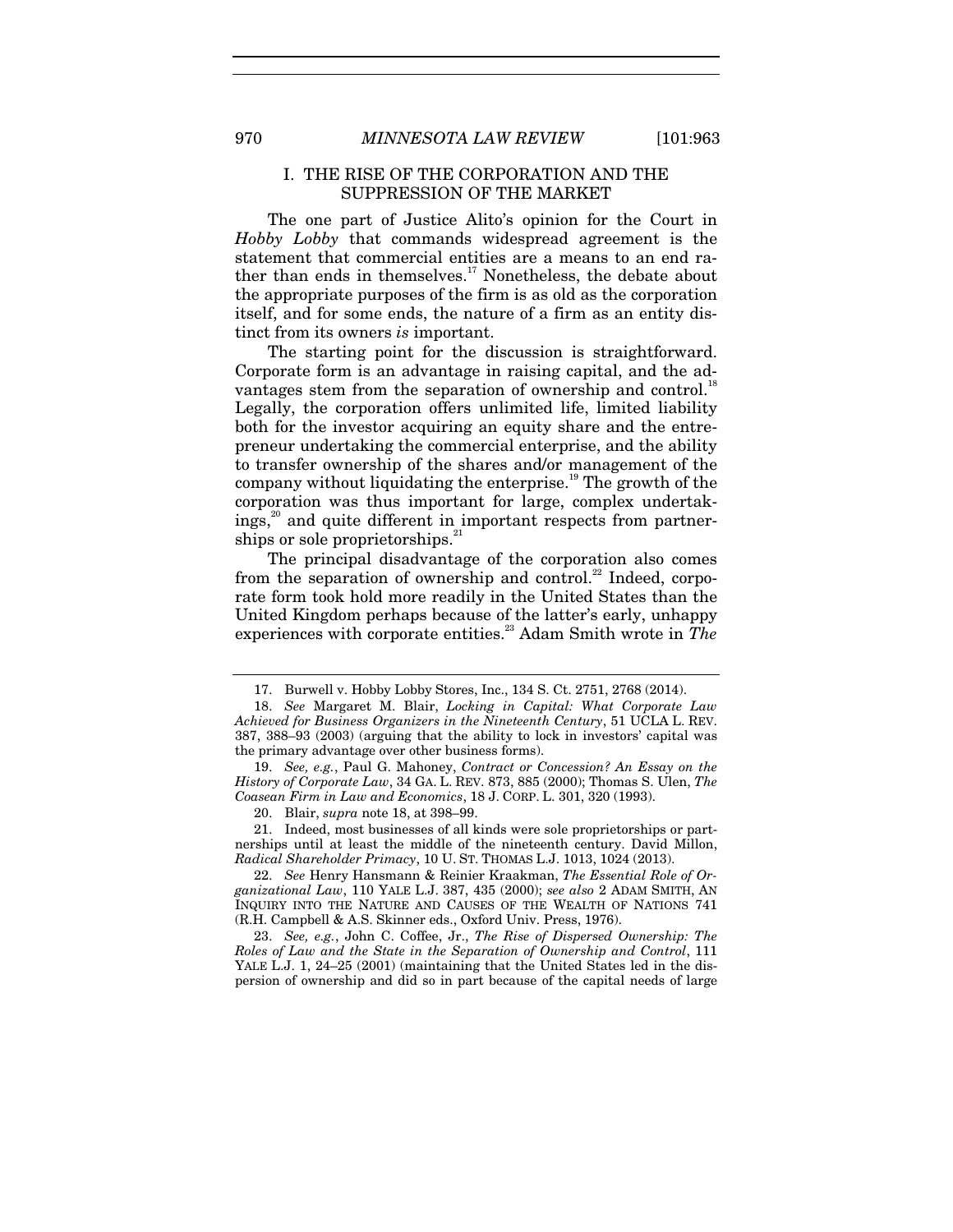2017] *THE DEATH OF THE FIRM* 971

*Wealth of Nations* that the directors of such companies, "being the managers rather of other people's money than of their own," cannot be expected to "watch over it with the same anxious vigilance with which the partners in a private copartnery frequently watch over their own. . . . Negligence and profusion, therefore, must always prevail."<sup>24</sup> At their worst, corporations can be "weapons" designed to exploit unwary investors or extend the reach of fraudulent schemes.<sup>2</sup>

The basic advantage—capital accumulation—and the disadvantages that come from the separation of ownership and control do not necessarily indicate very much about corporate purpose or the role of an entity as a means to those ends. Instead, as the corporation took hold in the beginning of the twentieth century, the major discussion concerned corporate size.<sup>26</sup> The rise of the industrial era marked the emergence of large-scale organizations that coordinated human activity.<sup>27</sup> Economists, like Adam Smith, associated the creation of wealth with specialization and trade; corporations brought that specialization in-house. John Kenneth Galbraith observed, however, that large organizations, which established prices and insured a demand for their products, were "enemies of the market."<sup>28</sup> In the view that dominated discussion of the firm from the beginning of the twentieth century through the end of the 1970s, the essential role of the corporation lay in the role of corporate size in creating distinctive advantages and risks. Understanding these advantages and the risks requires seeing the corporation as an institution that stood apart from the interests

railroads); *id.* at 39–45 (discussing later developments in the United Kingdom).

 <sup>24.</sup> SMITH, *supra* note 22.

 <sup>25.</sup> Coffee, *supra* note 23, at 28 (noting that because of the risks of corruption, prominent underwriters refused until the end of the nineteenth century to underwrite the common stock of industrial corporations); *see also* Stanton Wheeler & Mitchell Lewis Rothman, *The Organization as Weapon in White-Collar Crime*, 80 MICH. L. REV. 1403, 1422–26 (1982) ("[P]ersons who commit offenses under the aegis of an organization are able thereby to commit crimes of greater sophistication, complexity, and magnitude.").

<sup>26.</sup> *See* Donald J. Smythe, *The Supreme Court and the Trusts: Antitrust and the Foundations of Modern American Business Regulation from* Knight *to*  Swift, 39 U.C. DAVIS L. REV. 85, 91 (2005) (describing the interplay between the growth of corporate size and antitrust regulation at the beginning of the twentieth century).

 <sup>27.</sup> JOHN KENNETH GALBRAITH, THE NEW INDUSTRIAL STATE 40–41 (Princeton Univ. Press 2007) (1967).

<sup>28.</sup> *Id.* at 41. And, in Galbraith's era, he meant "men."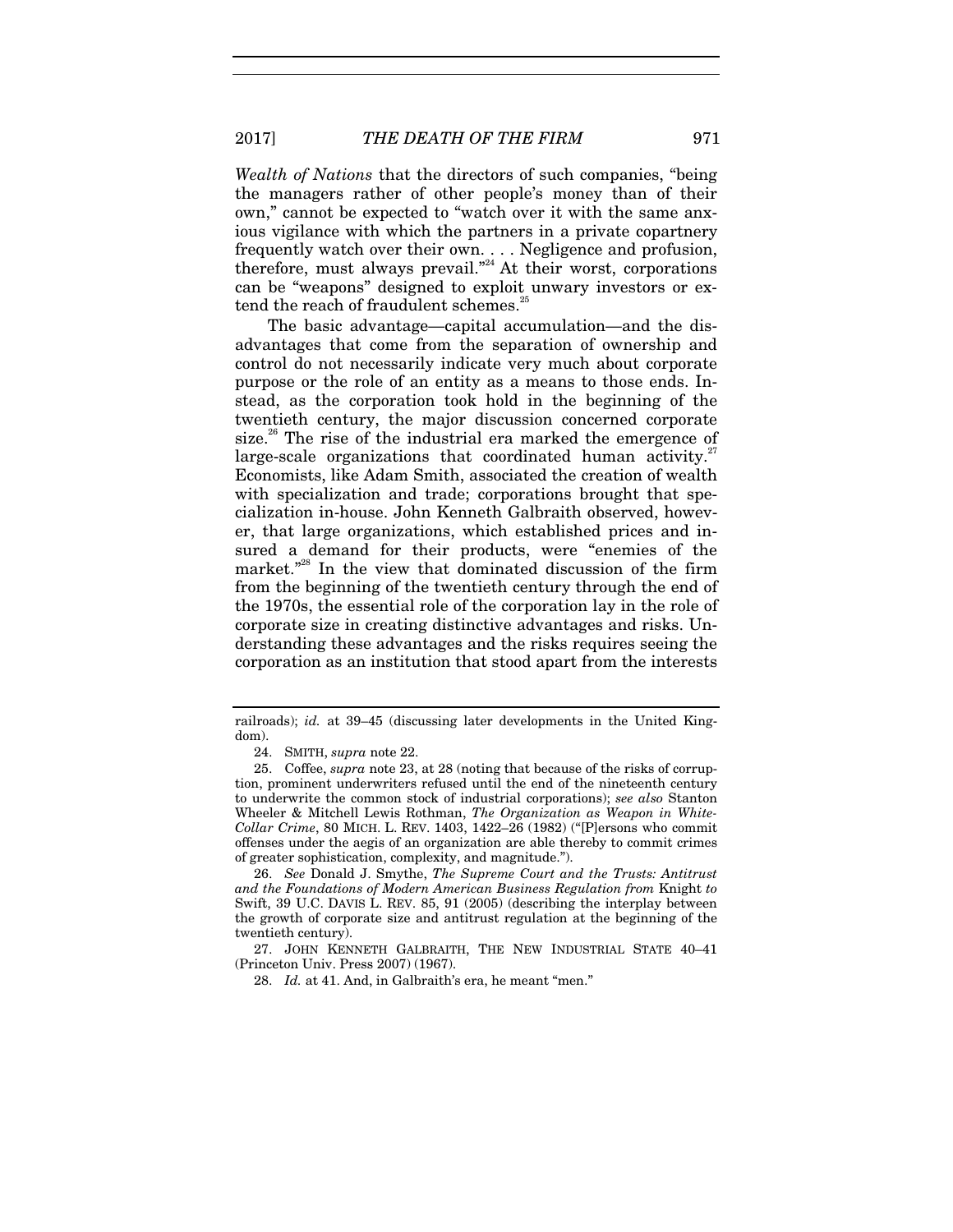of its stakeholders and had importance greater than the sum of its parts.

### A. CORPORATE IDENTITY AND THE SUPPRESSION OF THE PRICE **MECHANISM**

The idea of the firm as an entity greater than the sum of its parts has long been accepted as a defining feature of capitalism. In 1991, Ronald Coase received the Nobel Prize in Economics, with one of his two major contributions to the field entitled *The Nature of the Firm*. 29 His role in the corporate debate serves as a touchstone both for understanding the industrial age corporation at its height and as an inspiration for the information age theorists who would dismantle it. He wrote initially as a graduate student in the 1930s in an effort to provide an economic explanation for the increasing size of organizations. The paper was largely ignored for the next thirty years, and then rose to prominence less as an explanation for the phenomena Coase sought to explain than as an agent of its destruction.<sup>30</sup> The key to the paper's influence may well be its brevity. Coase would say in his Nobel Prize acceptance lecture that that his work has been criticized for its failure to "operationalize" its core insights, that is, to define the variables that underlie transaction cost economics in a way that allows them to be quantified and empirically tested.<sup>31</sup> That "failure" may well be the secret of his success: subsequent scholars can read into the work the interpretations that advance their own theories. We will do the same and argue that Coase's critical insight about the role of firms fits comfortably with explanations of large corporations at the height of their influence *and* the intellectual developments that mark their decline. "Operationalizing Coase" thus means identifying what role the suppression of the price mechanism, the factor he most identifies with the nature of the firm, plays as that role changes over time. While we make no pretense of engaging in formal economic modeling, we do emphasize the importance of singling out the factors that

 <sup>29.</sup> Coase, *supra* note 2. To be sure, Coase was influenced by other economists. *See, e.g.*, FRANK H. KNIGHT, RISK, UNCERTAINTY, AND PROFIT (Univ. of Chicago Press, Midway Reprint ed. 1985) (1921).

 <sup>30.</sup> Herbert Hovenkamp, *The Law of Vertical Integration and the Business Firm: 1880-1960*, 95 IOWA L. REV. 863, 869 (2010) (describing Coase's impact).

 <sup>31.</sup> Ronald H. Coase, *The Institutional Structure of Production*, *in* NOBEL LECTURES IN ECONOMIC SCIENCES: 1991–1995, at 11, 18–19 (Torsten Persson ed., World Scientific Publ'g Co. 1997).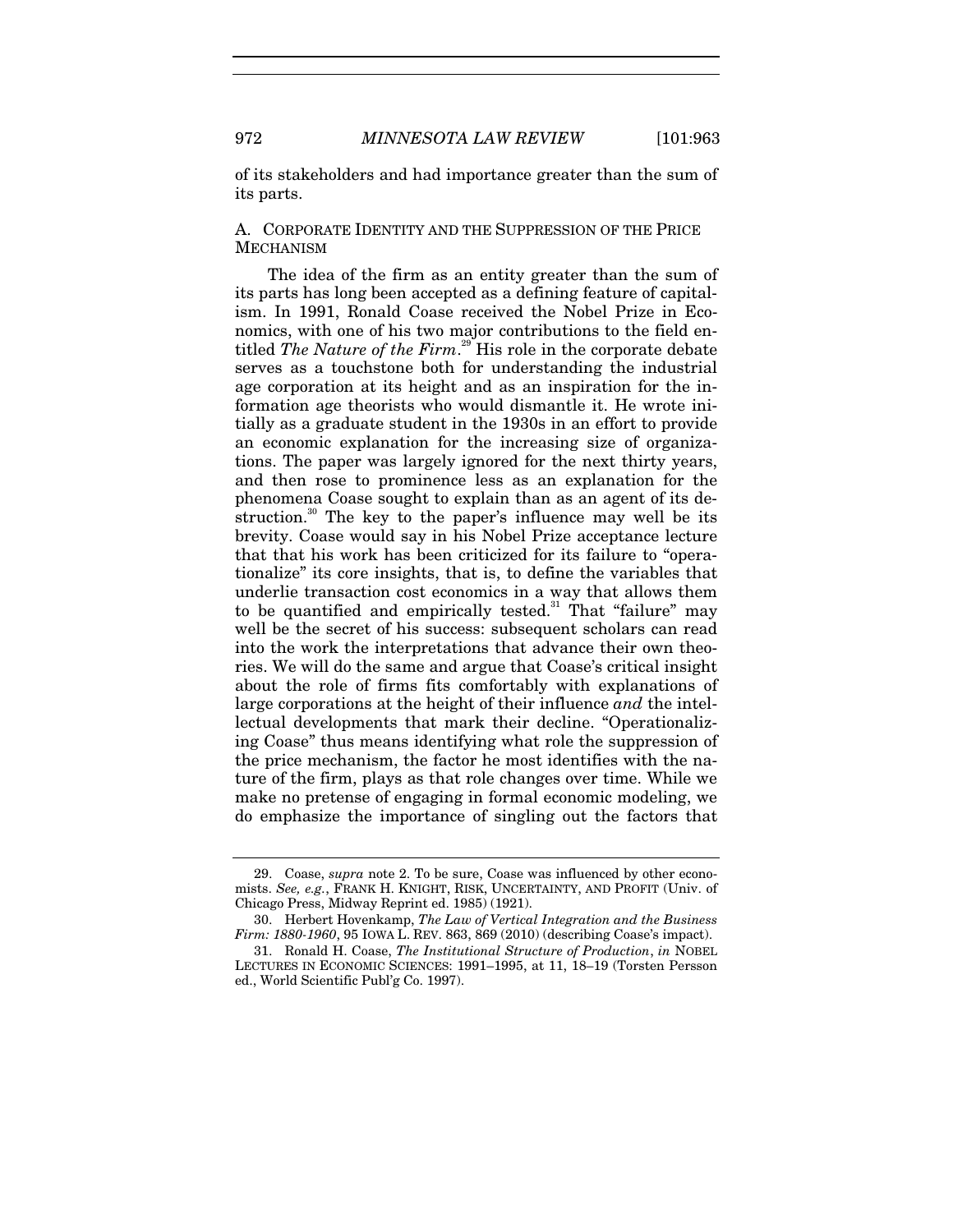explain the rise of large business entities at their height and their more recent decline.

In his initial article, Coase argued that the rise of the large corporation should be treated as an economic mystery. Economists after all celebrated the price mechanism, that is, Adam Smith's unseen hand coordinating the supply of goods and services in accordance with market exchanges, as the hallmark of efficiency. Yet, Coase observed that "the distinguishing mark of the firm is the supersession of the price mechanism. $32^2$  Given that economists posited that production did not require any organization at all, why did the firm arise and, indeed, why had large firms become so central to economic production?

To provide an answer, Coase framed the question in terms of a comparison between the advantages of the market and use of the price mechanism versus those of a command and control system where the entrepreneur owner could simply order the result.<sup>33</sup> His description of the alternatives—market transactions or command and control—is remarkably thin. Coase describes the character of a contract internal to the firm as one whereby "the factor, for a certain remuneration (which may be fixed or fluctuating), agrees to obey the directions of an entrepreneur within certain limits."<sup>34</sup> This description almost certainly reflects two influences. The first is the contrast between capitalist markets and socialist economies and it contains a measure of irony. Coase begins the article observing that "[t]hose who object to economic planning on the grounds that the problem is solved by price movements can be answered by pointing out that there is planning within our economic system . . . which is akin to what is normally called economic planning."35 This "economic planning" is the boss telling his employees what to do.<sup>36</sup>

Second, the dominant management model of the era was "Fordism," modeled after Henry Ford's use of the assembly

<sup>32.</sup> Coase, *supra* note 2, at 389.

<sup>33.</sup> *Id.* at 390.

<sup>34.</sup> *Id.* at 391 (emphasis omitted). Coase italicized the words "within certain limits" and added in a footnote that "[i]t would be possible for no limits to the powers of the entrepreneur to be fixed. This would be voluntary slavery." *Id.* at 391, 391 n.2.

<sup>35.</sup> *Id.* at 387–88.

 <sup>36.</sup> Coase explains, "If a workman moves from department Y to department X, he does not go because of a change in relative prices, but because he is ordered to do so." *Id.* at 387.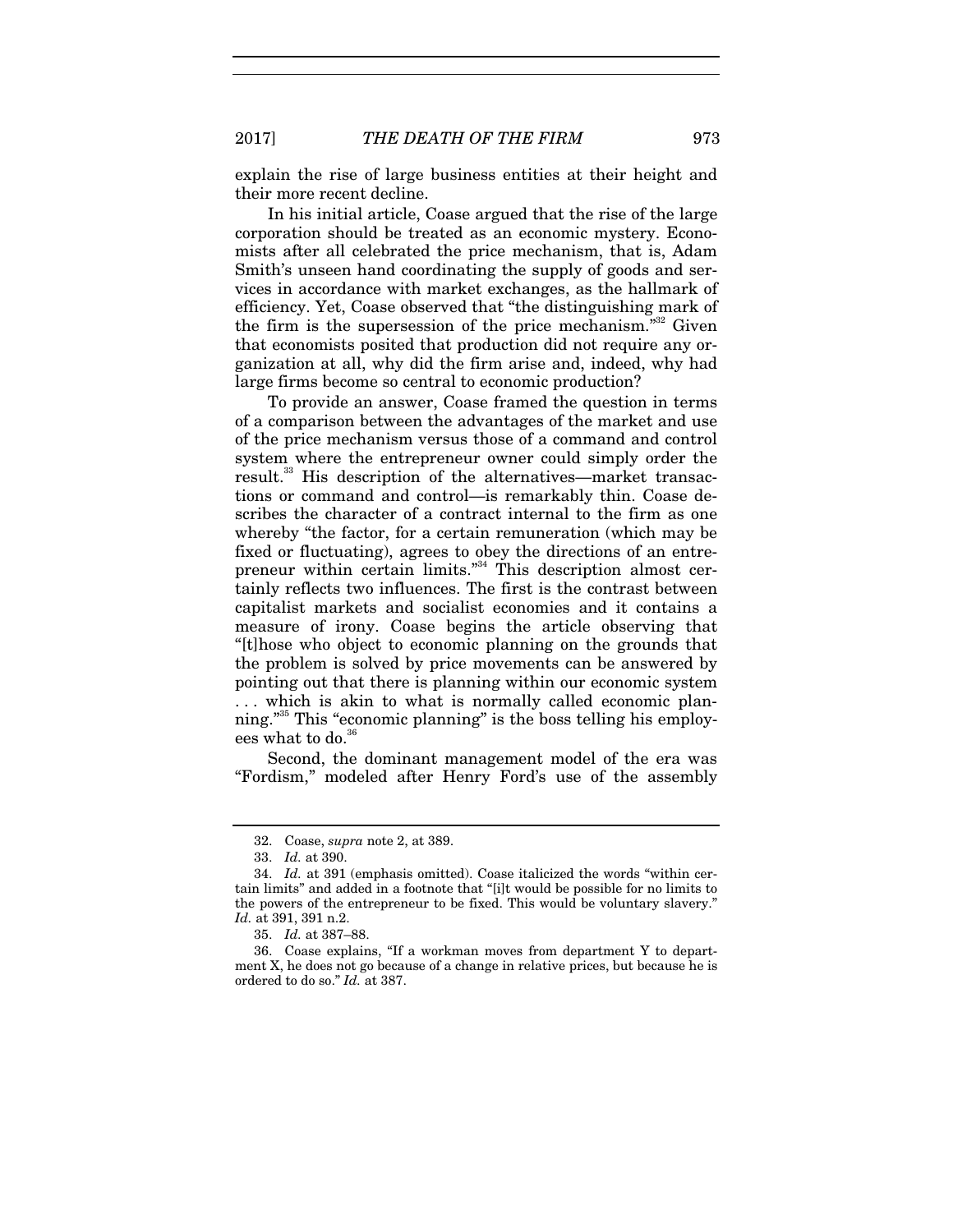line.<sup>37</sup> As a more general term, Fordism has been defined in terms of the separation of conception from execution, the substitution of skilled workers with unskilled workers, and the use of universal machinery to produce one product for mass markets.<sup>38</sup> As a management principle (often called "Taylorism"), the idea required management control over labor in the name of efficiency.<sup>39</sup> While Coase does not discuss management theories per se, he viewed management's ability to direct labor as definitional. He accordingly wrote that what constitutes a firm in practice is tied to the legal relationship between employer and employee (or "master and servant") and that legal relationship involves the duty of the servant to render personal services to the master and the master's right to control the serv-

ant's work.<sup>40</sup> Indeed, the employer's ability to tell the employee when to work, what work to do, and how to do it becomes "the dominant characteristic in this relation and marks off the servant from an independent contractor" as a matter of law.<sup>4</sup>

In considering the value of the firm, Coase stresses the need to deal with uncertainty and (as always for Coase) transaction costs.<sup>42</sup> In this model, the critical role of the firm then becomes its ability to serve as an alternative to the price mechanism. To the extent that the use of markets has a high price, perhaps because of the unpredictability of future events, the firm gives the entrepreneur greater flexibility.<sup>43</sup> The value of Coase's insight, however, does not lie with his specification of how a firm organizes any particular activity; instead, it is the

40. Coase, *supra* note 2, at 403–04.

41. *Id.* at 404 (citing FRANCIS R. BATT, THE LAW OF MASTER AND SERVANT 6 (1933)).

43. *Id.* at 391 (noting that the longer the contract term, the harder it becomes to specify what needs to be done).

 <sup>37.</sup> Nancy K. Kubasek et al., *Putting Worker-Management Relations in Context: Why Employee Representational Choice Needs Greater Protection in Reform of Section*  $8(a)(2)$  *of the NLRA*, 34 HARV. J. ON LEGIS. 53, 59 (1997).

 <sup>38.</sup> CHARLES F. SABEL, WORK AND POLITICS: THE DIVISION OF LABOR IN INDUSTRY 32–33, 194–95 (1982).

 <sup>39.</sup> These ideas are closely associated with Frederick W. Taylor. *See, e.g.*, Frederick W. Taylor, *Shop Management*, *in* SCIENTIFIC MANAGEMENT 17, 98– 99 (Frederick Winslow Taylor ed. 1947) ("All possible brain work should be removed from the shop and centered in the planning or laying-out department."). For an evaluation of Taylor's impact, see HARRY BRAVERMAN, LABOR AND MONOPOLY CAPITAL: THE DEGRADATION OF WORK IN THE TWENTIETH CENTURY 90 (1974) (emphasizing the importance of Taylor's principles as a management tool in gaining nearly absolute control over the labor process).

<sup>42.</sup> *Id.* at 394–95, 400–03.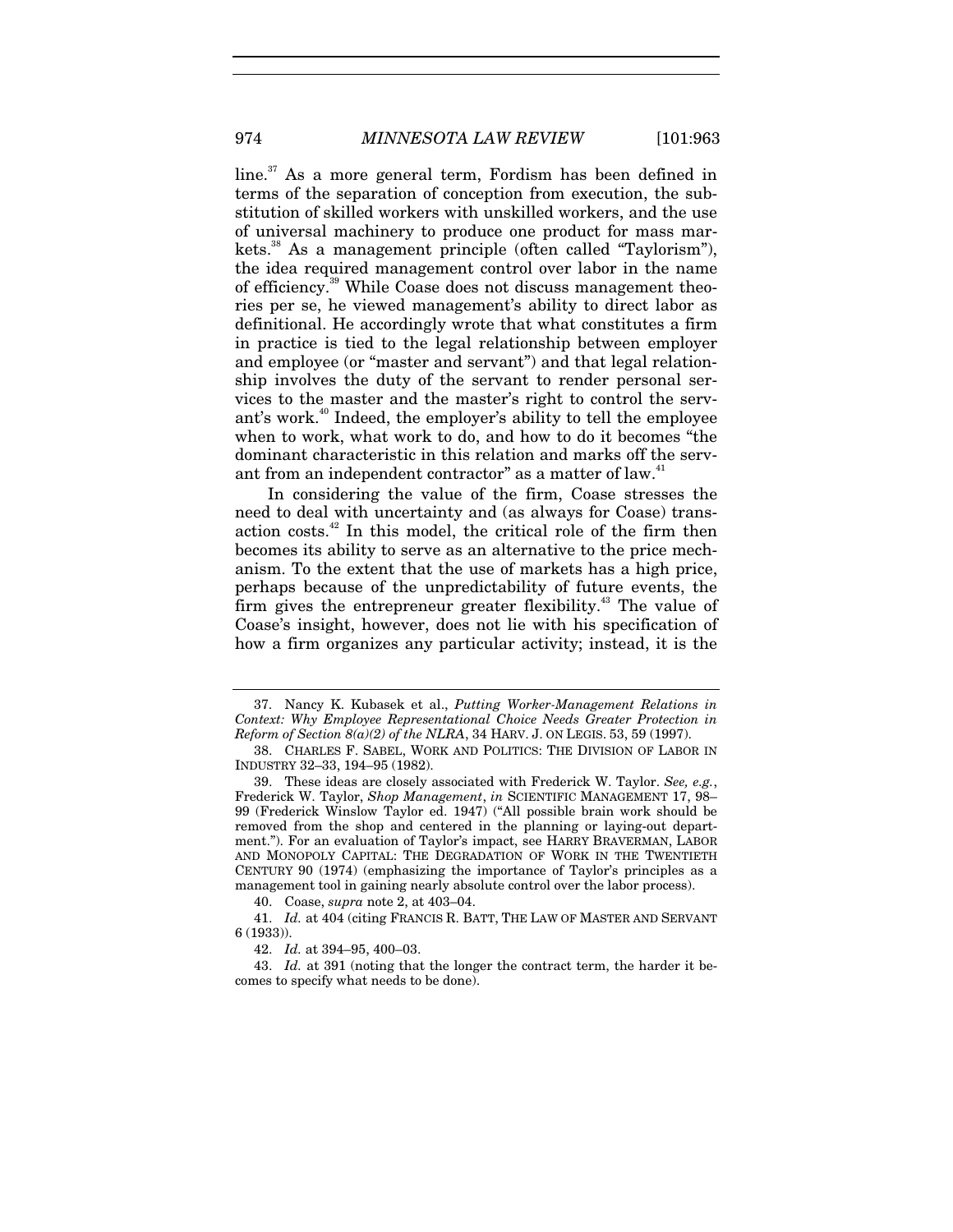contrast between market and non-market transactions and the startling conclusion, at least for an economist, that even in the productive realm, non-market organization may be superior.<sup>44</sup> Coase's conclusion suggested that the firm as an entity might have some importance.

#### B. THE INDUSTRIAL ERA AND THE ADVANTAGES OF THE FIRM

Coase tried in the thirties to create a schema that could predict when a firm would find it more useful to bring activities in-house rather than contract for the same goods and services on the market. His answer—when the advantages of command and control outweighed the market—did not give much insight into the forces that produced the advantages he described.<sup>45</sup> Two other bodies of work go into those advantages in much greater detail: those describing the coordination of labor within firms and those describing a large enterprise's advantages in addressing external conditions. The description of the former comes from John Kenneth Galbraith's work on *The New Industrial State* in the 1960s.<sup>46</sup>

The rise of large organizations in the twentieth century marked the rise of what Max Weber termed "bureaucracy," both within government and within business enterprises. $47$  Like Coase, he assigned considerable credit to hierarchy—to the creation of a command structure that coordinated activities.<sup>48</sup> Weber, however, gave considerably more weight to the idea of expertise and to the association of authority with that expertise.<sup>49</sup>

 <sup>44.</sup> Indeed, Coase addresses only the classical notion of efficiency in the production of goods and services. *See, e.g.*, *id.* at 394, 398–99.

<sup>45.</sup> *See, e.g.*, Robert Flannigan, *The Economics of Fiduciary Accountability*, 32 DEL. J. CORP. L. 393, 402–03 nn.33–34 (2007) (noting that "[t]ransaction cost methodology requires the evaluation of relative costs" but that "[t]ransaction costs are not consistently defined in the literature"); Oliver E. Williamson, *The Economics of Governance*, 95 AM. ECON. REV. 1, 3–4 (2005).

 <sup>46.</sup> GALBRAITH, *supra* note 27.

<sup>47.</sup> *See* 3 MAX WEBER, ECONOMY AND SOCIETY 956–63 (Guenther Roth & Claus Wittich eds., 1968) (1922). Weber also noted a number of the dark sides of bureaucracy, such as reduced transparency—which permitted those with expertise to maintain the power that accompanies specialized expertise. *See, e.g.*, Louis M. Imbeau, *Transparency in the Budget Process of a Bureaucratic Organisation: A Principal-Agent Model of Budgeting*, *in* THE ECONOMICS OF TRANSPARENCY IN POLITICS 189, 189–90 (Albert Breton et al. eds., 2007) (discussing Weber's views on the danger of expertise).

<sup>48.</sup> *See* 2 WEBER, *supra* note 47.

<sup>49.</sup> *See id.*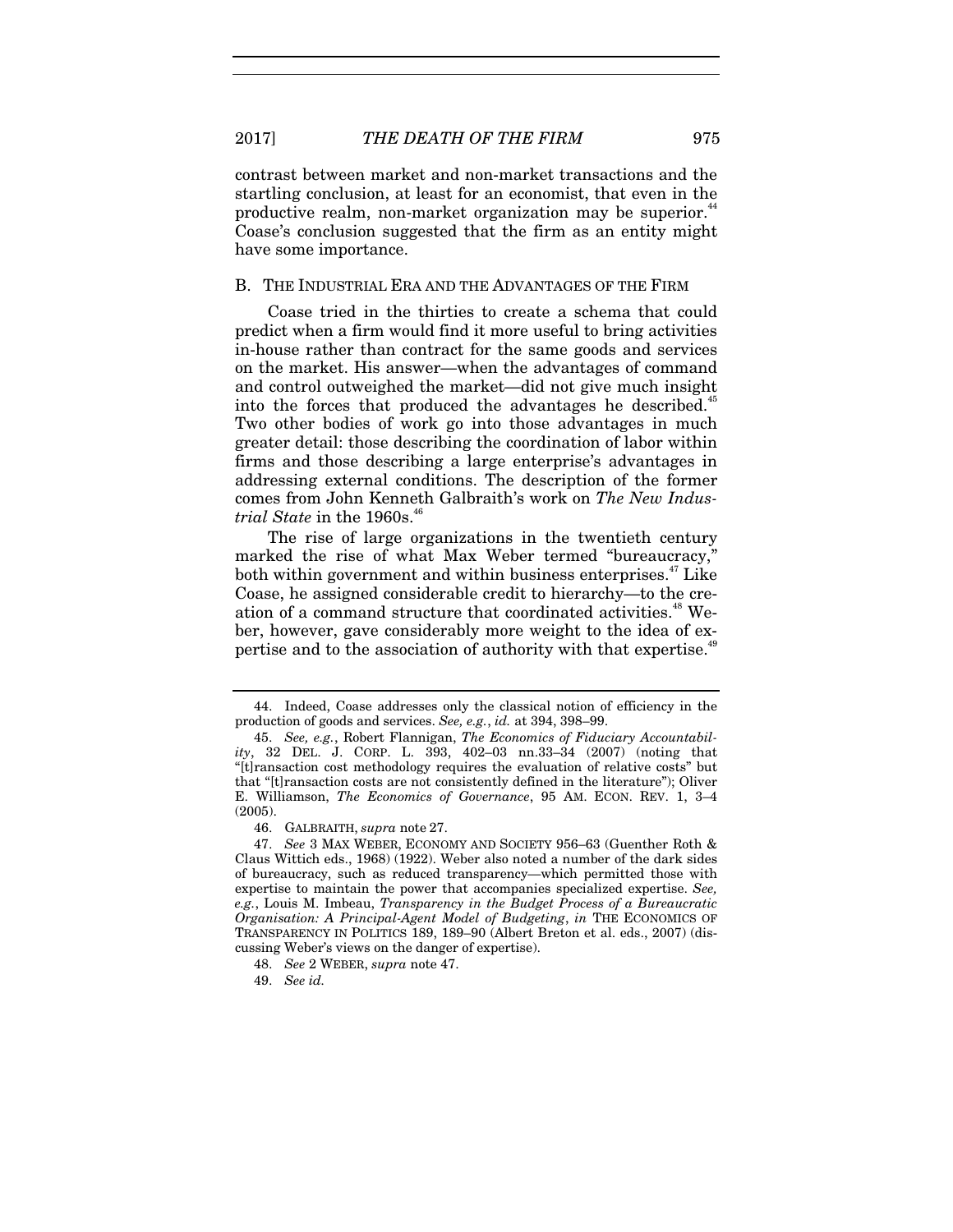Galbraith's work three decades later explained how the two came together as the hallmark of large corporations. In Galbraith's model, the individual entrepreneur and the allpowerful executive disappear.<sup>50</sup> Institutions, with large companies primary among them, had become more important than the individuals who direct them, and the connections between the company and its top officers central to the coordination of technocratic enterprises.

Modern media theory, when applied to organizational behavior, describes institutions as supplying an identity associated with a firm that in turn commands loyalty from those who embrace the identity.<sup>51</sup> Economists George Akerlof and Rachel Kranton used this idea of identity to examine the ability of a firm to create employee identification with firm objectives and values.52 Workers who think of themselves as insiders rather than outsiders require less in the way of extra compensation to produce desired results and become less likely to game the compensation system that does  $exist.^{53}$  Moreover, group cohesion increases feelings of loyalty and reduces turnover. Akerlof and Kranton concluded that "[w]orker identification may therefore be a major factor, perhaps even the dominant factor, in the success or failure of organizations."<sup>54</sup>

Galbraith's account of the corporation at mid-twentiethcentury made the same point in explaining corporate success at the height of the manufacturing era. Written at a point almost equidistant between Coase and Akerlof and Kranton, Galbraith found that the principal problem for any organization is how to coordinate the activities of members.<sup>55</sup> Doing so requires addressing the issue of motivation. Like Akerlof and Kranton, he found that neither compulsion nor pecuniary incentives were enough.56 Instead, the most effective motivation comes from

56. Ironically, given the later emphasis on agency costs, Galbraith ob-

<sup>50.</sup> *See* GALBRAITH, *supra* note 27, at 115–22.

<sup>51.</sup> *See, e.g.*, DONALD HISLOP, KNOWLEDGE MANAGEMENT IN ORGANIZA-TIONS 230 (2013) (describing how the most effective way to deal with problems such as employee turnover is to develop institutional identity and employee loyalty and observing that institutional identity that encourages employees to identify with firm objectives creates stronger loyalty than instrumental measures such as merit pay or bonuses).

 <sup>52.</sup> GEORGE A. AKERLOF & RACHEL E. KRANTON, IDENTITY ECONOMICS: HOW OUR IDENTITIES SHAPE OUR WORK, WAGES, AND WELL-BEING 59 (2010).

<sup>53.</sup> *Id.*

<sup>54.</sup> *Id.*

 <sup>55.</sup> GALBRAITH, *supra* note 27, at 176–85.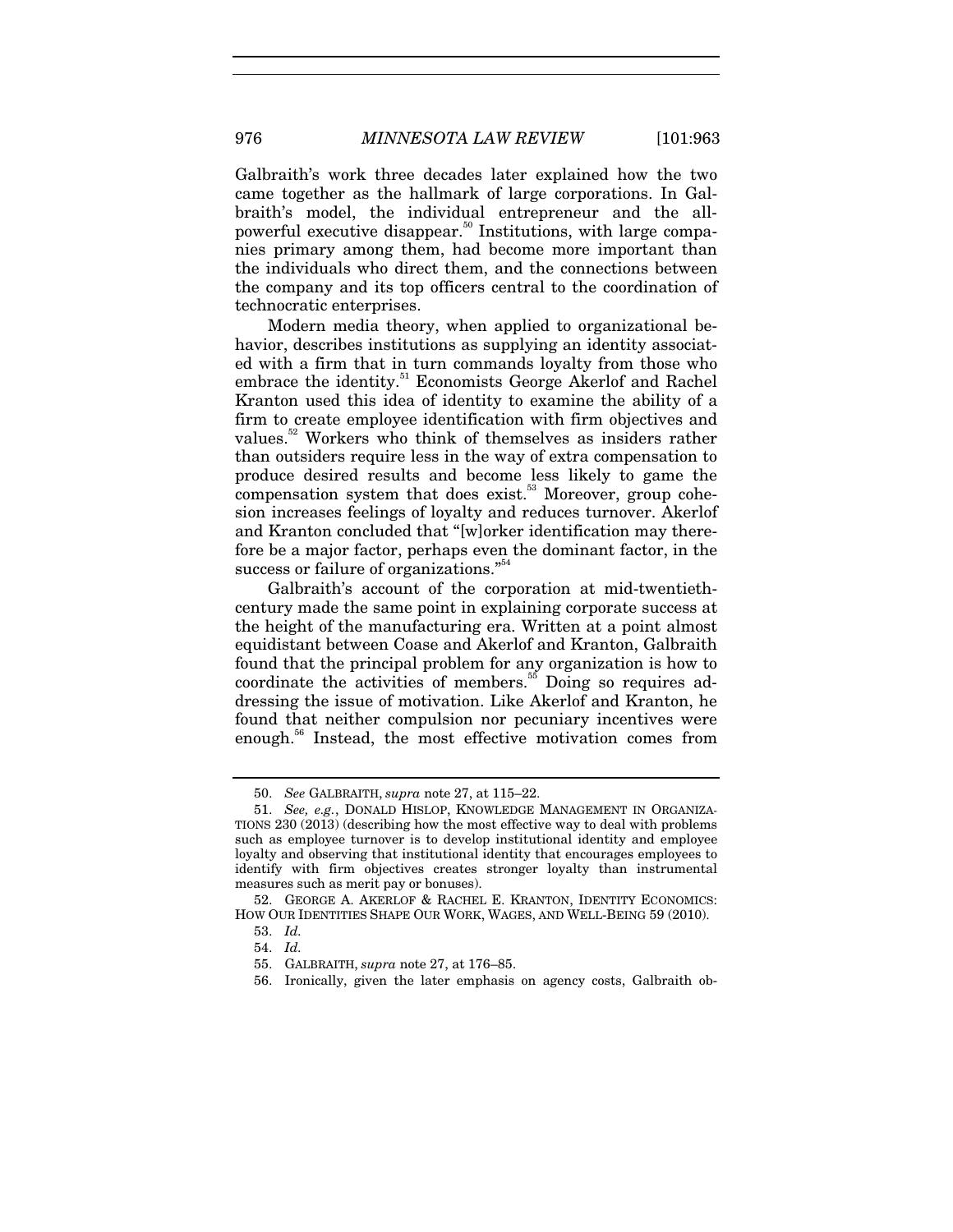2017] *THE DEATH OF THE FIRM* 977

employees who identify with the goals of the firm and derive tremendous satisfaction from achieving them or, short of that, who partially identify with the firm's objectives and hope to be able to influence them in a direction more to their liking.<sup>57</sup> In short, Galbraith, too, believed in "identity economics" and found the firm as entity central to the creation of identity.

Galbraith nevertheless distinguished among different groups associated with companies. He maintained that identification with the company affected the productivity of all employees, though the effect was likely to be least pronounced among the less skilled. Still, the individual worker came to think of himself as "an IBM man, a Corning Glass man or a Sears man."58 He observed further:

Next, as one moves inward, are foremen and supervisory personnel and the clerical, sales and other routine white collar personnel. These merge at their inner perimeter with technicians, engineers, sales executives, scientists, designers and other specialists who comprise the technostructure. Beyond these at the center are the executives or management. As one moves through these inner circles, identification and adaptation become increasingly important.<sup>59</sup>

In other words, as employees move up the corporate ladder, positions require greater expertise and judgment; as the opportunity for discretionary judgment increases, the difficulty of specifying outcomes grows and the importance of motivation increases. Identity—with the corporation and with a professional role—supplies a significant portion of that motivation.

Within this schema, Galbraith identified shareholders as those most motivated by monetary incentives—and least interested in the health of the company beyond what might be a very limited investment. $60$  In contrast, corporate officers of the

60. *Id.* at 150–51. For a more complex account of shareholder interests, however, see LYNN STOUT, THE SHAREHOLDER VALUE MYTH: HOW PUTTING

served that compulsion produced the highest cost to the firm in terms of oversight and monitoring and pecuniary incentives, such as bonuses tied to production goals, provided little basis for loyalty and, as Akerlof and Kranton would later observe, incentives to game the system, requiring that much greater oversight in turn. *See id.* at 164–67. For a fuller discussion, see Charles R.T. O'Kelley, *The Evolution of the Modern Corporation: Corporate Governance Reform in Context*, 2013 U. ILL. L. REV. 1001, 1040.

 <sup>57.</sup> GALBRAITH, *supra* note 27, at 207–22.

<sup>58.</sup> *Id.* at 188. Akerlof and Kranton add that employees, like enlisted personnel in the military, may identify more with their unit than with the enterprise more generally, but that the unit identification can also be a strong source of motivation. AKERLOF & KRANTON, *supra* note 52, at 56–57.

 <sup>59.</sup> GALBRAITH, *supra* note 27, at 152–53.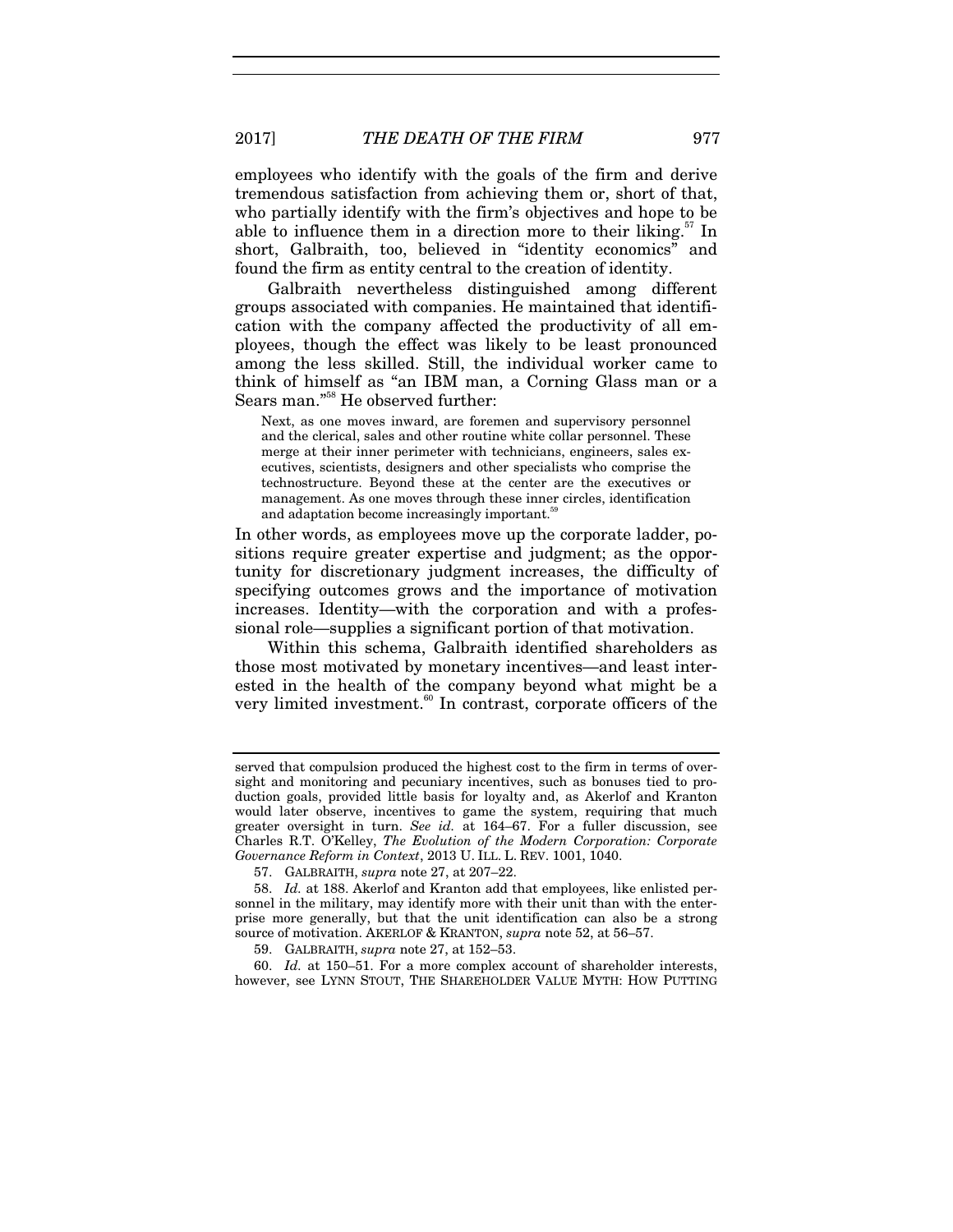postwar era tended to see their role as one of company stewards who linked particular company objectives to technocratic norms that made the quality of their stewardship an indication of professional standing.<sup>61</sup> Galbraith observed that while corporate officers often did own stock or stock options, and while they often had access to information from which they could personally benefit, they rarely acted to advance their individual pecuniary interests at the expense of the firm—or their professional standing.<sup>62</sup> Instead, "[p]ower passe[d] down into the organization,"63 and acting on self-interest was just not what "a good company man" did.<sup>6</sup>

Galbraith attributed the strength of the ethos to group decision-making and identification.<sup>65</sup> Indeed, he asserted that the prevalence of group, rather than individual, action "is a striking characteristic of management organization in the large corporation."<sup>66</sup> Galbraith even defended the committee. Committees were necessary, in part, because the complexity of the corporation required broad input. $67$  With group sessions, the individual's actions, reasoning, and behavior were subject to scrutiny.<sup>68</sup> Individuals were expected to live up to a high level of personal honesty, and they benefitted as part of a group, rather than as individuals competing against each other for promotions or bonuses. Pay levels, whether generous or not, did not

SHAREHOLDERS FIRST HARMS INVESTORS, CORPORATIONS, AND THE PUBLIC (2012).

 <sup>61.</sup> Harwell Wells notes that this idea of stewardship even had a place in the Harvard Business School's conception of the Managerial Role. Harwell Wells, *"Corporation Law Is Dead": Heroic Managerialism, Legal Change, and the Puzzle of Corporation Law at the Height of the American Century*, 15 U. PA. J. BUS. L. 305, 323–24 (2013).

 <sup>62.</sup> GALBRAITH, *supra* note 27, at 146–48.

<sup>63.</sup> *Id.* at 147.

<sup>64.</sup> *Id.* at 147–48.

 <sup>65.</sup> Galbraith wrote:

Thus decision in the modern business enterprise is the product not of individuals but of groups. The groups are numerous, as often informal as formal, and subject to constant change in composition. Each contains the men possessed of the information, or with access to the information, that bears on the particular decision together with those whose skill consists in extracting and testing this information and obtaining a conclusion.

*Id.* at 80.

<sup>66.</sup> *Id.* at 73 (citation omitted).

<sup>67.</sup> *See id.* (citing JUSTIN G. LONGNECKER, PRINCIPLES OF MANAGEMENT AND ORGANIZATIONAL BEHAVIOR 263 (Charles E. Merrill, 3d ed. 1973)).

<sup>68.</sup> *Id.* at 78.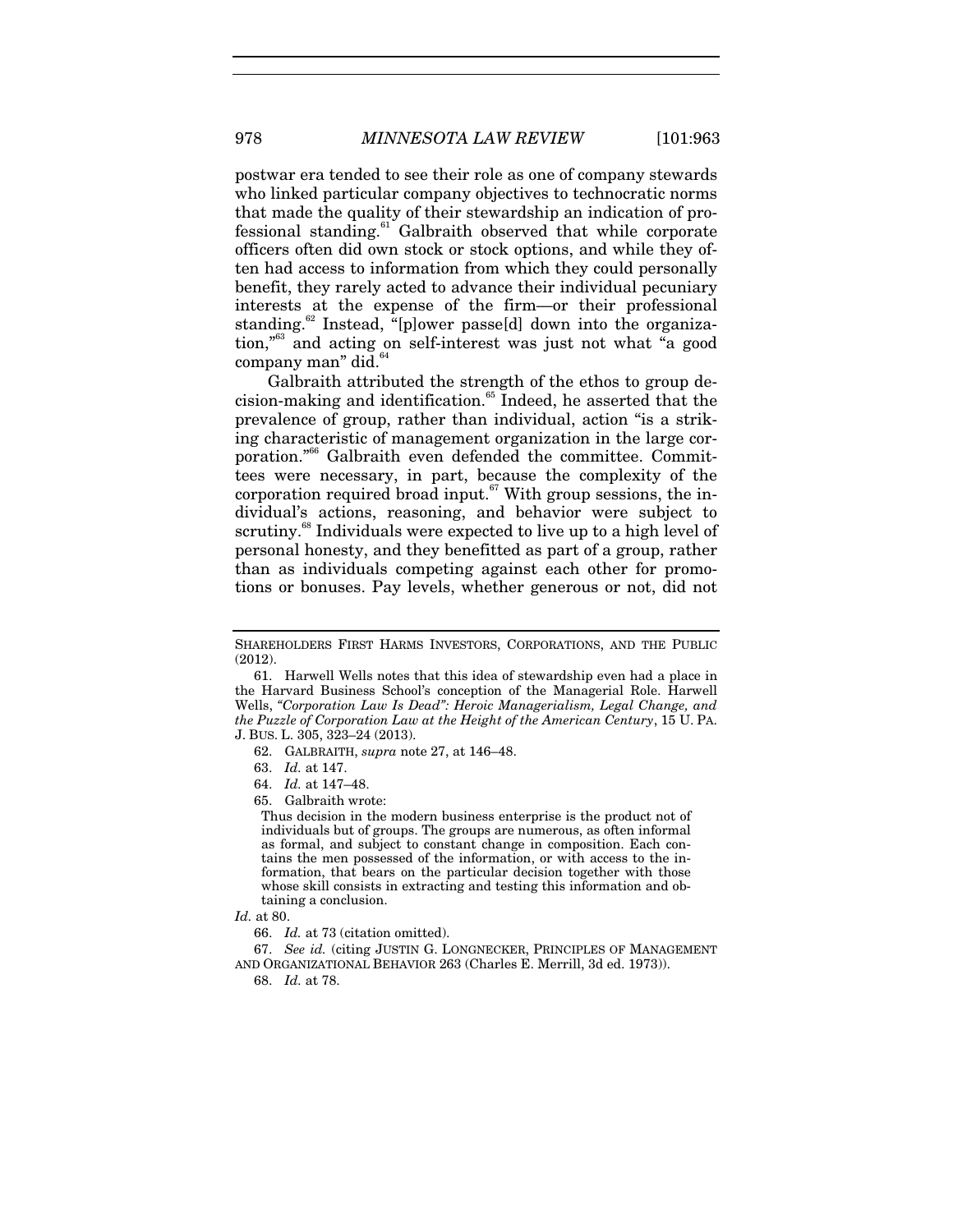2017] *THE DEATH OF THE FIRM* 979

vary with firm profits<sup>69</sup> and the CEO's income, which was not that much higher than that of other senior management officials, paled in comparison with the compensation levels of the twenties or today.<sup>70</sup> Galbraith concluded that business enterprise in "modern economic society" could "only be understood as an effort, wholly successful, to synthesize by organization a group personality far superior *for its purposes* to a natural person"—and it had the advantage of immortality to boot.<sup>7</sup>

To be sure, the advantages of this system did not come solely from the strength of individual corporate identities. Instead, it came from the combination of firm stewardship with something Galbraith called the "technostructure." This technostructure included "all who bring specialized knowledge, talent or experience to group decision-making. $172$  This group, with its shared ethos and commitment to technocratic management, rather than top corporate officials per se, constituted "the guiding intelligence—the brain—of the enterprise."73 While these corporate groups did bring different perspectives and types of expertise to bear on individual decisions, they also created reinforcing cycles that deepened identification with the firm. Charles O'Kelley explained: "Thus, decisions are made in order to enhance the ability of technocrats to identify with the firm, to reward team members who are able to further the goals of the technocracy, and, if possible, to subtly and incrementally adapt the corporation to the CEO's own values."<sup>74</sup>

This notion of scientific management had its limitations. The group did not necessarily seek to maximize short-term corporate profits.75 Instead, with closer management identification with the firm itself, the first order of the day was the survival of the corporation.<sup>76</sup> Safe and dependable earnings expansion served that end better than risks, which, however much they promised exceptional returns, could also produce catastrophic losses. In addition, this group, confident in its own judgment,

<sup>69.</sup> *Id.* at 147.

<sup>70.</sup> *See id.* at 138–39 (discussing how lower executive pay tracks to a commitment to the success of the corporation over self-interest); O'Kelley, *supra* note 56, at 1022, 1046 (discussing the relatively high pay of CEOs in the twenties and today compared to that of their employees).

 <sup>71.</sup> GALBRAITH, *supra* note 27, at 74.

<sup>72.</sup> *Id.* at 88.

<sup>73.</sup> *Id.*

 <sup>74.</sup> O'Kelley, *supra* note 56, at 1042.

<sup>75.</sup> *Id.*

<sup>76.</sup> *Id.* at 1041.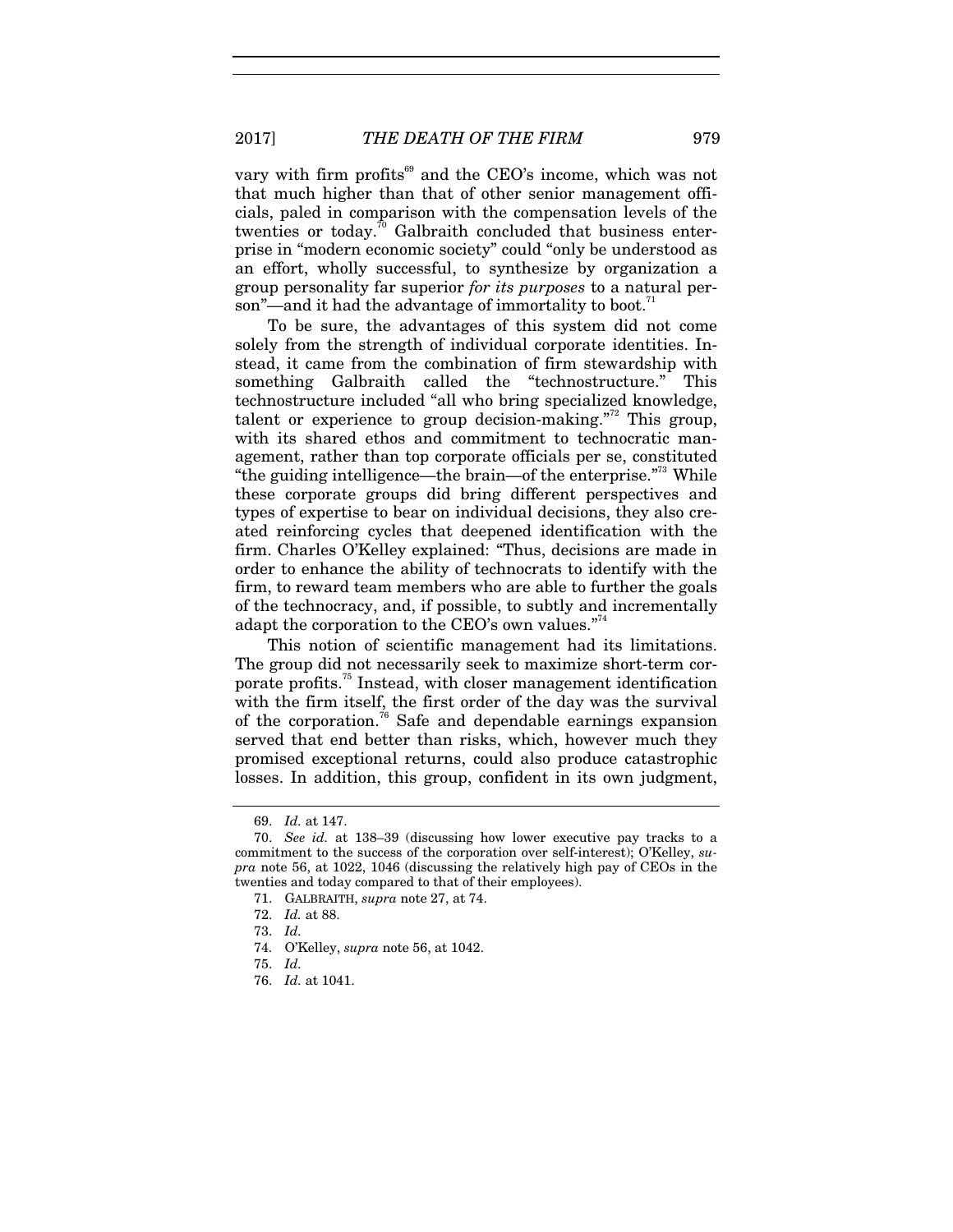sought to insure its own autonomy.<sup>77</sup> CEOs did not have dictatorial power in an era of management by committee, $^{78}$  but they did enjoy considerable independence from shareholders, who remained more broadly dispersed than today's institutional investors, and from other outside actors.<sup>79</sup>

In this system, the firm did become more important than the individual. Few would confuse the world dominated by behemoths like General Motors, International Business Machines Corporation (IBM), or Ma Bell with entrepreneur-run enterprises such as Ford or Standard Oil of a half century earlier, or the Steve Jobs–run Apple or Mark Zuckerberg's Facebook of more recent times. And with longer worker tenure in both the senior management and production ranks, corporate officers identified their own success and well-being far more with the health and prestige of their companies than with their individual bank accounts. It therefore made sense to bring activities inside the firm to the extent that this technocratic motivation, which came from the combination of firm and professional identity, provided greater advantages than from more contingent arrangements. And with greater firm investment in workers and a correspondingly greater commitment to worker tenure, employment became a foundation for individual security and employee well-being.<sup>80</sup> One way of "operationalizing" Coase therefore becomes the calculus: When does identification with firm objectives and ethos offer advantages that outweigh the costs of commitment to a long-term workforce?<sup>81</sup>

As firms grew, however, and their size in itself contributed to the impact of these behemoth firms, primary among the ef-

<sup>77.</sup> *See id.* 

<sup>78.</sup> *See* GALBRAITH, *supra* note 27, at 70. These limits on the CEO came from the CEO's need to defer to those with superior technical expertise. *Id.* at 72.

<sup>79.</sup> *See* O'Kelley, *supra* note 56, at 1002–03.

<sup>80.</sup> *See* Mary Ann Glendon, *The New Family and the New Property*, 53 TULANE L. REV. 697, 701–02 (1979) ("[A]n inference is justified that arbitrators have both sensed and contributed to the heightened importance of the job relationship as a focal point of security and standing in society  $\dots$ .").

 <sup>81.</sup> The answer, of course, depends in part on whether the labor market is tight or slack, and partly on whether the benefits of firm identity and corresponding worker loyalty justify a commitment to long-term stability in employment. For a discussion of the propriety of loyalty in the absence of employer commitment to employees, see David W. Hart & Jeffery A. Thompson, *Untangling Employee Loyalty: A Psychological Contract*, 17 BUS. ETHICS Q. 297 (2007).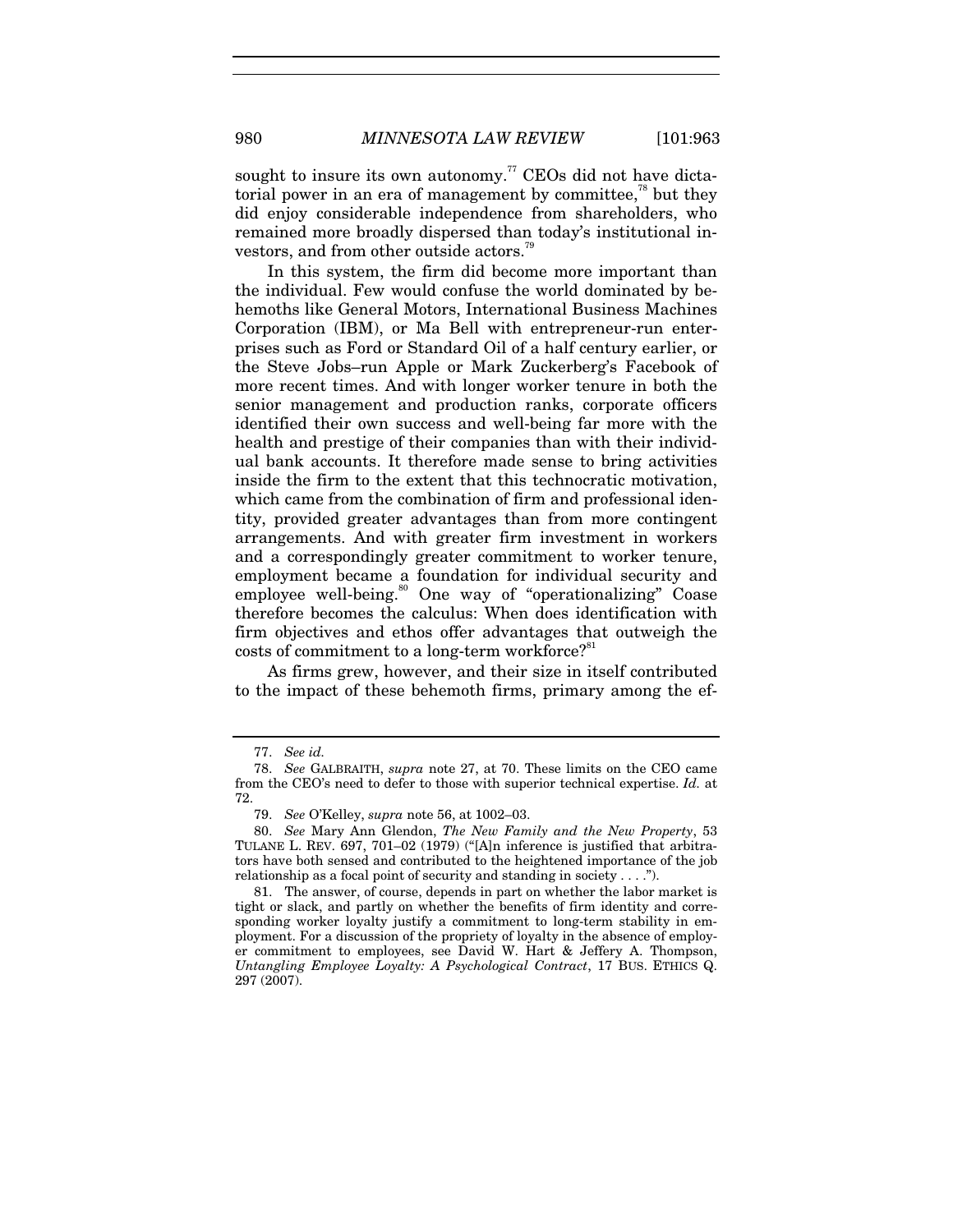fects was greater insulation from market pressures. This produced a different body of analysis, emphasizing the risks as well as the advantages to the public of large organizations.

#### C. THE RISKS OF LARGE ORGANIZATIONS

Coase, in identifying the advantages of firms, mentioned several kinds of effects. The first was the ability to command employees, but the second involved the ability to plan free from immediate market pressures. $82$  Galbraith also mentioned the advantages large firms have to set prices (often with the tacit agreement of other firms) and to create demand (often through product design, packaging, and advertising). $83$  For much of the twentieth century, debate about corporations involved debate about their insulation from market forces, not to achieve competitive advantages in planning for uncertain future events, but in order to acquire greater control over the events themselves.<sup>84</sup> Another way to operationalize Coase suggests that firms continue to grow in size so long as the contribution of greater size to their ability to control events does not outweigh the costs. Stated in these terms, size becomes connected to political and market power rather than production efficiencies.<sup>8</sup>

With increased growth, corporations became more powerful. The largest corporations of the industrial era tended either to be part of cartels such as big steel, big auto, and big oil, or heavily regulated utilities, such as General Electric (GE) and the American Telephone and Telegraph Company (AT&T). The sheer size of the institutions increased their political clout and

<sup>82.</sup> *See* Coase, *supra* note 2, at 390–92.

 <sup>83.</sup> GALBRAITH, *supra* note 27, at 251–54, 319.

 <sup>84.</sup> Harwell Wells summarized these observations:

<sup>[</sup>Corporations] were unique not just because of their size, but because they were competing in oligopolistic or highly regulated markets and were insulated from intensive competitive pressures. Capable of generating capital internally, they also were independent of capital markets. Buffered from external controls, the largest firms resembled independent states: they could command an army of employees, determine what to produce, set prices, direct scientific progress, decide which communities received new investment, and even set the rate of capital expansion.

C.A. Harwell Wells, *The Cycles of Corporate Social Responsibility: An Historical Retrospective for the Twenty-First Century*, 51 U. KAN. L. REV. 77, 102 (2002).

<sup>85.</sup> *See* Charles R.T. O'Kelley, *Berle and Veblen: An Intellectual Connection*, 34 SEATTLE U. L. REV. 1317, 1339–40 (2011) (quoting THORSTEIN VEBLEN, ABSENTEE OWNERSHIP AND BUSINESS ENTERPRISE IN RECENT TIMES: THE CASE OF AMERICA 220 (A.M. Kelley 1964) (1923)).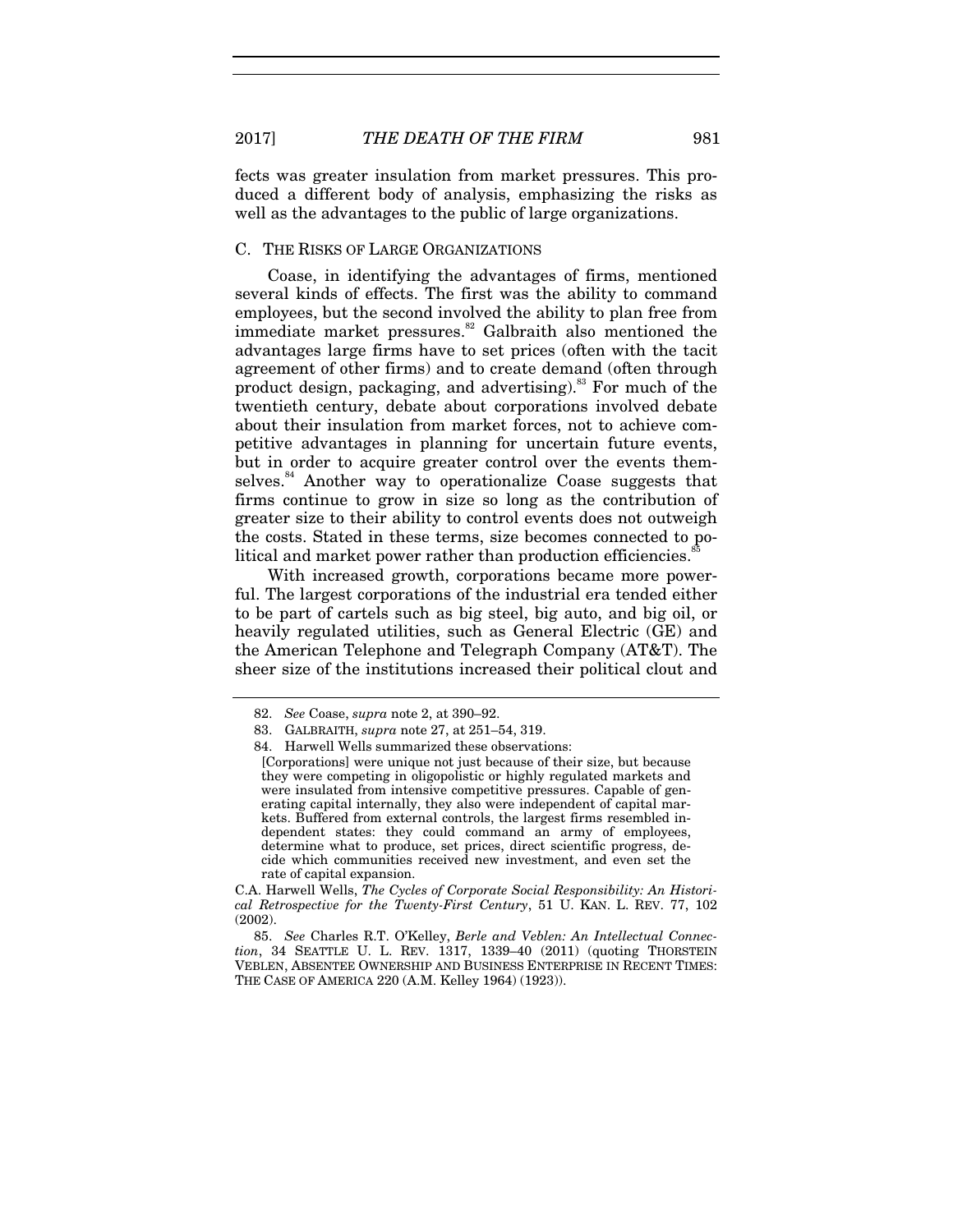their impact on the communities in which they were located. General Motors layoffs could devastate Detroit, and wiping out a class of shareholders—often employees without diversified portfolios—could create ripple effects throughout affected communities.<sup>86</sup> The initial responses at the turn of the twentieth century addressed the power size conferred.<sup>87</sup> The growing influence of monopolies and cartels spurred antitrust measures with the aim of recreating competitive markets, and justified the creation of a more powerful State capable of countering the growth of private power.<sup>88</sup> In the 1930s, concern about corporate power took a different direction, focusing on the changing nature of the firm itself. This commentary critiqued the separation of ownership and control as the hallmark of large corporations, and the increasing impact of large corporations not just on business arrangements, but on important aspects of the lives of the communities they affected.<sup>89</sup> Adolph Berle and Gardiner Means's magisterial volume, *The Modern Corporation and Private Property*, published in 1932, called corporate managers of this era "princes of industry" and likened their power

Berle and Means argued that, by the Great Depression, the corporation as entity had taken on a significance that made it something more than the tools of its owners. They maintained that the corporations of the era oversaw economic empires that aggregated capital from widely dispersed sources and used it to create complex, unaccountable enterprises.<sup>91</sup> Taking together

to the overseer of a principality.

 89. BERLE & MEANS, *supra* note 86, at 5 (noting, however, that many corporations were not necessarily geographically bound).

90. *Id.* at 4.

<sup>86.</sup> *See* ADOLF A. BERLE & GARDINER C. MEANS, THE MODERN CORPORA-TION AND PRIVATE PROPERTY 306 (1932) (noting that the "great associations" of the industrial age "are so different from the small, privately owned enterprises of the past as to make the concept of private enterprise an ineffective instrument of analysis").

<sup>87.</sup> *See* Wells, *supra* note 61, at 316–17 (emphasizing the role of oligopolistic concentration in increasing firm power).

<sup>88.</sup> *See* HERBERT CROLY, THE PROMISE OF AMERICAN LIFE 374 (1909) (advocating for the need to break up monopolies through legal and political means due to their threat to "any thoroughly democratic and constructive system of municipal economy").

<sup>91.</sup> *Id.* at 4–5. Berle observed that corporate managers obtained greater independence not just from shareholders, but also from creditors. By restricting stock dividends, the managers could generate additional cash internally for new investments, limiting their dependence on creditors as well. *See* ADOLF A. BERLE, JR., THE 20TH CENTURY CAPITALIST REVOLUTION 35–41 (1954).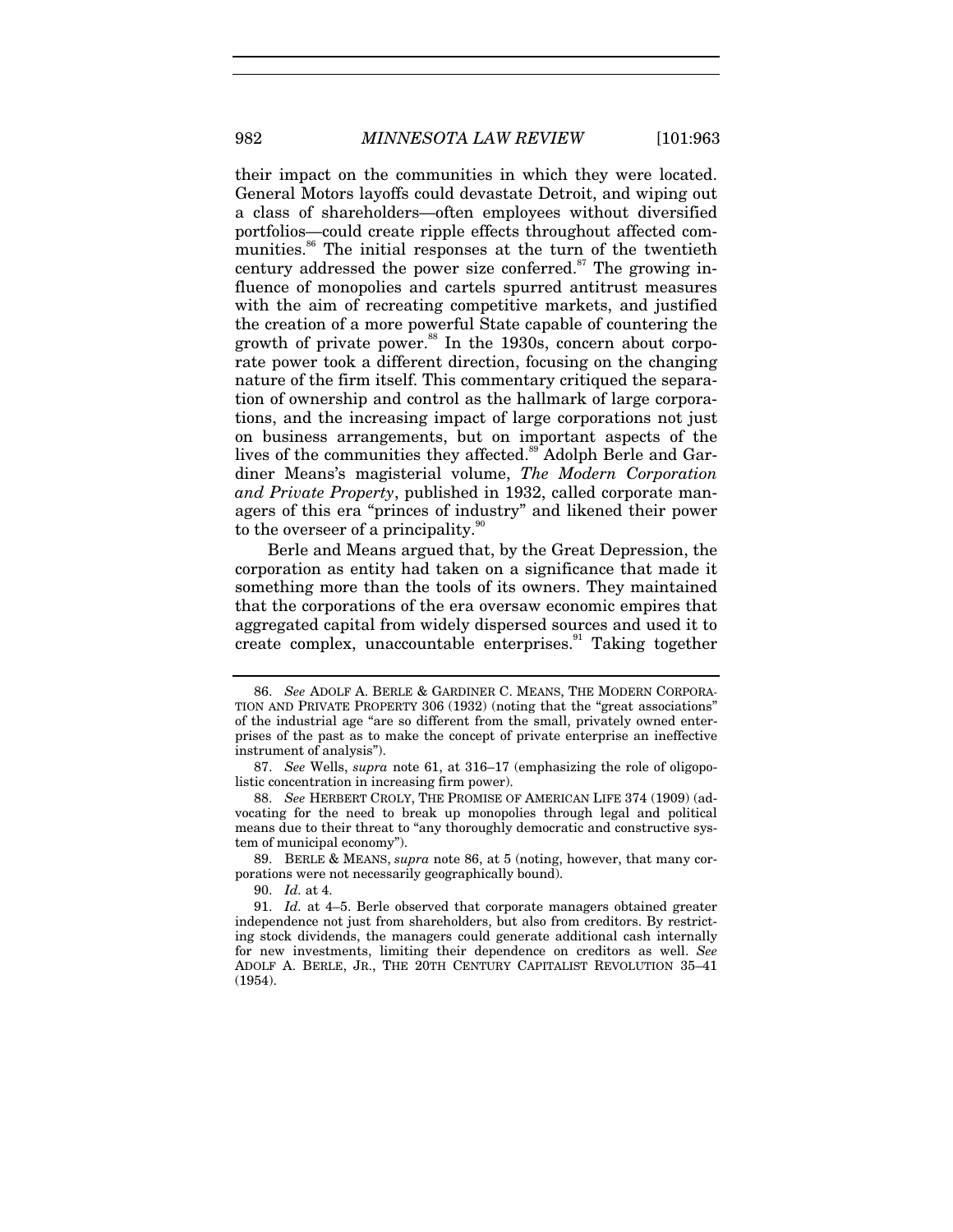the corporation's impact on its shareholders, employees, and the communities it affected, Berle and Means concluded that corporations had become "quasi-public" entities akin to principalities that affected, in one way or another, every household in America.<sup>92</sup>

In discussing the separation of ownership and control, Berle and Means raised two different types of issues. The first involved the ability of a control bloc of shareholders to fleece other shareholders.<sup>93</sup> In the decade that preceded Berle and Means's book, stock ownership had increased dramatically, with the stock market boom of the twenties fueled in part by the increased participation of small investors. These investors often had limited voting rights and less control over corporate policies.94 Moreover, during the same period, corporate executives often commanded outsized salaries with minimal disclosure or accountability.<sup>95</sup> Indeed, one commentator of the period observed that "the fat boys, no longer content with their ancient perquisite of milking the public, are now engaged in the dizzy and lofty job of squeezing their own shareholders dry!"<sup>96</sup> Concern that managers, who were often controlling shareholders, served to advance their own ends at the expense of other shareholders was widely shared, and thought to be one of the principal causes of the Great Depression.<sup>97</sup>

The second concern had to do with the impact of large corporations on communities. Large industrial firms depended on established supply chains and a large supply of workers.<sup>38</sup> This

 <sup>92.</sup> BERLE & MEANS, *supra* note 86, at 4.

<sup>93.</sup> *See id.* at 128–218 (arguing that, because the law had gradually reduced the rights of shareholders, it was questionable whether they could be termed owners at all).

 <sup>94.</sup> Indeed, Berle and Means devoted nearly a hundred pages to detailing the legal changes that gave shareholders less corporate power. *Id.*

<sup>95.</sup> *See, e.g.*, Harwell Wells, *"No Man Can Be Worth \$1,000,000 a Year": The Fight over Executive Compensation in 1930s America*, 44 U. RICH. L. REV. 689, 707–08 (2010).

 <sup>96.</sup> Stuart Chase, *Professor Quixote*, THE NATION, Mar. 9, 1927, at 264. 97. Berle and Means commented further that:

The economic power in the hands of the few persons who control a giant corporation is a tremendous force which can harm or benefit a multitude of individuals, affect whole districts, shift the currents of trade, bring ruin to one community and prosperity to another. The organizations which they control have passed far beyond the realm of private enterprise—they have become more nearly social institutions. BERLE & MEANS, *supra* note 86, at 46.

<sup>98.</sup> *See, e.g.*, Ronald J. Gilson et al., *Contracting for Innovation: Vertical Disintegration and Interfirm Collaboration*, 109 COLUM. L. REV. 431 (2009)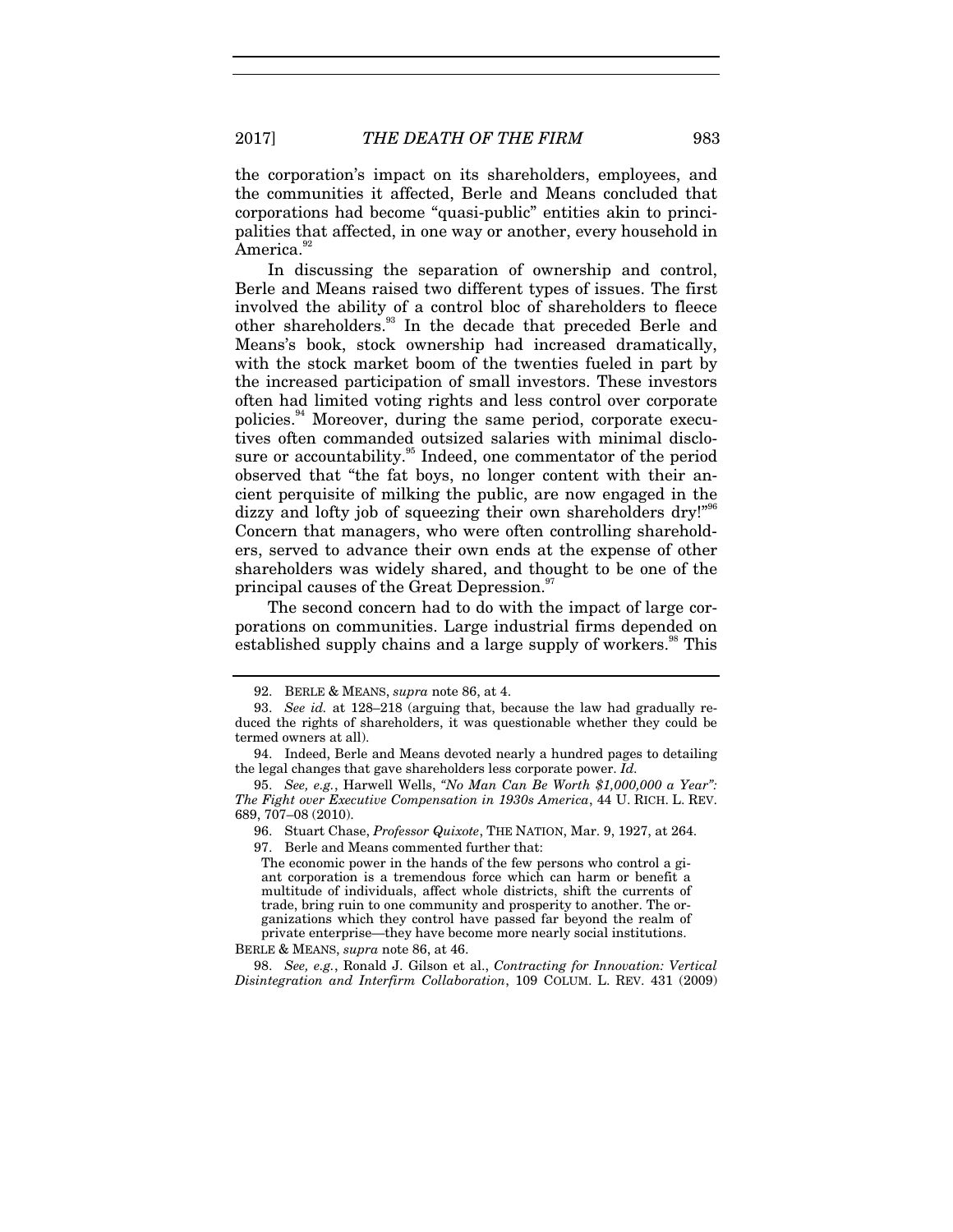in turn made such companies vulnerable to labor or supply chain disruptions.<sup>99</sup> A major source of the uncertainty Coase described involved insuring that supplies and workers would be available when needed. A solution was the creation of everlarger, vertically integrated entities.<sup>100</sup> Berle explained that by the time of the early thirties, 200 corporations had amassed wealth equal to almost half the industrial assets of the country, and the profits generated by these companies had an effect through their shareholders on perhaps half of the country.<sup>1</sup> The larger the entities, however, the greater their power and potential impact on the communities in which they were located, and hence the greater the potential disruptive effects from the wrong-doing Berle and Means described.<sup>102</sup> Moreover, the change from entrepreneurial firms to firms characterized by the separation of ownership and control also meant that community norms had less impact on owners and managers.<sup>103</sup> An entrepreneurial owner, for example, might find that if he fleeced his customers, mistreated his employees, or sold shoddy products, his personal standing in the community would drop.<sup>104</sup> Management committees or a control bloc of sharehold-

100. *See* Gilson et al., *supra* note 98, at 438–39 (describing industries for which vertical integration was initially seen as a superior model).

101. *See* A.A. Berle, Jr., Note, *For Whom Corporate Managers* Are *Trustees: A Note*, 45 HARV. L. REV. 1365, 1368 n.8 (1932).

102. *See* Harwell Wells, *The Birth of Corporate Governance*, 33 SEATTLE U. L. REV. 1247, 1290 (2010) (citing BERLE & MEANS, *supra* note 86, at 352).

103. *See* Berle, *supra* note 101, at 1367–68 (suggesting that, in systems that emphasize individual ownership, managers are subject neither to market discipline nor community norms).

104. *See* E. Merrick Dodd, Jr., *For Whom Are Corporate Managers Trustees?*, 45 HARV. L. REV. 1145, 1153 (1932) (arguing that a changing public attitude about a business's obligations to the community will lead to changed behavior in managers).

<sup>(</sup>summarizing literature that describes vertical integration as a response to firm dependence on supply chains and observing that modern innovative firms no longer follow the same patterns).

 <sup>99.</sup> Indeed, the *Wall Street Journal* routinely writes articles today explaining the difficulty manufacturing companies have in locating such plants in the United States because of the difficulties of reestablishing supply chains and skilled labor forces. *See, e.g.*, James R. Hagerty, *For U.S. Manufacturing, Opportunities and Challenges*, WALL ST. J. (June 2, 2015), http://www.wsj.com/ articles/for-u-s-manufacturing-opportunities-and-challenges-1433300938 (emphasizing trained workers, infrastructure, and supply chains); Ted Mann, *Otis Finds 'Reshoring' Manufacturing Is Not Easy*, WALL ST. J. (May 2, 2014), http://www.wsj.com/articles/SB100014240527023045187045795194329465744 24; *see also* Mark Muro, *Reshoring: Strong Regions Will Determine Where, How*, BROOKINGS: THE AVENUE (Oct. 2, 2014), http://www.brookings.edu/blog/ the-avenue/2014/10/02/reshoring-strong-regions-will-determine-where-how.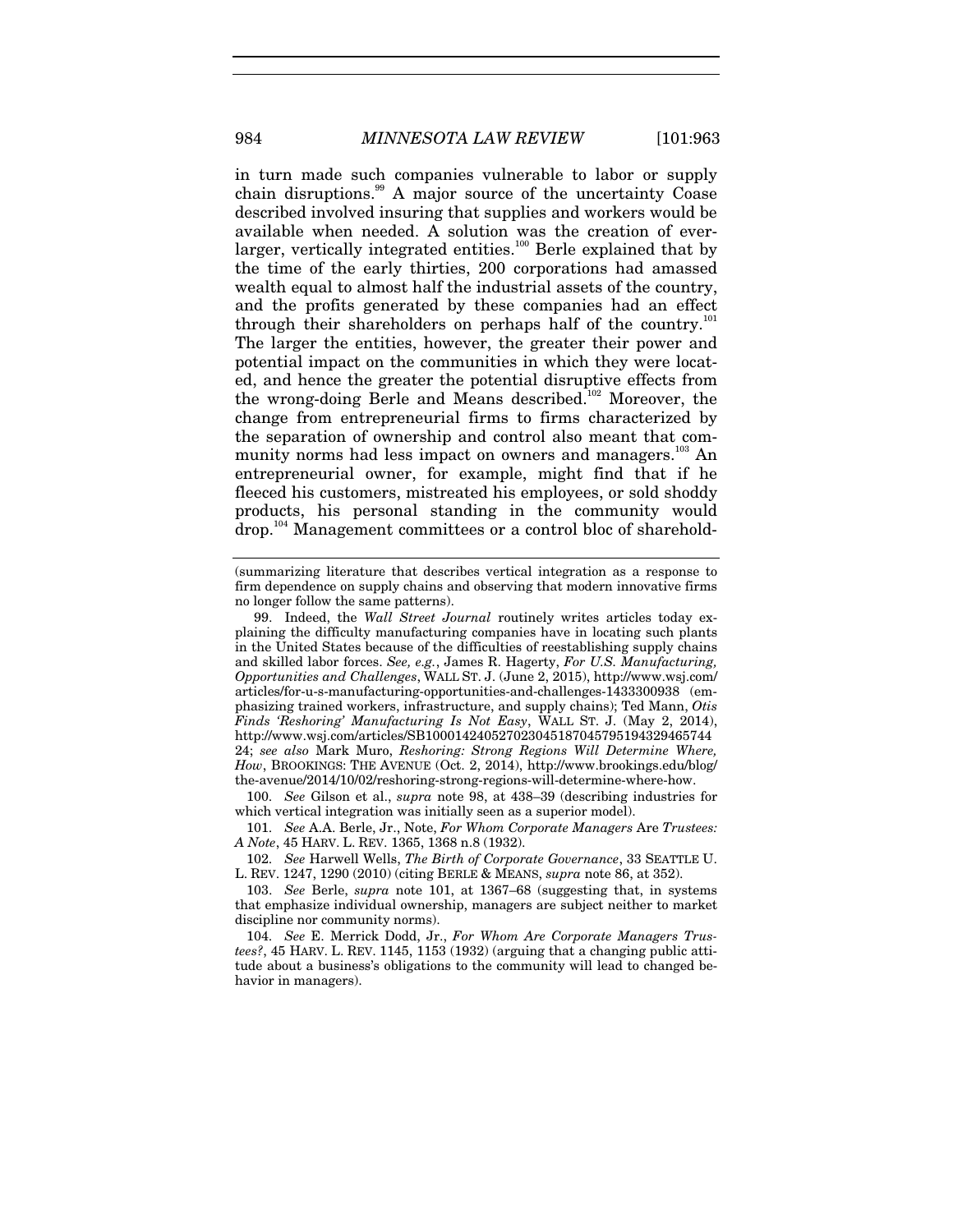ers, on the other hand, were often relatively anonymous and their membership could change over time, making them that much less accountable to anyone.

At the beginning of the twentieth century, breaking up these concentrations of power was the preferred solution. Berle and Means instead sought to tame them. In their view, this increasing concentration of wealth in the hands of a relatively few, unaccountable entities rendered "the corporation an organization with an impact comparable to the medieval church or the modern state."105 They concluded that the power of the modern corporation and the unaccountability of its managers "placed the community in a position to demand that the modern corporation serve not alone the owners or the control but all society."106

#### D. THE TAMING OF CORPORATE POWER

Berle and Means, who emphasized the problems stemming from the separation of ownership and control, have defined the corporate governance debate ever since. Ironically, they remain iconic figures in the area where their work hit an inescapable dead end: the private law that governs the relationships among corporate stakeholders. They have been less influential in the arena they most sought to influence at the time: the role of State and community in offsetting the accumulation of corporate power.<sup>107</sup> To operationalize Berle the corporate scholar and Berle and Means collectively requires asking the question: As the nature of corporate power shifts, what measures become necessary to protect the interests of other stakeholders, that is, how can parity be restored among business, labor, and community interests?

To answer the question requires separating the two issues Berle and Means identified: the use of corporate structure to enrich a control bloc at the expense of customers, workers, and other shareholders; and the use of corporate structure to advance the interests of corporate actors at the expense of the larger community. The classic debate between Berle and law professor E. Merrick Dodd, Jr. in the pages of the *Harvard Law Review* explains the dilemma for systems of private govern-

 <sup>105.</sup> Wells, *supra* note 102, at 1290.

 <sup>106.</sup> BERLE & MEANS, *supra* note 86, at 312.

<sup>107.</sup> *Cf.* Lynne L. Dallas, *Two Models of Corporate Governance: Beyond Berle and Means*, 22 U. MICH. J.L. REFORM 19, 20 (1988).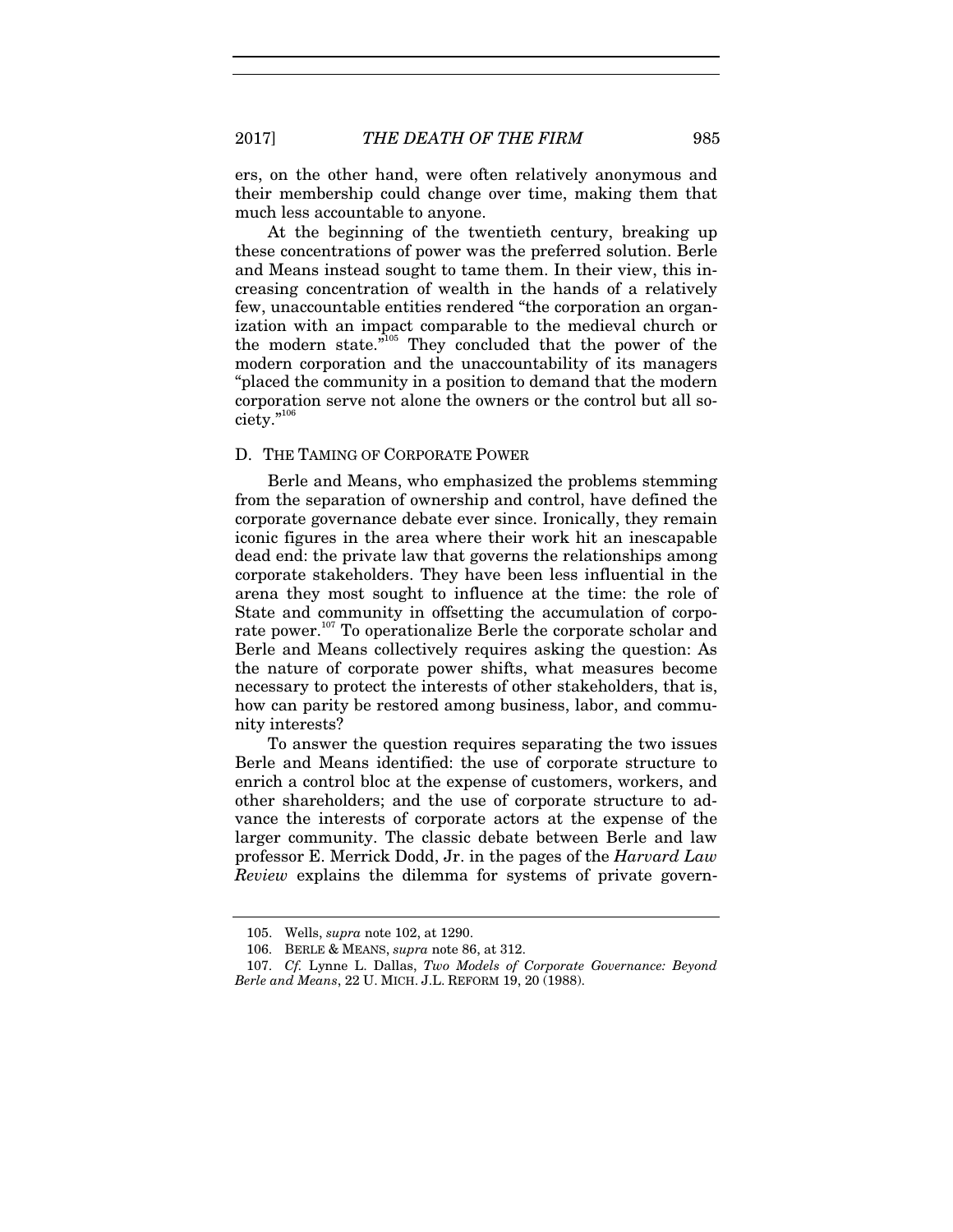ance. Berle, concerned about unaccountable control blocs victimizing other shareholders, argued for stronger fiduciary duties by corporate officers and directors to maximize shareholder wealth.<sup>108</sup> In 1932, Dodd, more concerned about corporate community obligations, challenged the idea that stockholders should be the "sole beneficiaries of the corporate enterprise," preferring broader duties to multiple stakeholders.<sup>109</sup> Berle objected that the problem was that the "relatively unbridled scope of corporate management has, to date, brought forward in the main seizure of power without recognition of responsibility ambition without courage."110 To allow corporate managers to focus solely on corporate earnings might shortchange community interests, but to allow corporate managers to advance a broader array of interests meant, as a practical matter, that they would be subject to no legally enforceable standards at all.<sup>111</sup> In short, corporate law, limited to private enforcement of private obligations, offered no real answer to the full set of challenges corporate power posed.<sup>112</sup>

Ultimately, what changed the exercise of corporate power was less a shift in corporate governance or a change in fiduciary duties, than factors extrinsic to the corporation itself. These changes ultimately tamed the unaccountable exercise of corporate power as the corporations themselves retained and even expanded their dominant position in economic life. Thus, Berle and Means wrote that the increasing power of corporations gave rise to increasing public sentiment that those exercising corporate power "accept responsibility for the well-being of those subject to the organization, whether workers, investors, or consumers."<sup>113</sup> The obligation to others came from the fact of corporate power, and corporate power came from corporate in-

<sup>108.</sup> *See* Berle, *supra* note 101, at 1367–68.

 <sup>109.</sup> Dodd, *supra* note 104, at 1147–48.

 <sup>110.</sup> Berle, *supra* note 101, at 1370.

<sup>111.</sup> *Id.* at 1367–68.

<sup>112.</sup> *See* Mark J. Roe, *The Shareholder Wealth Maximization Norm and Industrial Organization*, 149 U. PA. L. REV. 2063, 2065 (2001) (arguing that shareholder wealth maximization may be the best rule of corporate governance because "a stakeholder measure of managerial accountability could leave managers so much discretion that managers could easily pursue their own agenda, one that might maximize neither shareholder, employee, consumer, nor national wealth, but only their own"); *cf.* McDonnell, *supra* note 6, at 792– 93 (arguing that the Hobby Lobby owners are free to pursue their own definitions of corporate interest because they should not be limited to narrow requirements to maximize corporate or shareholder wealth).

 <sup>113.</sup> BERLE & MEANS, *supra* note 86, at 310.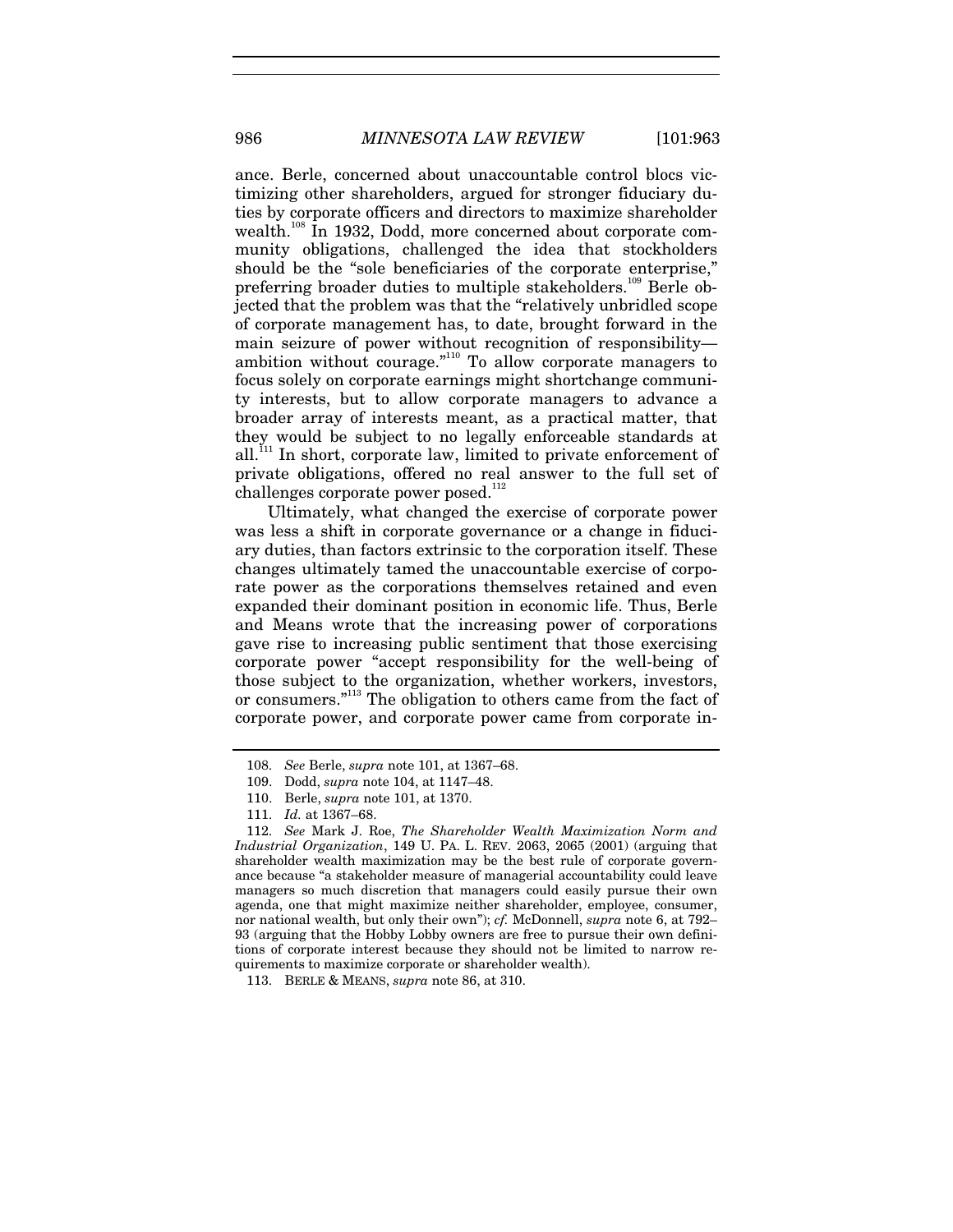sulation from competitive forces and outside control. This insulation would, at the height of the managerial era, give corporate managers the latitude to advance a broader set of interests.<sup>114</sup> The more interesting question is why they did so.

The conventional wisdom has three overlapping components. First, mid-nineteenth century scholars, Galbraith notably among them, argued that that "countervailing powers," principally unions and the State, limited corporate freedom of action.<sup>115</sup> Galbraith thus argued that the very power of corporations encouraged the organization of opposition. $116$ 

Take unions, for example. In accordance with Galbraith's analysis, corporate power both encouraged and made possible union power. The very dominance of large employers encouraged organizing efforts to target them. The insulation of these employers from competitive markets allowed their managers to engineer union settlements and, as Dodd had argued in the thirties, increased public pressure on them to do so. Moreover, postwar corporations, insulated from greater competition, also decided that a labor truce—and higher worker compensation created greater demand for corporate products.<sup>117</sup> Given the size of the unionized plants, the labor rights won in these actions influenced wages and benefits more generally as the unionized plants played an outsized role in the labor market.<sup>118</sup> Union victories in turn reduced employee turnover $119}$  and union organiza-

By the end of that decade, though, the endemic struggle between capital and labor was replaced, at least in the public eye, by a labormanagement concordat in which corporate managers were left to run their businesses as they saw fit, and, in return, labor unions received income and benefits sufficient to carry their members into the middle class.

Wells, *supra* note 61, at 322.

118. *See* John W. Cioffi, *Fiduciaries, Federalization, and Finance Capitalism: Berle's Ambiguous Legacy and the Collapse of Countervailing Power*, 34 SEATTLE U. L. REV. 1081, 1105 (2011) (maintaining that these reinforcing effects work well in a slack economy, but have destabilizing inflationary tendencies over time).

 119. Union victories both made it harder to fire employees and made jobs more attractive as they provided benefits, raises, and other advantages that

<sup>114.</sup> *Cf.* GALBRAITH, *supra* note 27, at 207–08, 221–22 (noting that the "mature corporation . . . identifies itself with goals which have, or appear to . . . have, social purpose"); Wells, *supra* note 61 (discussing the evolution of corporate social power).

<sup>115.</sup> *See* JOHN KENNETH GALBRAITH, AMERICAN CAPITALISM: THE CON-CEPT OF COUNTERVAILING POWER 196–200 (1952).

<sup>116.</sup> *See id.*

 <sup>117.</sup> Wells observed that: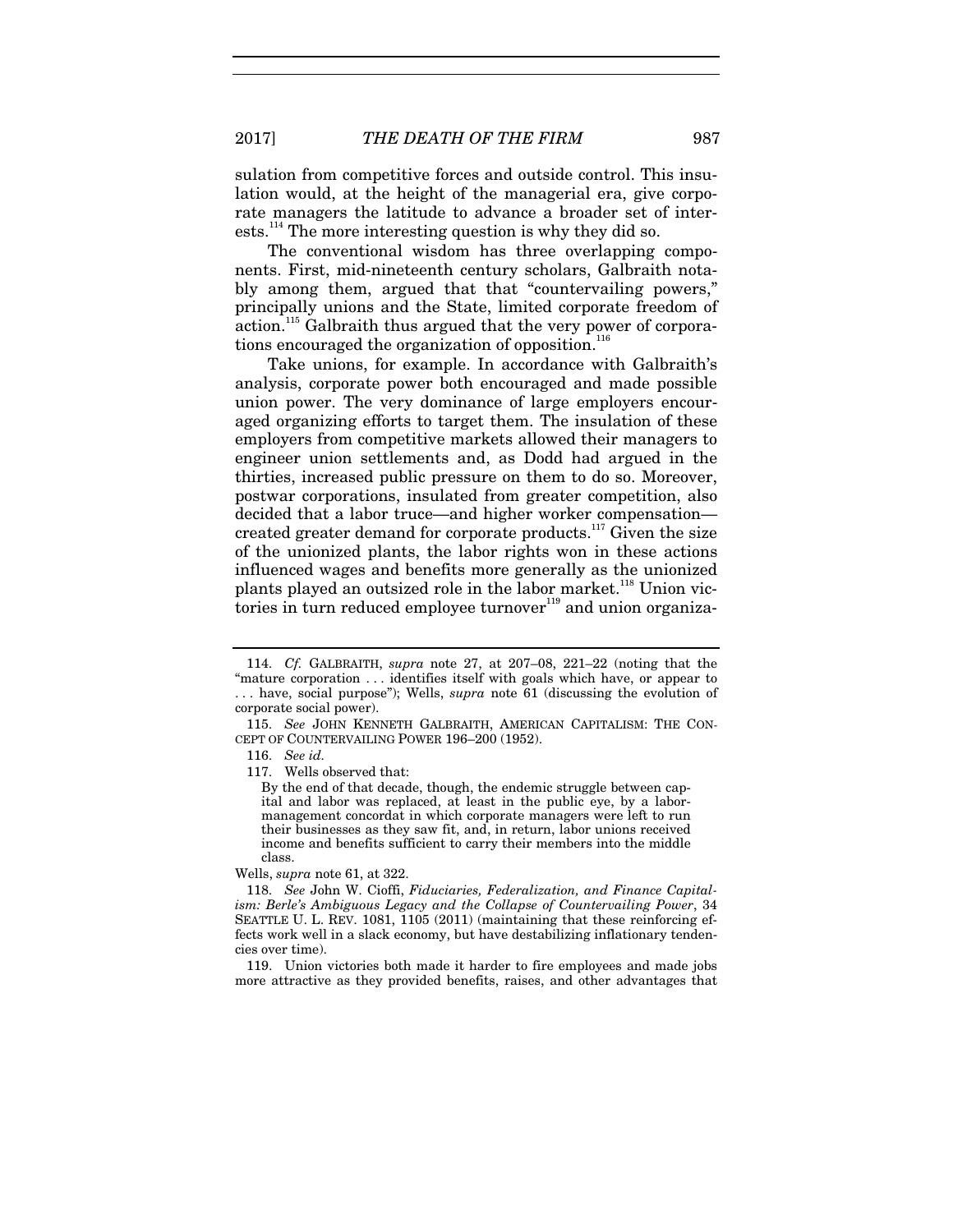tion, as it created more cohesive worker groups, also had the effect of reinforcing employee identification with the company.120 Union and management interests, both tied to large organizations, became somewhat less antagonistic.

Second, the State, which increased in power along with corporations, used regulation of institutions to advance state interests. In the process, the institution itself became important to the vindication of public purposes. Galbraith certainly recognized, for example, that large corporations did not necessarily welcome union organizers<sup>121</sup> and federal labor relations laws promoting union organization and collective bargaining may have been "the most critical, controversial, and divisive manifestation of governmental intervention to promote countervailing power."122 Other federal laws, perhaps most notably the Civil Rights Era employment discrimination statutes, used the regulation of hiring practices in large, private organizations to model country-wide expectations about appropriate behavior. Individuals could choose to discriminate; organizations, particularly large organizations, could not.

The State and large private organizations began to provide societal benefits in parallel ways. The New Deal initiation of social security benefits marked a major expansion of the role of the State in providing a social safety net.<sup>123</sup> Still, the expansion of private pensions, particularly those supplied by large corporations, established a broad-based complementary system as an incentive to stay with a single employer.<sup>124</sup> Larger corporations provided more pension security, and pension benefits further cemented the importance of firms as institutions with longer-

124. *See id.* at 1117.

increased with seniority. *See* Alfred W. Blumrosen, *Seniority Rights and Industrial Change:* Zdanok v. Glidden Co., 47 MINN. L. REV. 505, 505–06 (1963).

<sup>120.</sup> *See* Cynthia L. Estlund, *What Do Workers Want? Employee Interests, Public Interests, and Freedom of Expression Under the National Labor Relations Act*, 140 U. PA. L. REV. 921, 952 (1992).

<sup>121.</sup> *See* Cioffi, *supra* note 118, at 1102–03 (noting the contradictions in Galbraith's analysis as he simultaneously suggests that countervailing powers arise spontaneously and that their effectiveness may depend on government intervention).

<sup>122.</sup> *Id.* at 1103–04.

<sup>123.</sup> *See* Patricia E. Dilley, *The Evolution of Entitlement: Retirement Income and the Problem of Integrating Private Pensions and Social Security*, 30 LOY. L.A. L. REV. 1063, 1124 (1997) ("[O]ut of 6.5 million people over age sixtyfive in the United States [in the thirties], only 150,000 aged people were receiving 'industrial and trade-union pensions,' with possibly an equal number receiving veterans' or public retirement system pensions.").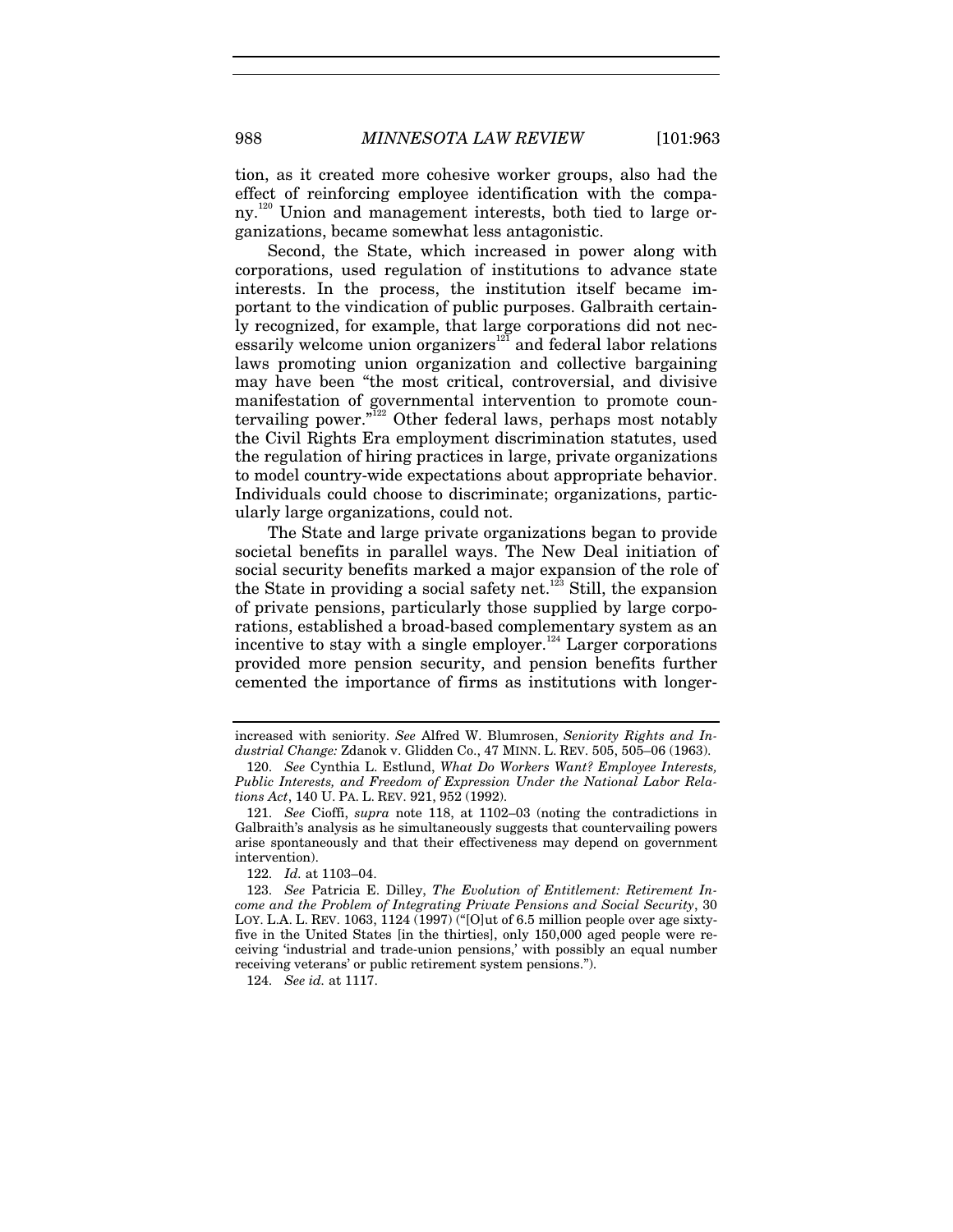term time horizons and a larger significance to the lives of their employees.

This role of large institutions in remaking communities perhaps reached its height with health care. The United States, unlike most of the developed world, did not build a public system of universal health insurance in part because of its reliance on the private employment system to do so. Many scholars view the reliance on private plans as an accident of timing—the public pressure to establish universal insurance came as employers embraced private benefits as a way around the price controls established during World War II.<sup>125</sup> The ubiquity of larger employers made it possible to envision widespread health coverage with only limited public provision for the elderly and the poor. Large corporations within this system collectively performed societal roles that did not depend on the individual missions of particular firms.

Third, corporate managers, at least during the period that ran from the forties through the seventies, did take a broader view of corporate interests.<sup>126</sup> Here, however, the law's most important contribution may have been to stay out of the way.<sup>127</sup> A New Jersey decision in the fifties concluded that corporate managers were free to make charitable contributions where they could show the "gift tends reasonably to promote the goodwill of the business of the contributing corporation."<sup>128</sup> Other decisions gave greater weight to shareholder interests. Most decisions, however, acknowledged the directors' fiduciary obligations to the corporation *and* its shareholders, and as a practical matter gave corporate managers a wide berth. Dodd's view in the debate with Berle appeared to have prevailed.<sup>129</sup>

<sup>125.</sup> *See* Thomas C. Buchmueller & Alan Monheit, *Employer-Sponsored Health Insurance and the Promise of Health Insurance Reform* 3 (Nat'l Bureau of Econ. Research, Working Paper No. 14839, 2009), https://papers.ssrn.com/ sol3/papers.cfm?abstract\_id=1373348 ("The link between employment and private health insurance was strengthened during World War II when in 1943 the War Labor Board ruled that controls over wages and prices imposed by the 1942 Stabilization Act did not apply to fringe benefits such as health insurance.").

 <sup>126.</sup> GALBRAITH, *supra* note 27, at 191–94.

<sup>127.</sup> *See, e.g.*, Wells, *supra* note 61, at 311–12 (concluding that the different eras of corporate theory had little impact on corporate legal developments).

 <sup>128.</sup> A.P. Smith Mfg. Co. v. Barlow, 98 A.2d 581, 585 (N.J. 1953) (citation omitted).

 <sup>129.</sup> But then Berle changed his position over the course of his lifetime as well. For a summary of these developments, see Wells, *supra* note 61. In contrast, corporate scholars at the turn of the twenty-first century were hailing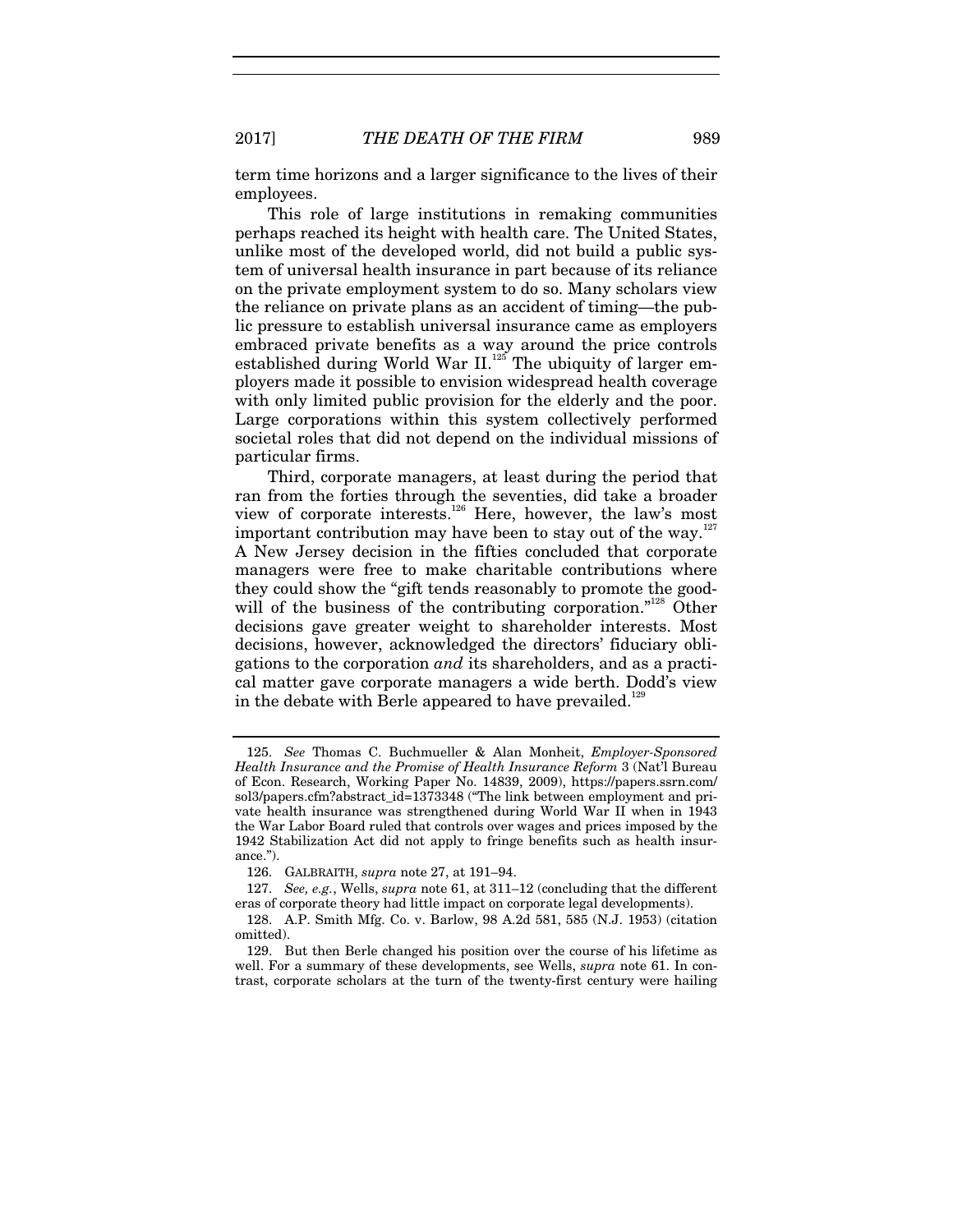#### E. THE PINNACLE OF FIRM PROMINENCE

The idea of the firm that reigned from the beginning of the twentieth century through the 1970s was neither constant nor reified into a fixed legal construct. Instead, it encompassed two notions that ran through these decades. Both involve the ideas of institutions as greater than individuals and more than the sum of their parts. These ideas add content to Coase's notion of the firm as a device that suppresses the price mechanism and does so as a way to coordinate human behavior.

The first idea is the role of identity and loyalty in coordinating behavior within the firm. With the rise of great corporations, the individual entrepreneurs, the Henry Fords or the John D. Rockefellers, faded in importance.<sup>130</sup> In their place, less recognizable, and perhaps more fungible, corporate managers embraced the corporate brand and saw their role as one of stewardship of the institution.<sup>131</sup> This stewardship made the company's well-being a hallmark of professional success, and encouraged alignment of individual and corporate values. The individual gained personal status through identification with the firm and saw the firm's well-being as intimately linked with personal advancement.<sup>132</sup> As modern researchers show, this conception of the firm provides a better motivator for employee efforts than monetary rewards, and makes it easier to coordinate management efforts than more competitive management systems.133 This strong conception of firm identity, however, also tends to be an obstacle to more radical restructuring of firm mission or structure.

This alignment between firm identity and employee motivation, of course, can exist within any enterprise. The extent to which it characterizes the employment relationship depends on bonds of reciprocity. Firm commitment to employees—through training, opportunities for promotion, secure tenure, and bene-

the triumph of shareholder supremacy. *See, e.g.*, Henry Hansmann & Reinier Kraakman, *The End of History for Corporate Law*, 89 GEO. L.J. 439, 439 (2001).

 <sup>130.</sup> GALBRAITH, *supra* note 27, at 115–19.

<sup>131.</sup> *See id.* at 122.

<sup>132.</sup> *See, e.g.*, LYNN STOUT, CULTIVATING CONSCIENCE: HOW GOOD LAWS MAKE GOOD PEOPLE 169 (2011) (describing how firms influence team unity and bonding by encouraging loyalty to the firm).

<sup>133.</sup> *See, e.g.*, Michael E. Murphy, *Dispelling Tina's Ghost from the Post-Enron Corporate Governance Debate*, 43 SANTA CLARA L. REV. 63, 105 (2002).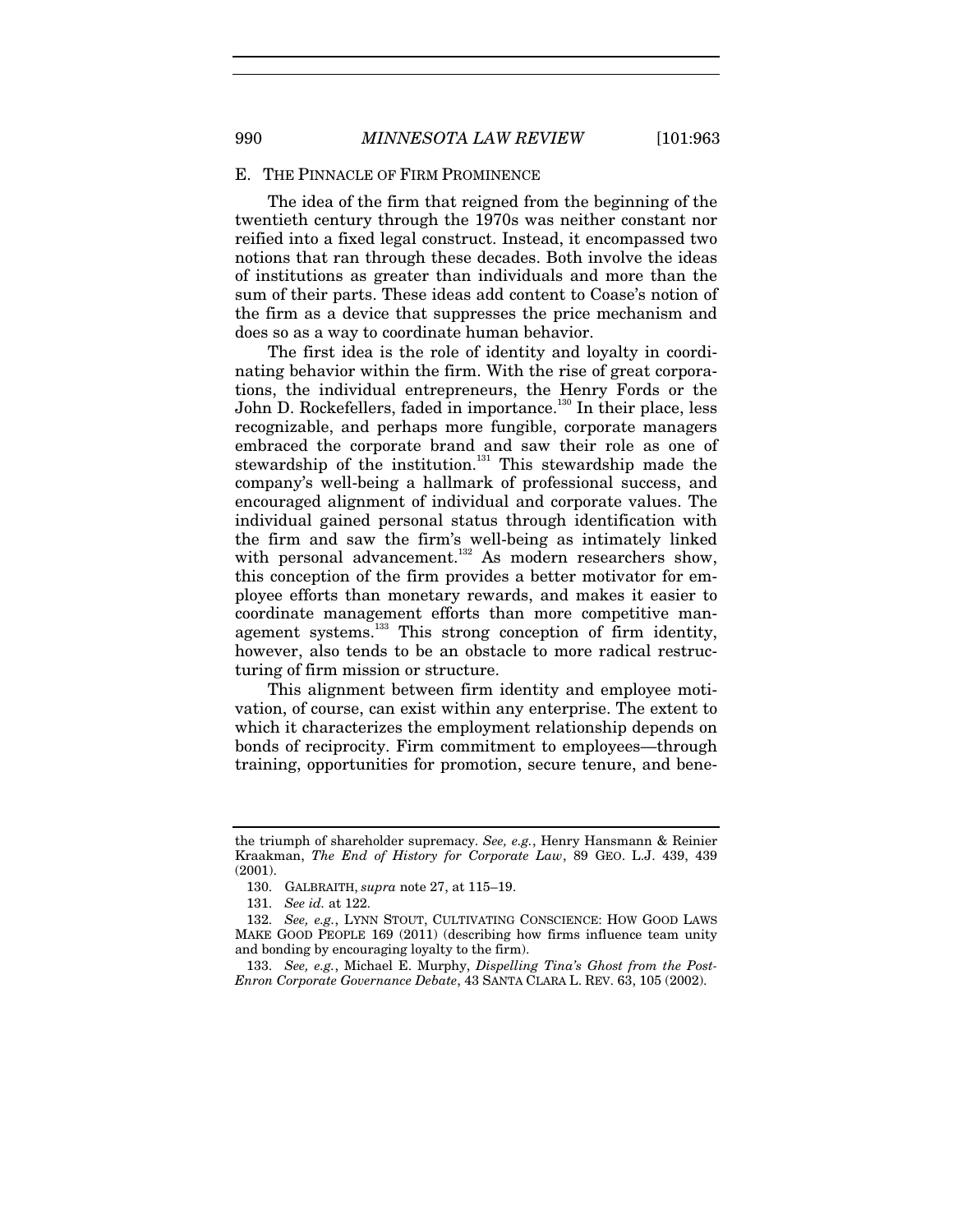fits—encourages greater identification and loyalty.134 On the other hand, temporary, routine, or changing activities may be better supplied through the arm's length market transactions. The balance between internal and external activities is a changing one.<sup>135</sup>

The second role of the large firm came with the coordination of external and internal obligations. This, too, involved bonds of reciprocity. Large firms benefitted most from the suppression of the price mechanism not with respect to their internal operations, but from the ability to limit competition from rivals.<sup>136</sup> Thus, Berle and Means and a host of reformers in the early part of the century emphasized the unaccountability that came from oligopolistic industries and the dispersion of shareholders that left managers free to increase their salaries, risk other people's money, and fleece the firm's various constituents.<sup>137</sup> These very same traits—relative freedom from competitive pressures and from narrow wealth maximization objectives—contributed to the managerial era that reached its height in the postwar era.<sup>138</sup> In this period, managerial utility, in the form of personal professional standing and satisfaction, came from the identification of firm well-being with technocratic management. Managers—from CEOs to foremen—derived a greater part of their personal standing from identification with the firm *and* they identified the firm's well-being less with the short-term bottom line and more with professional standards and societal objectives.<sup>139</sup>

In this context, the relationship between external constraints, such as unions and insulation, and external pressures, such as market competition, operated in tandem. Managerial inclination to recognize multiple constituencies was possible in large part because of insulation from external threats. None-

<sup>134.</sup> *See, e.g.*, Mats Alvesson, *Social Identity and the Problem of Loyalty in Knowledge-Intensive Companies*, 37 J. MGMT. STUD. 1101, 1111–15 (2000).

 <sup>135.</sup> For discussion of the changing nature of these calculations, see BOLTANSKI & CHIAPELLO, *supra* note 14, at 63 (discussing the continuing role of non-monetary incentives in motivating employees); *id.* at 224–29 (describing the casualization of work).

 <sup>136.</sup> Indeed, unionization and full employment policies in the postwar era ultimately gave workers more bargaining power within firms even as the firms of the postwar era gained greater insulation from competition from other companies. *See* GALBRAITH, *supra* note 115, at 121–23.

<sup>137.</sup> *See supra* text accompanying notes 111–13.

 <sup>138.</sup> GALBRAITH, *supra* note 27, at 145–47, 274–81.

<sup>139.</sup> *See id.* at 159–61.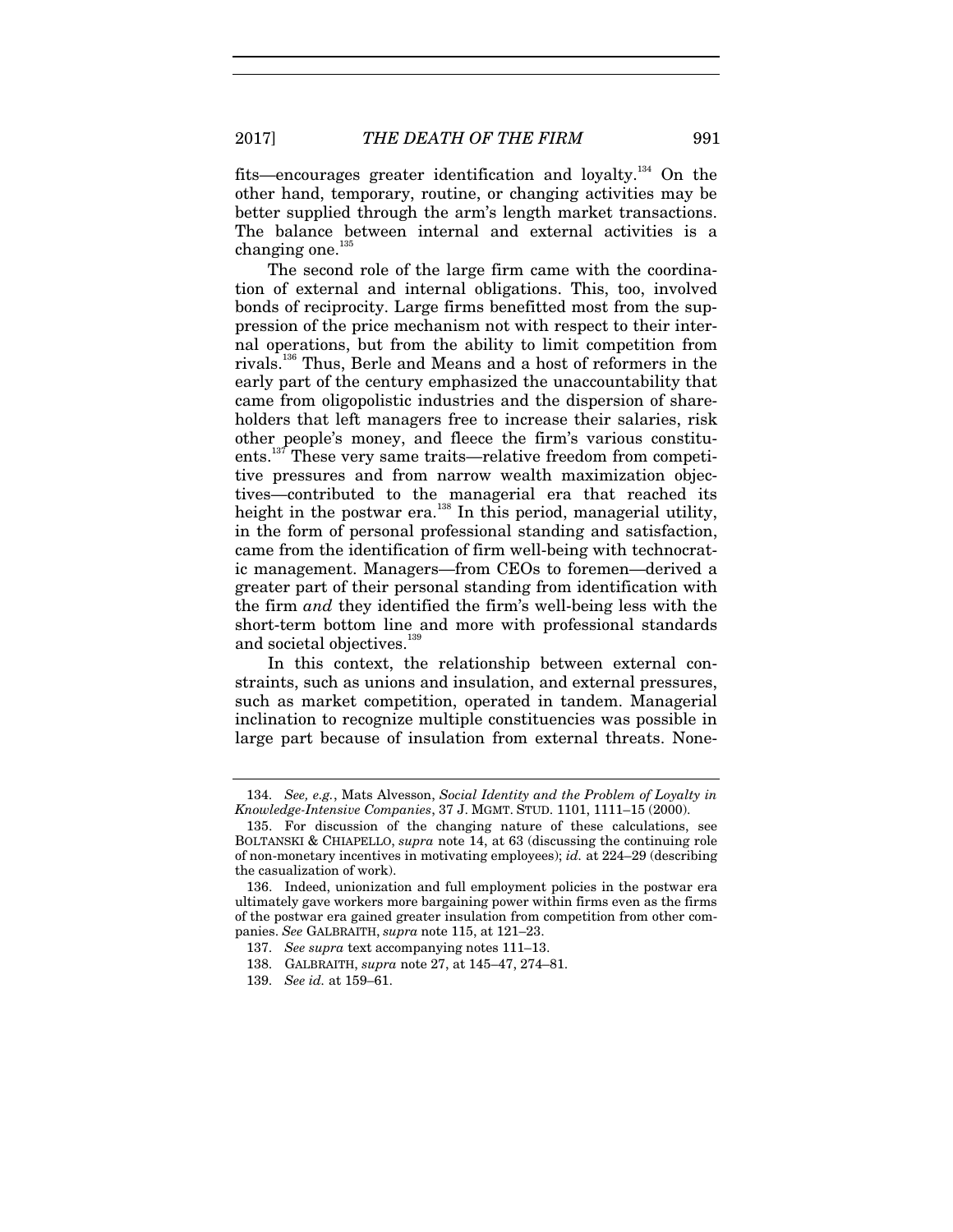theless, the managerial inclination to promote broader interests may also have come from greater elite unity in the postwar era (management and State were inclined to see their interests as aligned to a greater degree than today), and from the subordination of individual perspectives and incentives to a group dynamic. This group dynamic selected for team managers, rather than individualists, and produced a shared decisionmaking process that moderated extreme views.<sup>140</sup> Both encouraged commitment to distinctive firm identities and alignment of these identities with broader societal interests. Unlike the managers of the twenties or the nineties, these captains of industry did not amass extraordinary fortunes, though they did quite well.<sup>141</sup> Perhaps more importantly, the corporate leaders of this era, unlike those of the twenties or the nineties, identified to a greater degree with their communities and their employees.

In both of these ways, the idea of the firm as greater than the individuals who comprised it contributed to the coordination of relationships within the firm, and the relationships between firm, state, and community interests. The law in turn responded by building high marginal tax rates, securities disclosure and other regulations, and health care, civil rights, and other worker protections into the new foundation. The firm as an entity that provided security and stability and advanced interests greater than the sum of its parts became central to the life of the nation.

#### II. THE DEATH OF THE FIRM

If the first seven decades of the twentieth century marked the rise of the firm as an institution greater than the sum of its parts, the last part of the twentieth century has marked its dismantling. Corporate behemoths exemplified American prosperity in the immediate postwar era; they were less nimble in facing global competition at the end of the century. The intel-

<sup>140.</sup> *See id.* at 96.

<sup>141.</sup> *See* Claudia Goldin & Robert A. Margo, *The Great Compression: The Wage Structure in the United States at Mid-Century*, 107 Q.J. ECON. 1, 16–19 (1992).

<sup>142.</sup> *See, e.g.*, Carl Kaysen, *The Social Significance of the Modern Corporation*, 47 AM. ECON. REV. 311, 314 (1957)*; see also* Mark S. Mizruchi & Daniel Hirschman, *The Modern Corporation as Social Construction*, 33 SEATTLE U. L. REV. 1065, 1094 (2010) (arguing that the corporate leaders of the era showed greater concern for the communities where they were headquartered).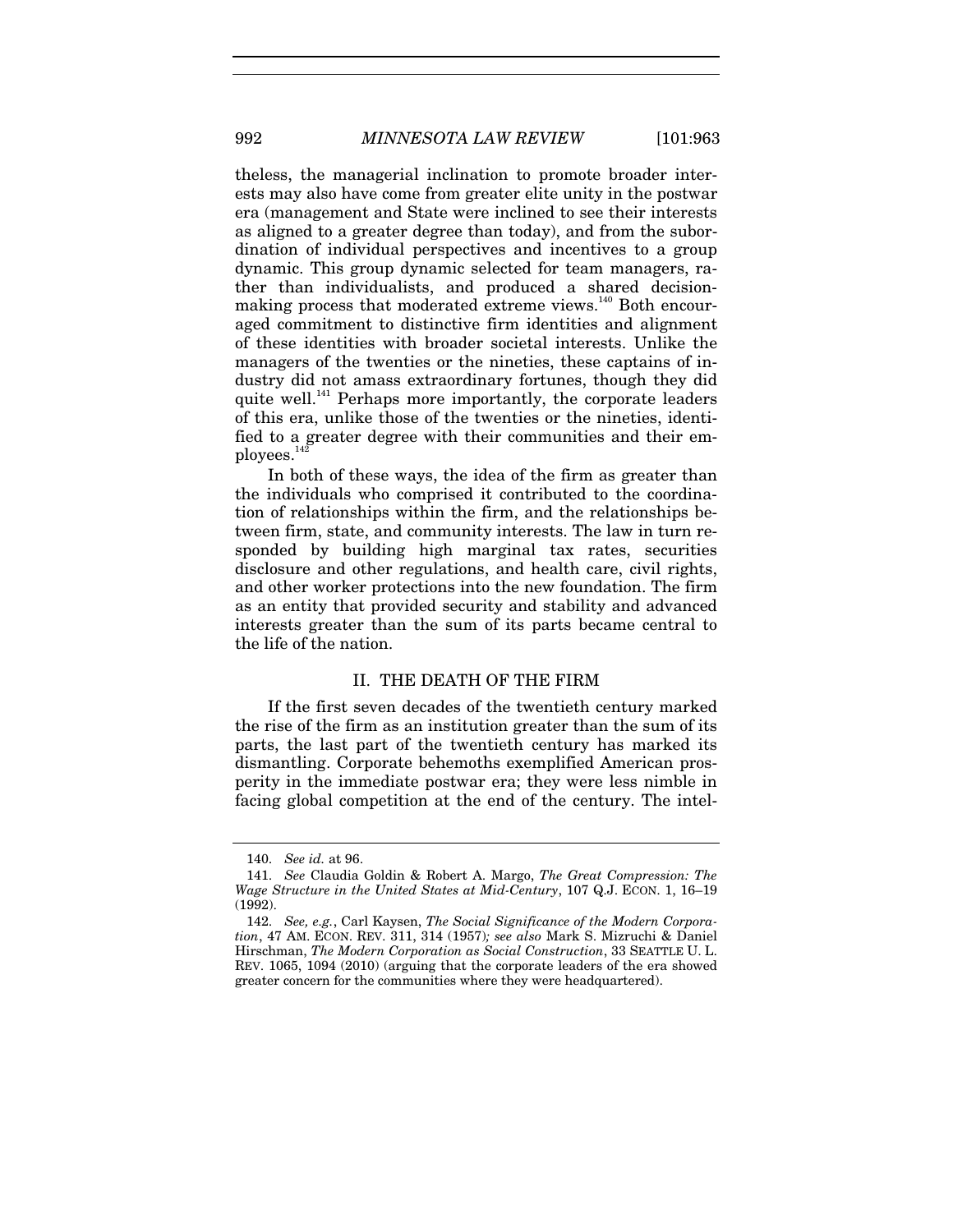lectual cohesiveness of American elites in the immediate postwar era that contributed to the greater alignment of management and labor, public and private interests gave way to renewed ideological division. Central to these changes was the reconceptualization of the firm, from an entity greater than the sum of its parts to the tool, if not play-toy, of a revitalized group of entrepreneurs.143 In the process are two central ironies. The attack on the firm was aimed not on large corporations' multiple weaknesses in entering a new, more competitive era, but on what had been their strengths. And the attack did not reject the seminal insights of Coase or Berle and Means. Instead, it embraced and reinterpreted them.

#### A. THE NEXUS-OF-CONTRACTS AND AGENCY-COST THEORY

While we now think of Coase's *The Nature of the Firm* as one of his two most important contributions to economic thought, leading ultimately to a Nobel Prize in  $1991$ ,<sup>144</sup> economists paid relatively little attention to the piece at the time of its publication.<sup>145</sup> Instead, Coase's article became far more influential only after its embrace—and reinterpretation—by nexus-of-contract scholars decades later.<sup>146</sup> Coase had clearly distinguished between a firm's external affairs, characterized by markets, and its internal affairs, with their supersession of the price mechanism. $147$  The later scholars who would create the law and economics literature that has dominated corporate theory over the last forty years recharacterized Coase's insight. They argued the firm could be best understood as "a nexus of contracts" and that both external and internal affairs involved market-driven contracts; they were just different kinds of contracts produced by different types of market forces.<sup>148</sup>

Two economists, Armen Alchian and Harold Demsetz, provided the initial reconstruction.<sup>149</sup> They referred back to neo-

<sup>143.</sup> *See* Mark J. Roe, *Delaware's Politics*, 118 HARV. L. REV. 2491, 2500 (2005) (describing nexus-of-contracts theory by stating that "[m]anagers and shareholders get to play; no one else does").

 <sup>144.</sup> Coase, *supra* note 31.

 <sup>145.</sup> Ulen, *supra* note 19, at 301–02.

 <sup>146.</sup> Ulen characterized it as a "reworking." *Id.* at 310. In so doing, Ulen was referring, in particular, to Armen A. Alchian & Harold Demsetz, *Production, Information Costs, and Economic Organization*, 62 AM. ECON. REV. 777 (1972).

 <sup>147.</sup> Ulen, *supra* note 19, at 310.

<sup>148.</sup> *Id.* at 319.

 <sup>149.</sup> Alchian & Demsetz, *supra* note 146, at 794.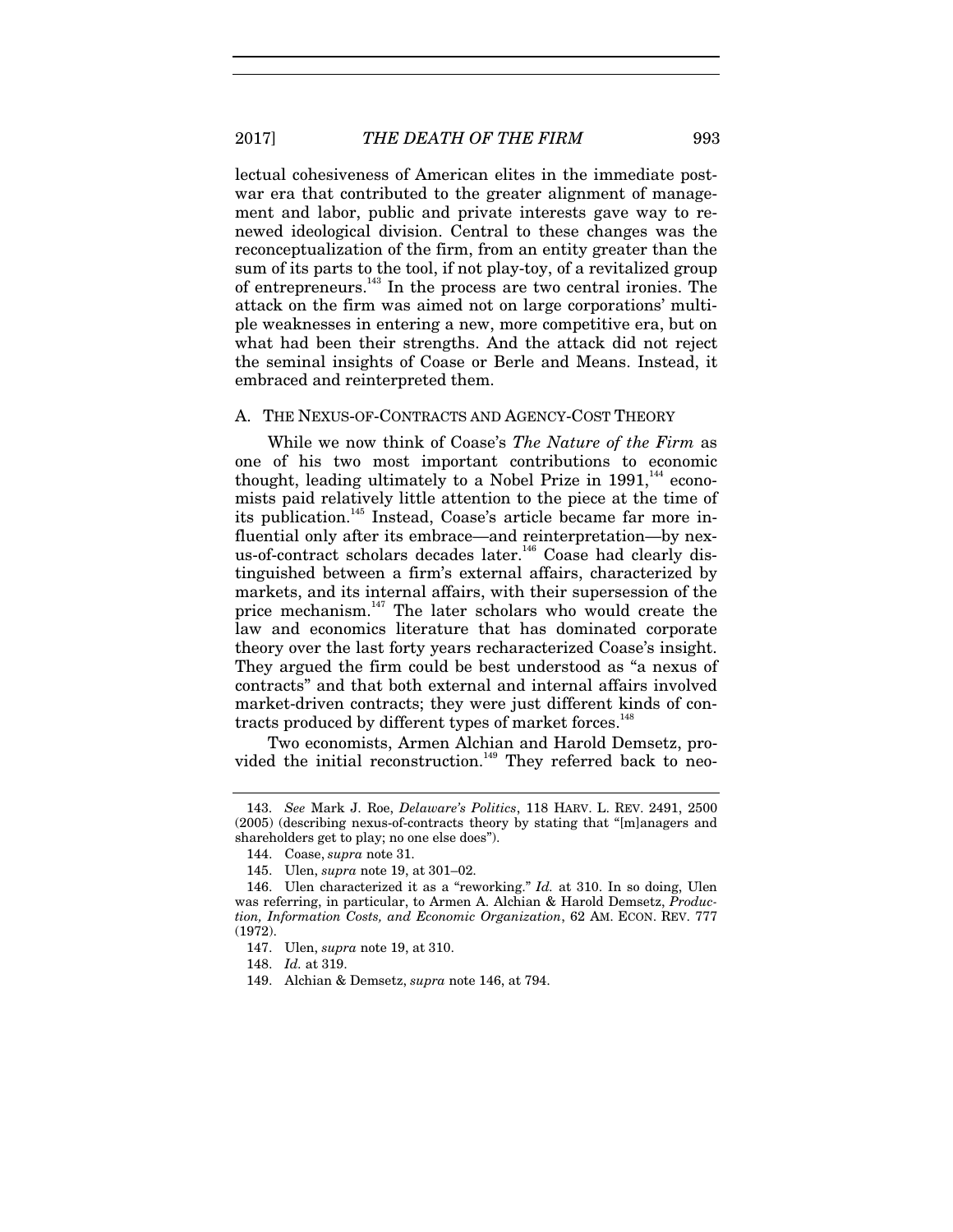classical theories of the firm.<sup>150</sup> These theories had focused primarily on returns to scale that compared, for example, the individual dressmaker to the clothing factory.<sup>151</sup> Both the involvement of multiple employees performing specialized tasks and the investment in expensive machinery produce returns to scale, which in turn make the processes of securing adequate supplies and selling the finished products more complex, $152$  justifying the growth of the organization coordinating the activities.<sup>1</sup>

Coase's insight had been that these firms managed the coordination involved in these more complex organizations through something other than price; Alchian and Demsetz objected that the problems of coordination involved something more than simply the substitution of employer direction for contract terms. Instead, they observed that what the firm did was to assemble teams of workers who needed to work together to produce the desired output and production teams inevitably produced shirking—some team members would invariably work harder than others in a system in which it was impossible to determine whose input contributed what to net value.<sup>154</sup> Alchian and Demsetz argued that firms solved the problem through the entrepreneur's role as a "residual claimant."155 The entrepreneur serves as a monitor who supervises the team to insure that no one shirks. The entrepreneur pays the team members a fixed price, which restricts the employees' jockeying

<sup>150.</sup> *Id.* at 781–85.

<sup>151.</sup> *See id.* at 784.

<sup>152.</sup> *See* Ulen, *supra* note 19, at 305.

<sup>153.</sup> *See id.* at 302.

<sup>154.</sup> *Id.* at 310. Robert Flannigan described shirking as follows: Generally, shirking means reduced effort expenditure. In many instances, shirking is not legally actionable at all. For many tasks, there is a band of effort between maximal and minimal effort that remains contractually undefined and therefore subject to unilateral variation by the agent. That is, workers have a degree of latitude in the performance of their work. This band or range of discretionary effort typically exists because of information and monitoring weaknesses that prevent more precise specification and enforcement of effort levels. . . . Principals normally prefer that their agents operate at or near the maximal level. Agents may prefer to operate near the minimal level. Within any given band of effort, the equilibrium effort level will be determined by the commitment or enthusiasm of the agent as influenced by the incentives offered by the principal.

Flannigan, *supra* note 45, at 397.

 <sup>155.</sup> Alchian & Demsetz, *supra* note 146, at 782–83.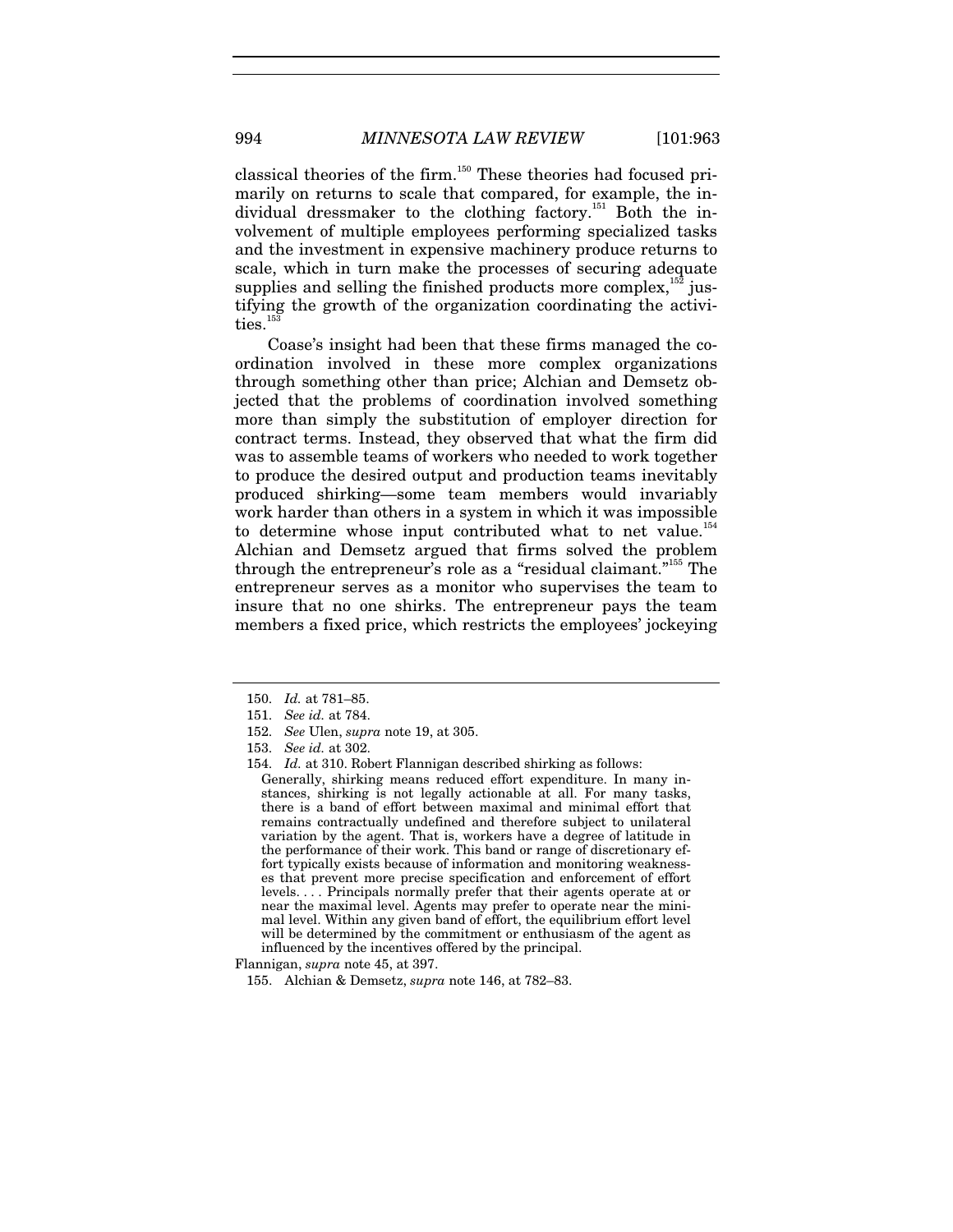2017] *THE DEATH OF THE FIRM* 995

for positions against each other,<sup>156</sup> and keeps the residual profit left from team efforts, which creates an incentive to guard against shirking.<sup>157</sup> In effect, Alchian and Demsetz's analysis reintroduced price mechanisms within the firm. They characterized the firm's internal contracts as ones in which the entrepreneur had an incentive to monitor in return for the ability to maximize residual value, and the employees agreed to work for a fixed price subject to such monitoring.<sup>1</sup>

This analysis reconciled Coase's transaction cost insights (specifying individual contracts for team units engaging in ongoing production may be costly and inefficient) with the nexusof-contract theories central to modern corporate theory. It narrowed Coase's concern with uncertainty from a broad range of issues that include changing consumer tastes, available supplies, and labor conditions to a relatively narrow focus on shirking. It also validated the entrepreneur/owner's dominant position in the firm. Most fundamentally, however, it eliminated the developments of the preceding forty years. The idea of firm identity providing motivation for employee efforts disappeared from consideration. So, too, did the notion that relationships within a firm depend on something different from relationships outside it. Alchian and Demsetz took Coase's idea of suppression of the price mechanism, which opened the door to consideration of alternative forms of human motivation, and used it to validate narrow self-interest. The result presented a fundamental challenge to the importance of the firm itself.

#### B. THE ASSAULT ON THE FIRM

Alchian and Demsetz, in emphasizing the risk of shirking, focused attention on an issue that Coase had not made central

 <sup>156.</sup> Margaret Blair and Lynn Stout explain that if all employees are simply paid a flat rate, the incentive to shirk increases. If, instead, each employee is paid after the fact in accordance with his or her contributions, the problem of rent seeking will increase; that is, of employees seeking to maximize their share through behavior that may undermine others and impose additional costs. *See* Margaret M. Blair & Lynn A. Stout, *A Team Production Theory of Corporate Law*, 85 VA. L. REV. 247, 266 (1999).

 <sup>157.</sup> Alchian & Demsetz, *supra* note 146, at 781.

 <sup>158.</sup> Like Coase, Alchian and Demsetz drew no distinction between an initial entrepreneur like Henry Ford and later corporate managers who come and go without long-term identification with the firm. *See* Charles R.T. O'Kelley, *Coase, Knight, and the Nexus-of-Contracts Theory of the Firm: A Reflection on Reification, Reality, and the Corporation as Entrepreneur Surrogate*, 35 SEATTLE U. L. REV. 1247, 1262–64 (2012).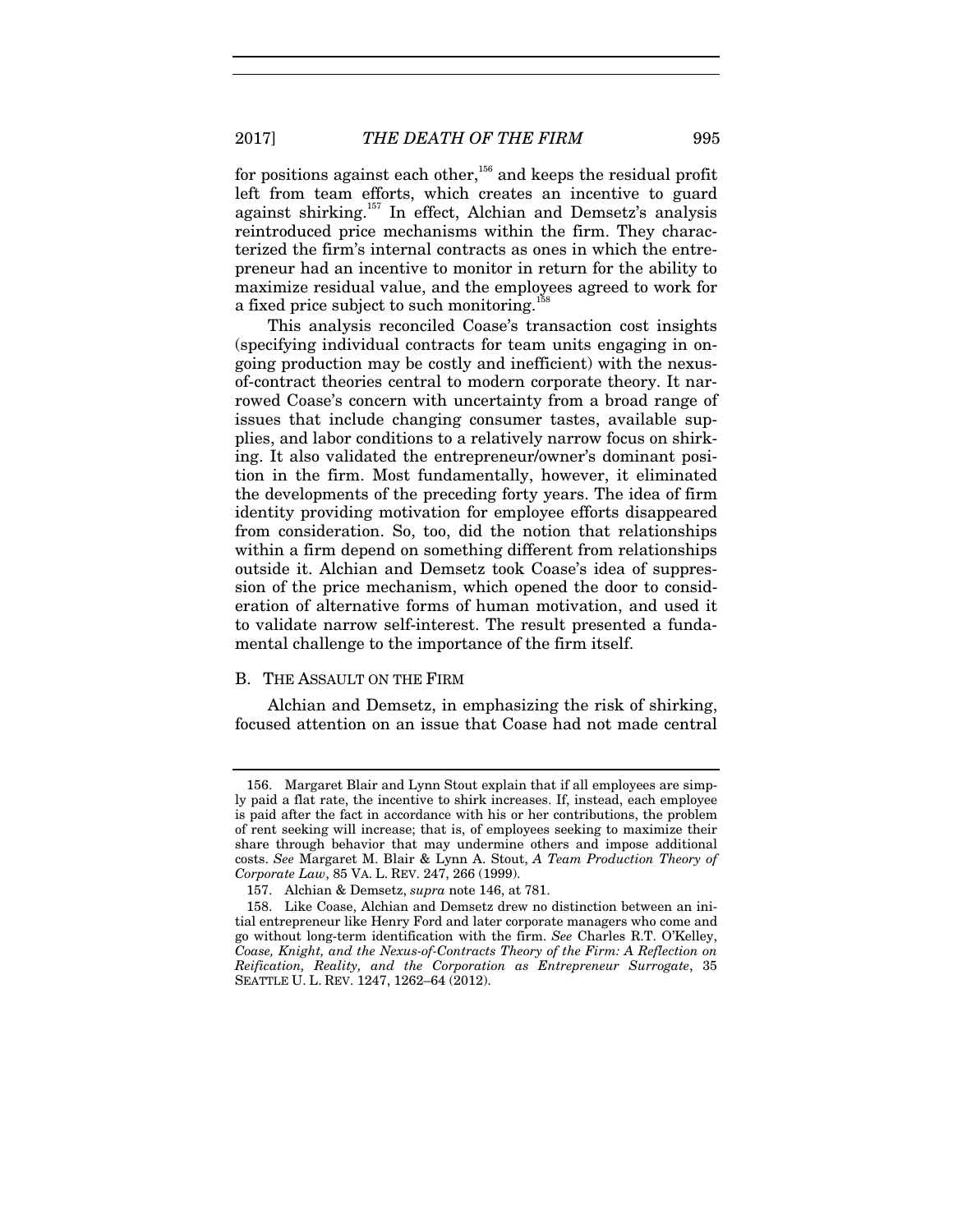to his analysis: the separation of ownership and control. Alchian and Demsetz, after all, posited that the solution to the problem of corporate organization lay with owners' ability to monitor and the incentive that their retention of the corporate residual gave them to do so.<sup>159</sup> This incentive disappears, however, if those receiving the corporate residual (the owner/shareholders) are not those responsible for the monitoring (the executives). Law and economics scholars came to call this problem "agency costs."<sup>16</sup>

Coase had not addressed the issue. He described an "entrepreneur" who controlled the company and could be expected to oversee employees.<sup>161</sup> Instead, Berle, and Berle and Means together, had galvanized discussion of these issues. Berle, a corporate lawyer, had seen the shenanigans (and often outright fraud) of the twenties, when companies diluted the value of common stock, effectively fleecing shareholders, or took "heads I win, tails you lose" risks with publicly traded companies that left shareholders holding the bag for ill-advised ventures. Rather than see corporate owners as the solution, he distrusted them.162 The agency-cost theorists needed to rewrite Berle as fundamentally as they had reinterpreted Coase—and they did.

When the corporate governance debate resumed in the seventies, the corporation no longer symbolized the concentration

 162. Though as we noted above, Berle and Dodd's views both changed over time. *See* discussion *supra* note 129 and accompanying text.

 <sup>159.</sup> While many people assume that shareowners "own" corporations, firms employ a variety of ownership structures that suggest various possible meanings (and multiple groups) associated with the idea of ownership. *See*  Lynn A. Stout, *Bad and Not-So-Bad Arguments for Shareholder Primacy*, 75 S. CAL. L. REV. 1189, 1190–92 (2002).

<sup>160.</sup> *See, e.g.*, Michael C. Jensen & William H. Meckling, *Theory of the Firm: Managerial Behavior, Agency Costs and Ownership Structure*, 3 J. FIN. ECON. 305, 308–10 (1976).

<sup>161.</sup> *See* O'Kelley, *supra* note 158, at 1248, 1250 (stating that Coase asserted that the firm depended on the entrepreneur, its "distinct central actor"). Coase's failure to mention Berle is itself interesting. Some scholars have suggested that it reflects the balkanization of academic disciplines in that era. Berle was a law professor, Coase an economist. Berle's co-author, Means, was, however, an economist, though they wrote more for legal and policy audiences than a more technical academic one. *See* Wells, *supra* note 61, at 307. Of course, Coase was a graduate student in economics in London at the time he conceived of the paper, and he may simply not have been aware of Berle and Means's work. Another possibility, however, is that he thought of the nature of his inquiry as fundamentally different. Coase, after all, sought to explain the advantages of large corporations in coordinating production. Berle and Means addressed the threat large corporations posed to interests that had relatively little to do with production.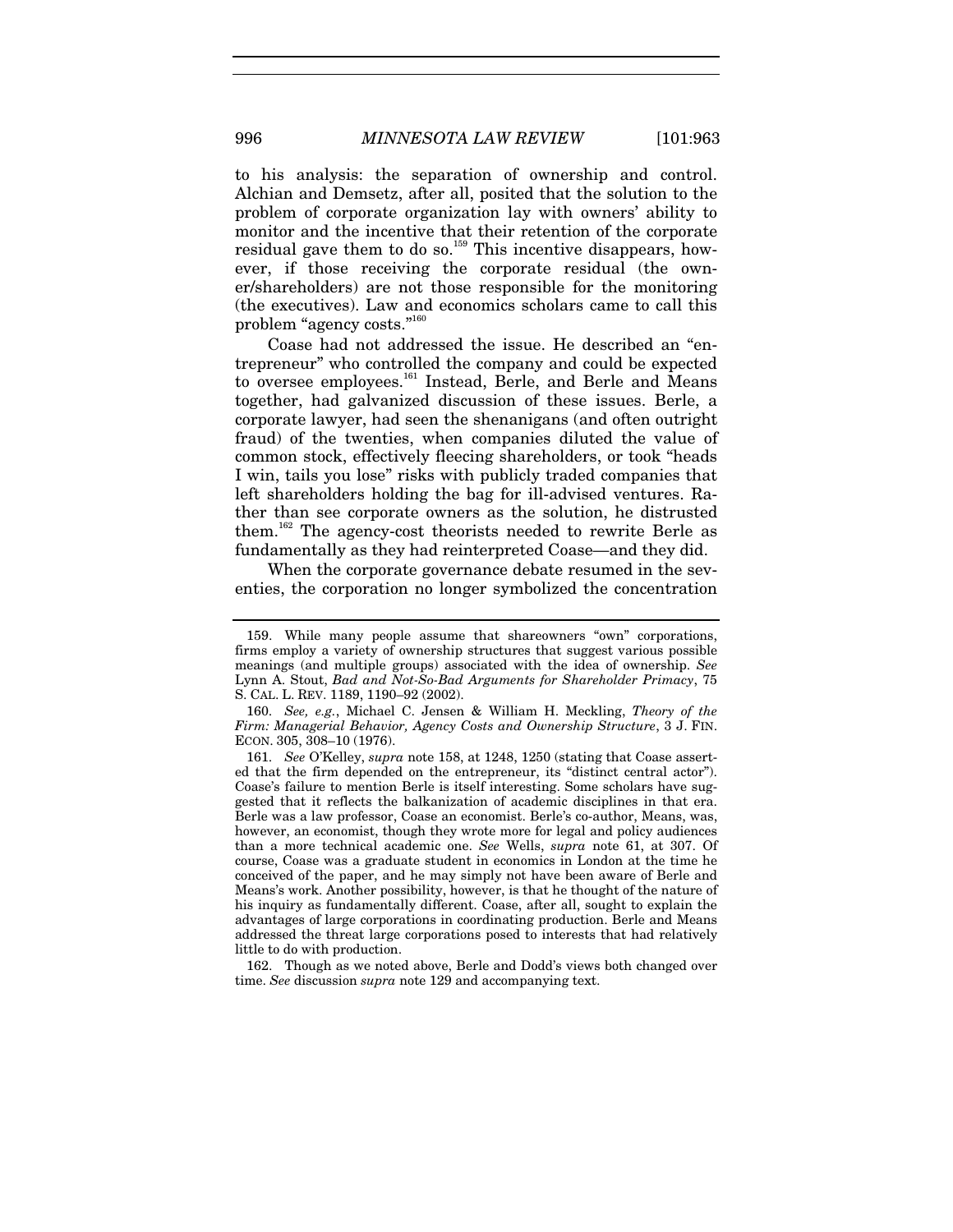of unaccountable power in the hands of a few. Instead, the new concern was complacency. Charles O'Kelley writes that the reality of the mature corporation "was not risk-taking and swashbuckling leadership by individualistic CEOs. Rather, planning and collective decision making by experts was the key to survival and success."<sup>163</sup> The new theorists of the firm argued that managers had become too fat and happy. Instead of using corporate assets to their own ends by engaging in risky or unwise ventures, they failed to take risks that might benefit shareholders, particularly if such risks threatened their own (or in some cases their employees') comfortable sinecures.<sup>164</sup> The problem was not that they failed to look out for the corporate entities' interests—in the sense of longer-term interests associated with the firm; it was that they were too eager to do so—at the expense of the shareholders' prospects for short-term returns.

Empirical findings by scholars sympathetic to the new theories provided support for their conclusions. They found, for example, that CEOs tended to resist takeover bids, even when the acquirers offered a substantial premium.<sup>166</sup> The CEOs further favored corporate acquisitions that did not necessarily increase corporate valuation.<sup>167</sup> These studies also showed that when CEOs enjoyed a substantial ownership stake in the company, their behavior changed—making them more willing to entertain hostile bids or to resist acquisitions unlikely to produce a quick payoff.<sup>168</sup>

 166. Patrick Bolton & David S. Scharfstein, *Corporate Finance, the Theory of the Firm, and Organizations*, 12 J. ECON. PERS. 95, 101 (1998); *see also* Andrei Shleifer & Robert W. Vishny, *A Survey of Corporate Governance*, 52 J. FIN. 737, 747 (1997) (discussing current literature regarding managers' views towards takeovers).

 167. Bolton & Scharfstein, *supra* note 166; *see also* Schleifer & Vishny, *supra* note 166, at 746–47 (observing that managers often chose acquisitions that served management objectives even if they lowered firm valuation).

168. Bolton & Scharfstein, *supra* note 166.

 <sup>163.</sup> O'Kelley, *supra* note 56, at 1005.

<sup>164.</sup> *See, e.g.*, Jensen & Meckling, *supra* note 160, at 312.

<sup>165.</sup> *See, e.g.*, John C. Coffee, Jr., *Shareholders Versus Managers: The Strain in the Corporate Web*, 85 MICH. L. REV. 1, 11, 30 (1986) (noting "basic tension[s] between managers and shareholders," including managerial preferences "biased in favor of growth over profitability"); Comment, *The Attorney-Client Privilege in Shareholders' Suits*, 69 COLUM. L. REV. 309, 318 (1969) ("Management . . . is encouraged to represent interests broader than those of the shareholders or any group of shareholders—interests which include those of the public and the labor force.").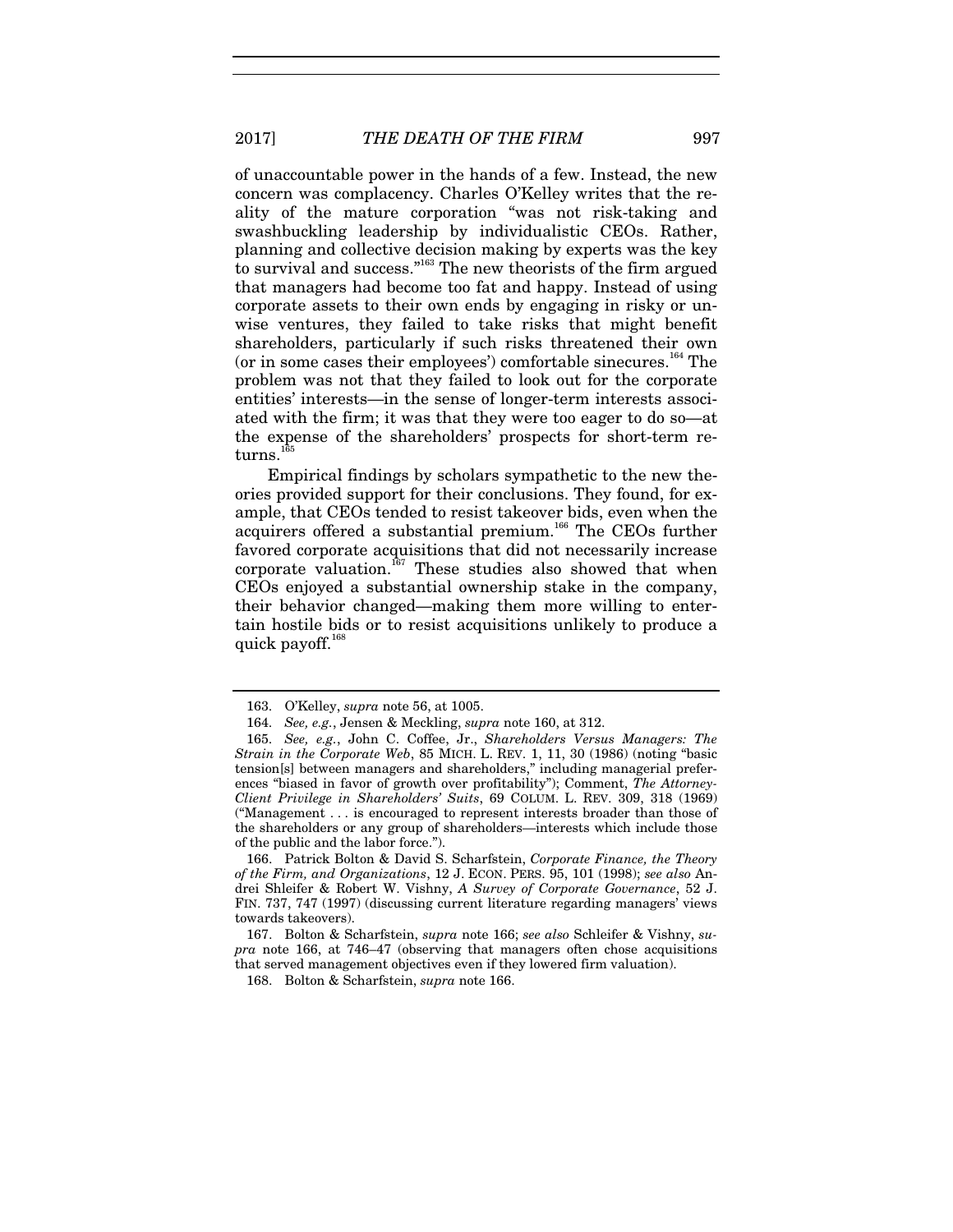The new generation of corporate theorists again saw this very different problem as arising from the separation of ownership and control.<sup>169</sup> The solution, however, was not to reinforce Berle and Means's call for greater judicial or government oversight. Instead, their solutions would be to bring back the price mechanism both within the firm and without. To do so, they did not just inveigh against the corporation as a fiction that could and should be ignored. $170$  They ultimately sought to reduce the entity to no more than a vehicle to facilitate market exchang $es.<sup>171</sup>$ 

Economists Michael Jensen and William Meckling fired off an influential salvo in this effort soon after Alchian and Demsetz.<sup>172</sup> They seconded Alchian and Demsetz's findings that the separation of ownership and control created monitoring problems, which they termed "agency costs."173 They observed, however, that if this apparent conflict of interest were in fact insurmountable, no rational shareholder would buy stock. Instead, they argued that agency costs were ubiquitous. The conflicts of interest between management and shareholders, for example, also existed between management and bondholders. The financial composition of the firm could therefore be explained in terms of the optimal tradeoff among these types of costs and their associated risks. In explaining this process (and incorporating it within the nexus-of-contracts approach), Jensen and Meckling went to great lengths to emphasize that the corporation as entity was not in any way special:

Viewing the firm as the nexus of a set of contracting relationships among individuals also serves to make it clear that the personalization of the firm implied by asking questions such as "what should be the objective function of the firm," or "does the firm have a social re-

<sup>169.</sup> *See, e.g.*, FRANK EASTERBROOK & DANIEL FISCHEL, THE ECONOMIC STRUCTURE OF CORPORATE LAW 1 (1991) (advancing the idea that "investors are 'powerless'" because managers control the firm, and can control how much investors know about the firm); FOUNDATIONS OF CORPORATE LAW (Roberta Romano ed., 1993) (discussing agency problems in a collection of writings).

 <sup>170.</sup> Jensen & Meckling, *supra* note 160, at 310–11.

 <sup>171.</sup> Jensen and Meckling thus defined the private corporation or firm as "simply one form of legal fiction which serves as a nexus for contracting relationships and which is also characterized by the existence of divisible residual claims on the assets and cash flows of the organization which can generally be sold without permission of the other contracting individuals." *Id.* at 311 (emphasis omitted).

<sup>172.</sup> *Id.*

 <sup>173.</sup> Indeed, this was the title of their article: *Theory of the Firm: Managerial Behavior, Agency Costs and Ownership Structure*. *Id.* at 305.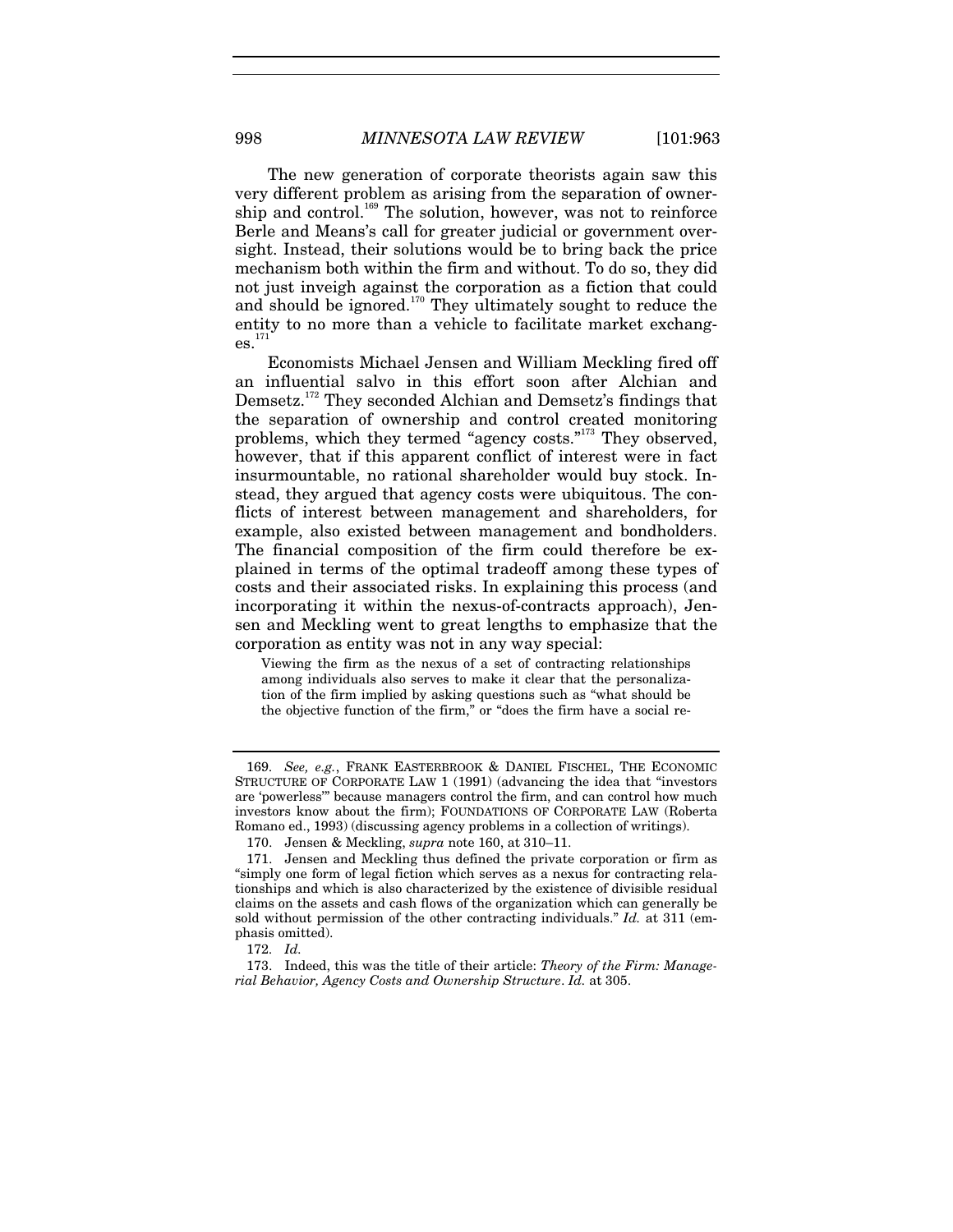sponsibility" is seriously misleading. The firm is not an individual. It is a legal fiction which serves as a focus for a complex process in which the conflicting objectives of individuals (some of whom may "represent" other organizations) are brought into equilibrium within a framework of contractual relations. In this sense the "behavior" of the firm is like the behavior of a market; i.e., the outcome of a complex equilibrium process. We seldom fall into the trap of characterizing the wheat or stock market as an individual, but we often make this error by thinking about organizations as if they were persons with motivations and intentions.<sup>1</sup>

This denial of the importance of the firm as an entity served several purposes. It reinforced Alchian and Demsetz's conclusion that the focus should be on the incentive effects of contracts within the firm rather than characterization of the firm's operations in non-market terms. To the same end, it rejected Coase's distinction between the firm's external and internal relationships. Instead, within the nexus-of-contracts model, the conception of firm boundaries became meaningless and it thus made "little or no sense to try to distinguish those things which are 'inside' the firm (or any other organization) from those things that are 'outside' of it."<sup>175</sup> Recasting the firm this way made it possible to explain how market discipline, rather than the suppression of the price mechanism, explained firm structure. Jensen and Meckling wrote that analysis decrying the separation of ownership and control "is equivalent in every sense to comparing a world in which iron ore is a scarce commodity (and therefore costly) to a world in which it is freely available at zero resource cost" and then concluding that the first world is "non-optimal."<sup>176</sup> They dismissively termed this line of reasoning the "Nirvana" form of analysis and attributed the "Nirvana" reference to Coase himself.<sup>17</sup>

#### C. EXECUTIVE COMPENSATION AND MANAGEMENT INCENTIVES

Legal scholars embraced the nexus-of-contracts approach to argue that all that was necessary was to get the law out of the way so that the market could perform its magic.<sup>178</sup> Within

<sup>174.</sup> *Id.* at 311 (emphasis omitted).

<sup>175.</sup> *Id.*

<sup>176.</sup> *Id.* at 328.

<sup>177.</sup> *Id.*

<sup>178.</sup> *See, e.g.*, EASTERBROOK & FISCHEL, *supra* note 169, at 15 ("The normative thesis of the book is that corporate law should contain the terms people would have negotiated, were the costs of negotiating at arm's length for every contingency sufficiently low."); *see also* Millon, *supra* note 21, at 1025–34 (summarizing developments).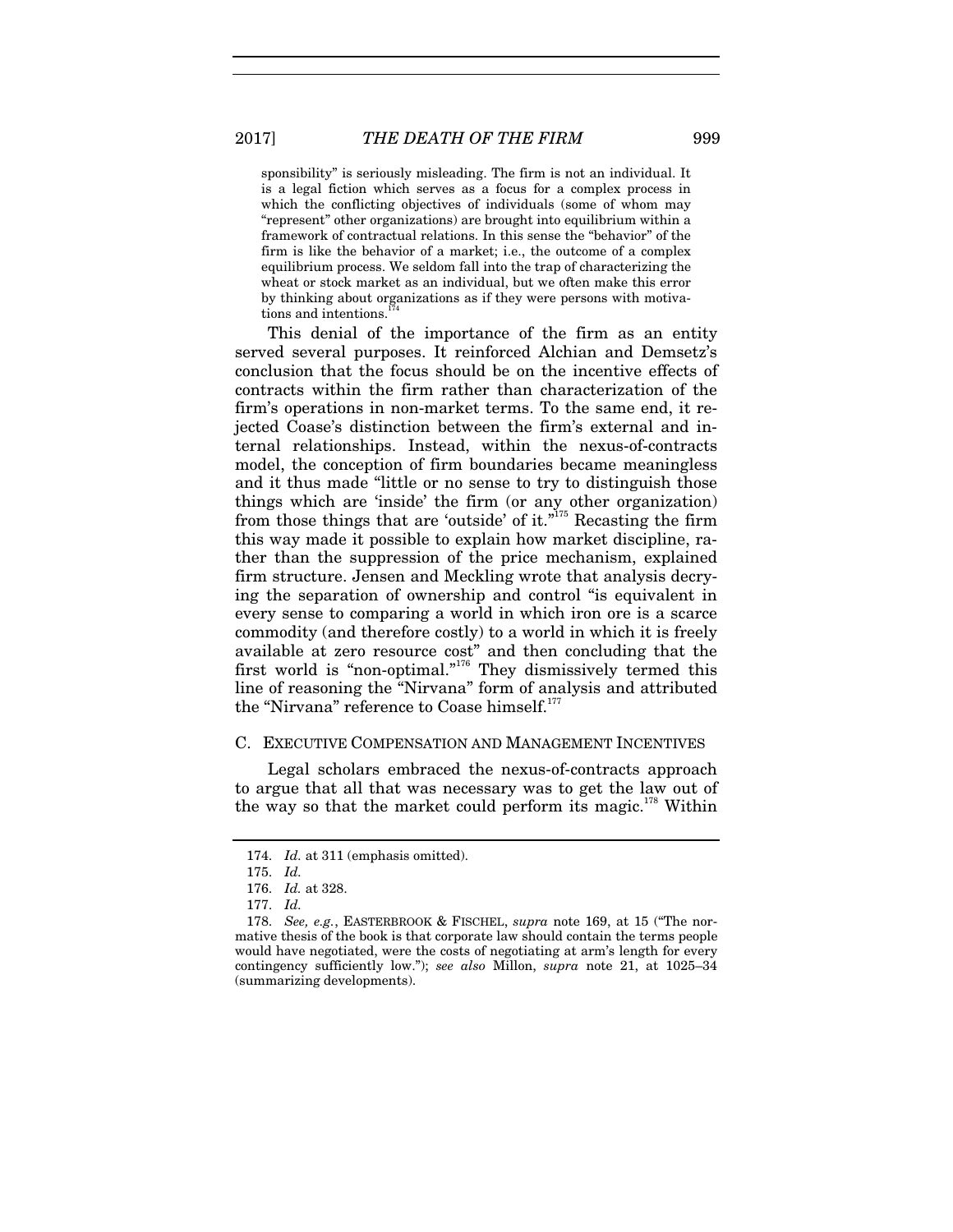this framework, the firm itself and, indeed, obligations to the firm as an entity and the firm's obligations outside of voluntary contracts became meaningless. Eisenberg concluded that "at bottom the nexus-of-contracts conception is not a theory of the firm: It is a theory of why there are no firms"; a conclusion that conflicts with Coase, Berle and Means, and "reality as it is normally understood."<sup>179</sup>

As these scholars wrote, however, corporate markets themselves were changing. In another era, changes such as dramatic increases in executive compensation might have been cause for concern.180 Instead, this new generation of scholars became cheerleaders for critical moves away from the cautious managerial era in which executives identified with multiple firm constituencies and arguably the firm itself. Instead, multiple forces institutionalized the "death of the firm" by reducing the multiple purposes identified with business entities to shortterm shareholder value.

First, corporate compensation packages changed to emphasize stock options.<sup>181</sup> Law and economics scholars celebrated the move as a way to better align management and shareholder interests.182 Favorable tax treatment of the options increased the incentives to use them.<sup>183</sup> So, too, did the fact that under the accounting standards of the time, the options did not have to be expensed, which effectively disguised what were in fact large increases in executive compensation.<sup>184</sup> Between 1980 and 1994,

 181. Lynne L. Dallas, *Short-Termism, the Financial Crisis, and Corporate Governance*, 37 J. CORP. L. 265, 320–21 (2012).

184. *Id.*

 <sup>179.</sup> Melvin A. Eisenberg, *The Conception That the Corporation Is a Nexus of Contracts, and the Dual Nature of the Firm*, 24 J. CORP. L. 819, 832 (1999).

<sup>180.</sup> *See, e.g.*, MICHAEL PERINO, THE HELLHOUND OF WALL STREET: HOW FERDINAND PECORA'S INVESTIGATION OF THE GREAT CRASH FOREVER CHANGED AMERICAN FINANCE 142–66 (2010) (concluding that one of the most startling revelations to come from the Pecora Commission hearings was the size of the compensation packages senior banking executives received); Wells, *supra* note 61, at 319–20 (observing that at the height of the Great Depression, many questioned the morality of outsized corporate compensation on any basis).

 <sup>182.</sup> *See, e.g.*, Randall Morck et al., *Management Ownership and Market Valuation: An Empirical Analysis*, 20 J. FIN. ECON. 293, 311–12 (1988); David I. Walker, *Evolving Executive Equity Compensation and the Limits of Optimal Contracting*, 64 VAND. L. REV. 611, 617–18 (2011) ("Clearly, long-term, equitybased compensation can play a role in shaping managerial incentives that straight salary cannot.").

 <sup>183.</sup> Dallas, *supra* note 181, at 320.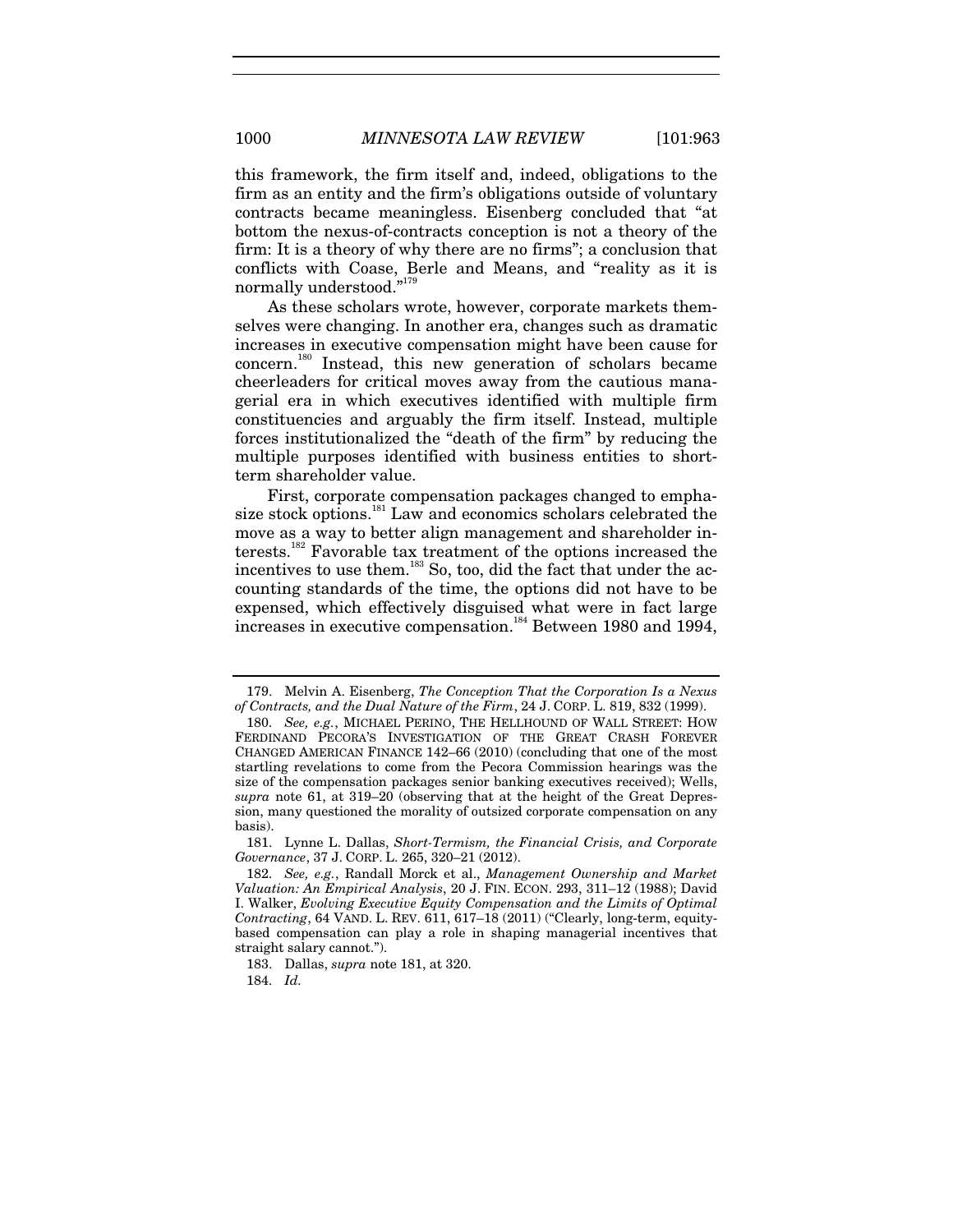stock option grants rose by 683%, with the average grant to the top executive rising from  $$155,000$  to  $$1.2$  million.<sup>1</sup>

Second, the market for corporate control flourished in the eighties. During that period, one-half of publicly traded corporations received tender offers, many of them hostile.<sup>186</sup> Corporate theorists argued that the takeover market would police management; CEOs who failed to maximize corporate opportunities would find themselves to be the subject of takeover actions by those who thought they could better optimize firm value.<sup>187</sup> The increase in takeover bids<sup>188</sup> had two reinforcing effects. If managers resisted bids that shareholders favored, it reinforced the conviction that shareholder and manager interests diverged, increasing the risk of shareholder activism designed to undermine management control.<sup>189</sup> At the same time, as stock options became a larger component of corporate compensation packages, it also made managers more focused on stock price, both because they benefitted from share increases and because low stock prices made it more likely that the company would become a takeover target.<sup>190</sup>

189. *See* Dallas, *supra* note 181, at 320.

190. *Id.* at 320–21; *see also* Fischel, *supra* note 187, at 5 ("The lower the market price of the securities . . . the more attractive the firm is to outsiders with the ability to take the firm over.").

 <sup>185.</sup> Lynne L. Dallas, *The New Managerialism and Diversity on Corporate Boards of Directors*, 76 TUL. L. REV. 1363, 1378 (2002).

 <sup>186.</sup> Mark L. Mitchell & J. Harold Mulherin, *The Impact of Industry Shocks on Takeover and Restructuring Activity*, 41 J. FIN. ECON. 193, 199 (1996).

<sup>187.</sup> *See, e.g.*, Eugene F. Fama, *Agency Problems and the Theory of the*   $Firm$ , 88 J. POL. ECON. 288, 295 (1980) (arguing that the viability of a "large corporation with diffuse security ownership" can be explained by the policing of market forces within and outside the firm, "with the market for outside takeovers providing discipline of last resort"); Daniel R. Fischel, *Efficient Capital Market Theory, the Market for Corporate Control, and the Regulation of Cash Tender Offers*, 57 TEX. L. REV. 1, 9 (1978) ("[I]nefficient performance by management is reflected in share price thus making the corporation a likely candidate for a takeover bid. Since a successful takeover bid often results in the displacement of current management, managers have a strong incentive to operate efficiently and keep share prices high.").

<sup>188.</sup> *See* David R. Meals, *CEO & Employee Pay Discrepancy: How the Government's Policies Have Encouraged the Gap*, 6 J. BUS. ENTREPRENEURSHIP & L. 297, 307 (2013) ("[I]n the mid-1980s . . . [a]s a result of court decisions, legal entitlement to approve hostile takeovers shifted from a firm's shareholders to its management and board of directors. . . . At about the same time there was a push for pay-for-performance by big institutional investors that caused a dramatic increase in the use of stock options and restricted stock in CEO pay packages.").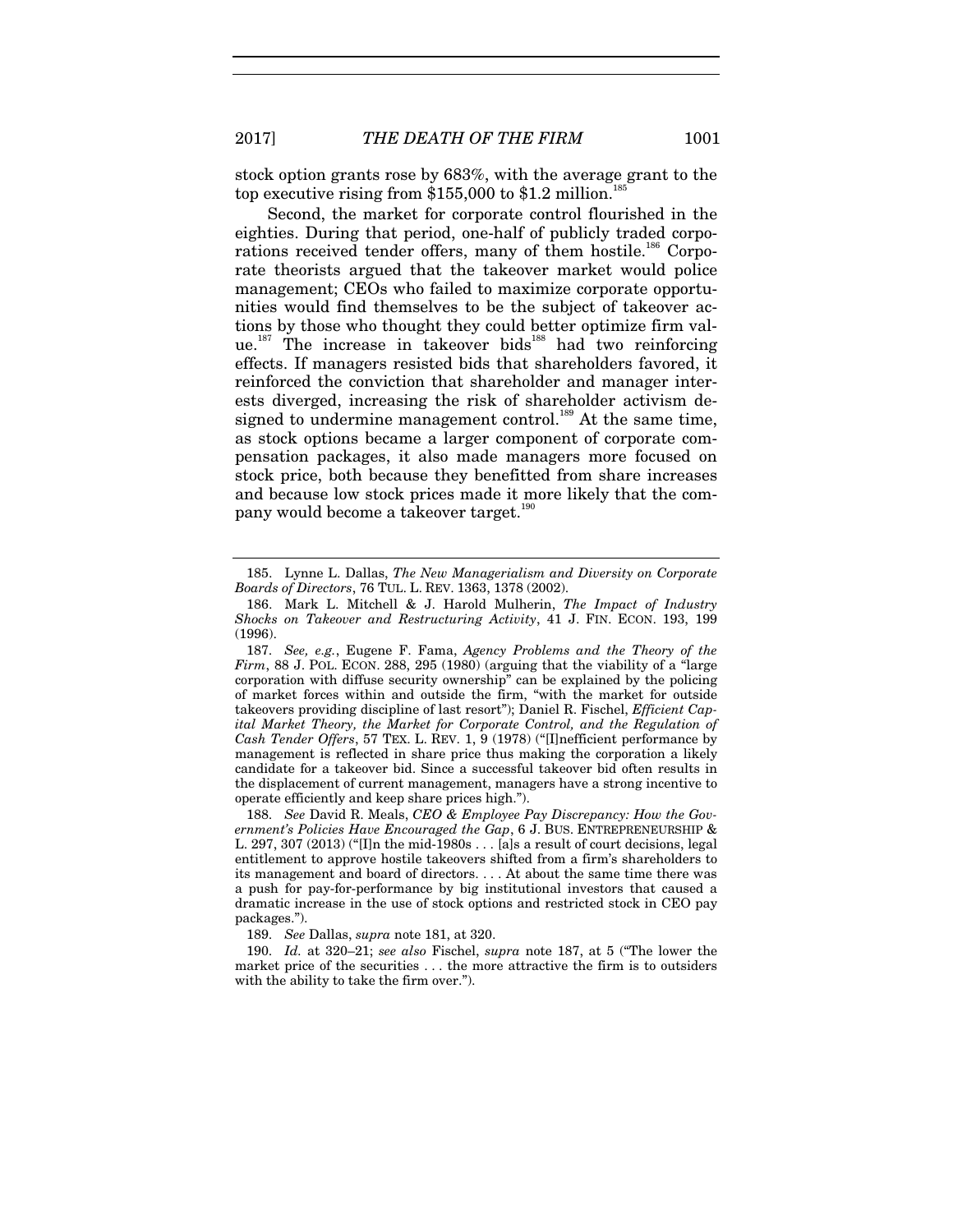Third, overall executive compensation increased, whether premised on base salaries or incentive pay, and became more steeply hierarchical. The ratio between CEO and average worker compensation changed from 20.3 in 1965 to 28.5 in 1978 to 55.9 in 1989 to 106.9 in 1999.<sup>191</sup> By 2013, the pay ratio between CEOs and average wage workers was 331:1 and the pay ratio between CEOs and minimum wage workers was 774:1.<sup>1</sup> While the greater use of stock options constituted the major shift,<sup>193</sup> salaries increased as well, often in accordance with reductionist merit pay regimes that intensified competition among managers and created greater disparities even among a firm's top executives.<sup>194</sup> Between 1993 and 2014, the percentage of CEO compensation attributable to incentive pay increased from thirty-five percent to eighty-five percent.<sup>195</sup> And together with both the greater risk of takeovers and the winner-take-all mentality of executive compensation, management tenure decreased.196 Larry Ribstein described the emergence of a new breed of executives who are the "hyper-motivated survivors of a highly competitive tournament."<sup>197</sup> These executives, socialized to believe that their out-sized compensation packages are a measure of their worth, have "the proven ability to make money while putting on a veneer of loyalty to the firm."<sup>198</sup>

 192. *Executive Paywatch: High-Paid CEOs and the Low-Wage Economy*, AFL-CIO, http://www.aflcio.org/Corporate-Watch/Paywatch-2014 (last visited Nov. 27, 2016).

 193. Executives also faced greater risk of dismissals if stock earnings did not increase. *See* Andrew C.W. Lund & Gregg D. Polsky, *The Diminishing Returns of Incentive Pay in Executive Compensation Contracts*, 87 NOTRE DAME L. REV. 677, 695 (2011) (indicating that CEO terminations can be linked to share price performance).

 194. For a discussion of the move toward incentive pay, see MICHAEL B. DORFF, INDISPENSABLE AND OTHER MYTHS: WHY THE CEO PAY EXPERIMENT FAILED AND HOW TO FIX IT 78-79 (2014) (discussing assumptions that incentives would spur better performance).

 195. Lynn A. Stout, *Killing Conscience: The Unintended Behavioral Consequences of "Pay for Performance*,*"* 39 J. CORP. L. 527, 533 (2014).

196. Between 2000 and 2011, CEO tenure declined from about ten years to 8.4. *Average Tenure of CEOs Declined to 8.4 Years, the Conference Board Reports*, PR NEWSWIRE (Apr. 12, 2012), http://www.prnewswire.com/news -releases/average-tenure-of-ceos-declined-to-84-years-the-conference-board -reports-147152135.html. With the economic recovery, turnover may be de-

creasing.

 197. Larry E. Ribstein, *Market vs. Regulatory Responses to Corporate Fraud: A Critique of the Sarbanes-Oxley Act of 2002*, 28 J. CORP. L. 1, 9 (2002). 198. *Id.*

 <sup>191.</sup> LAWRENCE MISHEL ET AL., THE STATE OF WORKING AMERICA, 2000– 2001, at 211 (2001).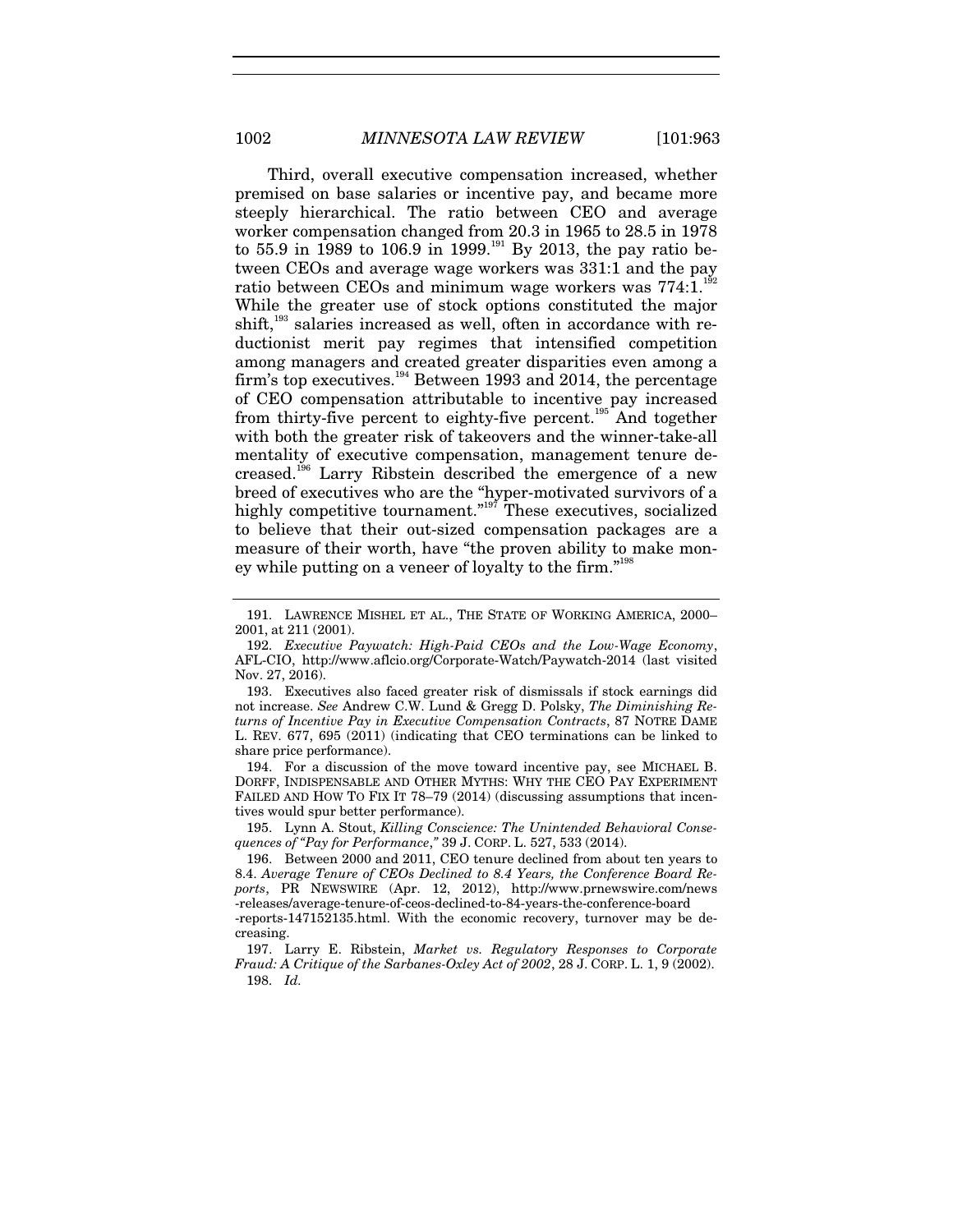Cumulatively, these changes in fact created a closer alignment between CEO and shareholder perspectives. Both saw the firm as a source of profit.<sup>199</sup> Both linked firm health to share price and had incentives to do so. Shareholders (at least in theory) celebrated executives' willingness to take greater risks, in part because they most typically held their individual shares as part of a mutual fund or other collective investment device designed to diversify investment risk; today's silent majority shareholders are more likely than in the twenties and thirties to be institutional investors rather than individuals with their life savings at risk.<sup>200</sup> Executives, spurred on by stock options and merit pay incentives, measured their success (or failure) in terms of short-term fluctuations in share price.<sup>201</sup> By the end of the 1990s, corporate officers and directors had adopted measures, such as "poison pill" provisions, that tamed the 1980s' market for corporate control; yet, the changes attributable to greater use of stock options, increased overall compensation, and the tournament mentality that took hold in the executive ranks remained.<sup>202</sup> Whereas the law and economics scholars had viewed perks such as use of the corporate jet as examples of a reallocation of shareholder assets to management, the new generation of scholars was more likely to view the increase in compensation as the product of a competitive market that served shareholder interests.<sup>20</sup>

<sup>199.</sup> *See, e.g.*, Stout, *supra* note 9, at 721 (noting that not all shareholders want immediate profit maximization; some may want to benefit human welfare through "very large-scale, very long-term enterprises").

 <sup>200.</sup> Shareholders nonetheless are a diverse lot with varied motivations. *Id.* at 721–22.

<sup>201.</sup> *See* Dallas, *supra* note 181; Millon, *supra* note 21, at 1040.

<sup>202.</sup> *See* Stout, *supra* note 9, at 711–13 ("Toward the end of the twentieth century, however, American public companies began to change. . . . [S]hare price became a popular metric and stock options the favorite form of compensation. . . . Directors and executives now often run public companies with a single goal in mind: maximizing shareholder value.").

 <sup>203.</sup> Indeed, Henry Hansmann and Reinier Kraakman argued that shareholder primacy marked "[t]he [e]nd of [h]istory for [c]orporate [l]aw." Hansmann & Kraakman, *supra* note 129, at 440. They explained that academic, business, and governmental elites shared a consensus that

ultimate control over the corporation should rest with the shareholder class; the managers of the corporation should be charged with the obligation to manage the corporation in the interests of its shareholders; . . . and the market value of the publicly traded corporation's shares is the principal measure of its shareholders' interests.

*Id.* at 440–41.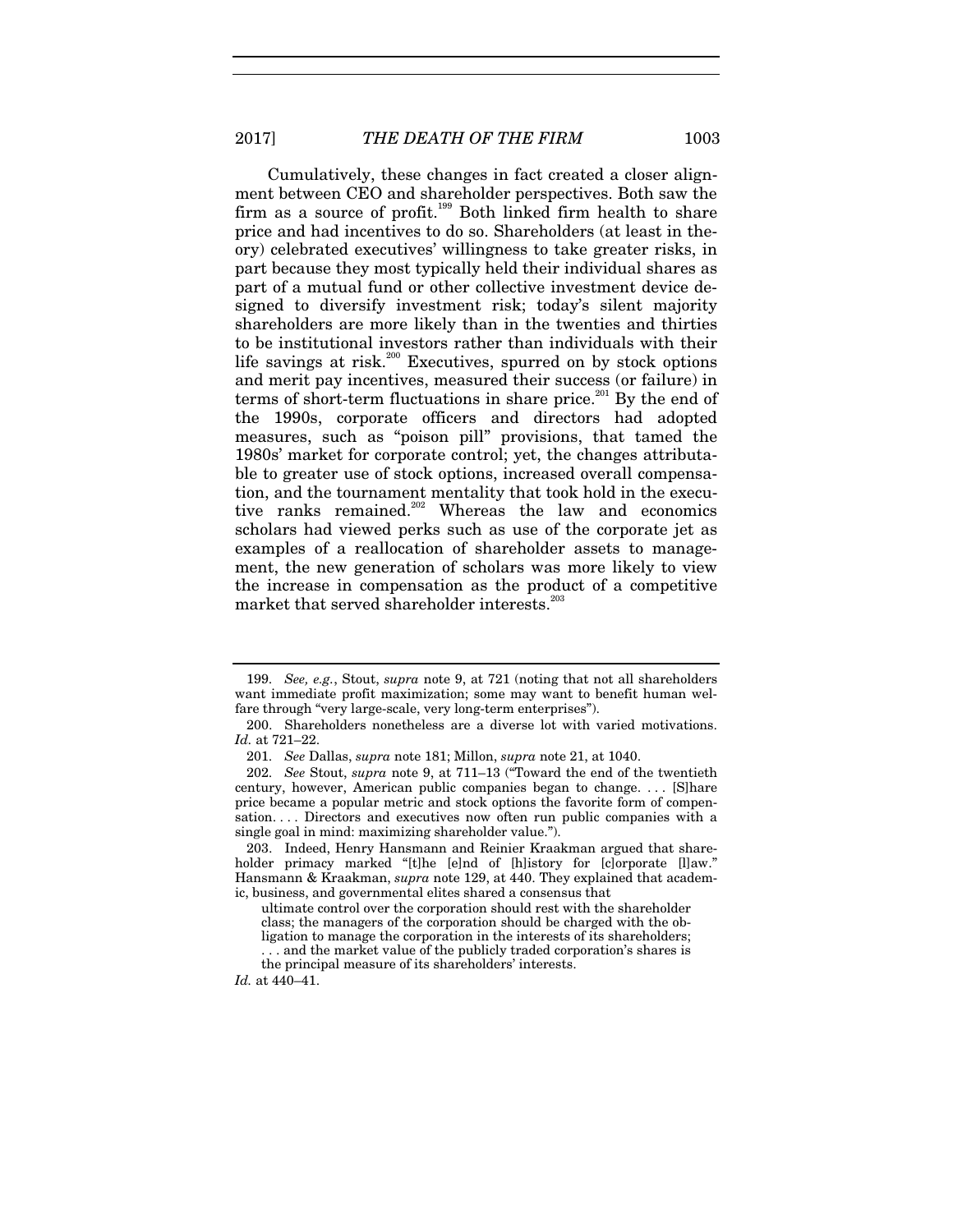In these calculations, the firm as entity, with longer term or more broadly defined interests, fades from view.<sup>204</sup> The result, however, is not some type of shareholder primacy in which majority shareholders assert greater control over the company.<sup>205</sup> Instead, the firm becomes something closer to what Berle feared: the plaything of controlling owners, directors, or managers.

### D. THE REDEFINITION OF CORPORATE PURPOSE

The economic analysis of the seventies and eighties combined with a new wave of corporate law scholarship and a more dynamic stock market to redefine corporate purpose. In accordance with the new analysis, the firm as an ideal that has value on its own terms disappears. In its place comes a reductionist notion of relationships—the firm becomes a vehicle for maximizing shareholder investments and short-term share values become the measure of success.<sup>206</sup>

To examine the limitations of this model, it is necessary to go back to the questions that Coase and Berle and Means posed initially. For Coase, the secret to the firm lay with the suppression of the price mechanism. Eighty years later, management studies emphasize the same thing Coase did—motivation tied to firm identity is a more powerful motivator than price though for reasons that transcend the ability to command employees directly.<sup>207</sup>

 <sup>204.</sup> What did not happen, however, was an increase in the rights of shareholders to control management. *See* Lucian A. Bebchuk, Reply, *Letting Shareholders Set the Rules*, 119 HARV. L. REV. 1784, 1813 (2006) (advocating greater shareholder power to amend the corporate charter or change the state of incorporation); Lucian A. Bebchuk, *The Myth of the Shareholder Franchise*, 93 VA. L. REV. 675, 679–94 (2007) (documenting unsuccessful challenges to corporate management from 1996 to 2005).

 <sup>205.</sup> Lynn A. Stout, *New Thinking on "Shareholder Primacy"* 6 (Univ. of Cal., L.A. Sch. of Law, Law & Econ. Research Paper Series, Paper No. 11-04, 2011), http://www.ssrn.com/abstract=1763944.

<sup>206.</sup> *See* Vermeulen, *supra* note 15, at 714 (noting that current firm "culture is characterized by a short-term mentality that often leads to stricter control mechanisms on corporate executives and demands for increased dividends and stock buybacks").

<sup>207.</sup> *See* Claire A. Hill & Erin Ann O'Hara, *A Cognitive Theory of Trust*, 84 WASH. U. L. REV. 1717, 1751 (2006) (discussing the relationship between trust, loyalty, and reciprocity); Stout, *supra* note 205 (arguing against a "shareholder primacy" rule and discussing several theories suggesting that price motivation is not in shareholders' best interest).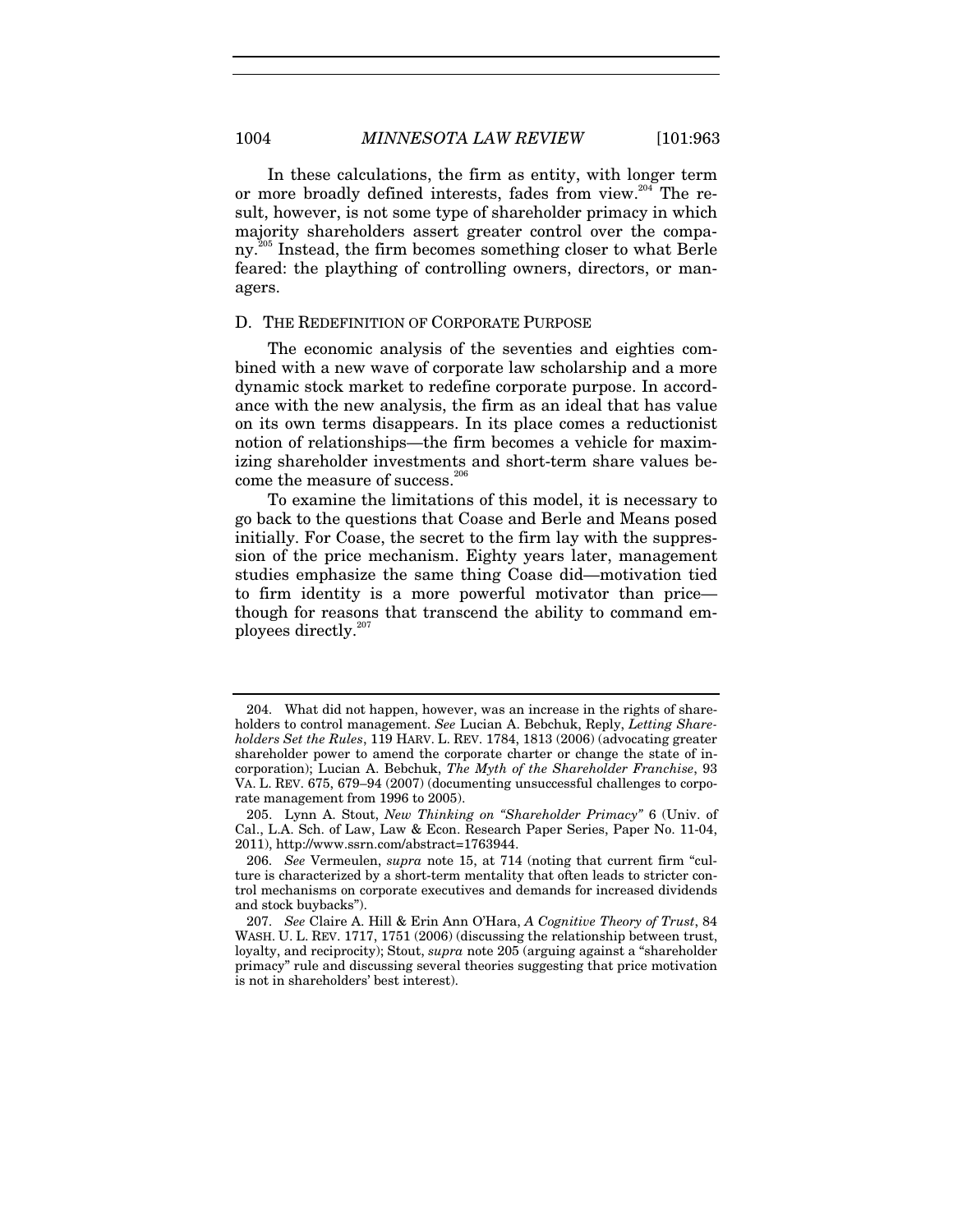For Berle and Means, the meaning of the firm lay not just with the role of the entity in directing its employees, but the obligations of the corporation to the broader community, including other stakeholders.<sup>208</sup> These obligations came from the nature of the firm itself as a powerful actor in shaping communities. With globalization, more competitive markets, more intense ideological divisions, and the resurgence of class differences, however, firms do not play the same roles in their communities as they did in the beginning of the century and they do not depend to the same degree on the well-being of their communities.<sup>2</sup>

To deal with these changes, therefore, it is necessary to rethink the nature of the firm in the three roles it has played over the course of the twentieth century. First is the reidentification of the risks: Where does unaccountable power reside today? Second is the question of the good: Has the loss of firm as motivator become an obstacle to more cohesive and productive workplaces? Third are the ugly issues that remain: If the firm no longer serves societal interests in individual security and community membership, what should take its place?

#### III. BACK TO THE FUTURE

The firm *is* dead. That is, the nearly century-long arc that saw the rise of the large American corporation, its dominance within American communities, and its emergence as a co-equal partner with Big Government and Big Labor has reached its end. To be sure, corporations and firms of various sizes and structure remain.<sup>210</sup> They do not, however, play the same role in

<sup>208.</sup> *See supra* text accompanying notes 105–06.

 <sup>209.</sup> Of course, some large employers continue to have a disproportionate impact on some communities. *Compare* DAN DIMICCO, AMERICAN MADE: WHY MAKING THINGS WILL RETURN US TO GREATNESS 3 (2015) (boasting of avoiding layoffs while CEO of Nucor, a large American steel company), *with* William Lazonick, *Profits Without Prosperity*, HARV. BUS. REV., Sept. 2014, http:// www.hbr.org/2014/09/profits-without-prosperity (describing role of Wall Street in prompting plant closings).

 <sup>210.</sup> Major manufacturing firms—machinery, automakers, and extractive operations—still exist, of course. However, these sectors now only employ about twenty percent of U.S. workers. Alvaro Santos, *Labor Flexibility, Legal Reform, and Economic Development*, 50 VA. J. INT'L L. 43, 91 (2009). Furthermore,

<sup>[</sup>i]n the 1990s, the percentage of large firms in the manufacturing sector dropped considerably while the share of microenterprises surged. . . . The number of medium-sized and small firms also de-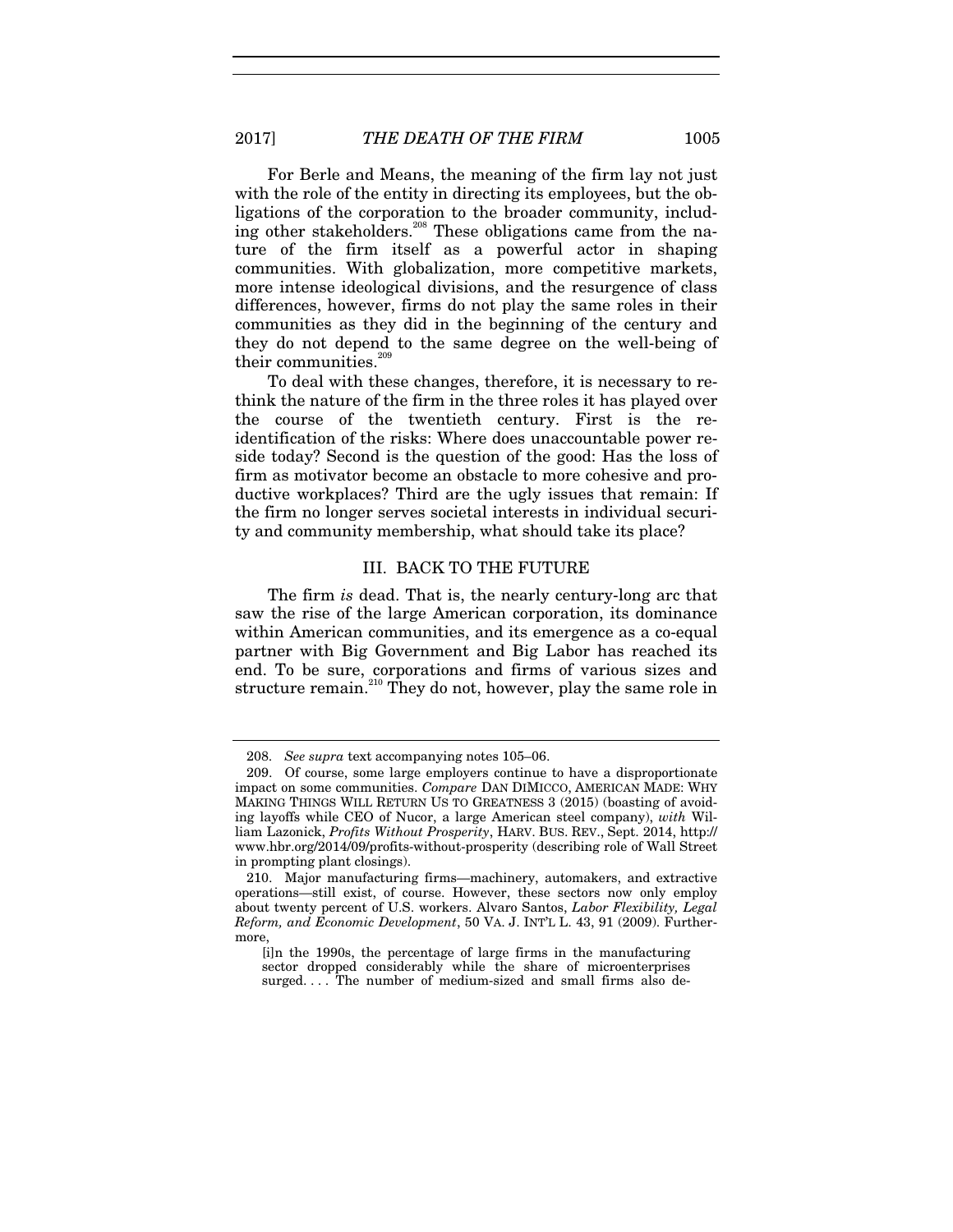assembling and motivating labor or coordinating commercial and civic well-being. In addition, while corporate excess and malfeasance persist, the sources of the problem—and their solutions—will not be the same.<sup>211</sup> It is accordingly time to reckon with the death of the firm, as the Coasean,<sup>212</sup> Berlean,<sup>213</sup> Galbraithian<sup>214</sup> firm has been understood over the course of much of the twentieth century, and to consider what part of its functions need to be replicated elsewhere.

This Part will address the two topics carrying through this Article. First, we will discuss Coase's insight about the suppression of the price mechanism in the context of human motivation and ask what remains about the role of firm identity in motivating behavior. We will argue that both management and labor have more tenuous connections with their places of employment than they did in the middle of the twentieth century and that the reinforcing roles of firm identity and employee loyalty now persist primarily in distinct niches that characterize the minority of employment relationships.<sup>215</sup> The role of firm as entity has accordingly become less important in either moti-

 211. Indeed, a full discussion of the new sources of misfeasance would require a substantial discussion of the financial sector. *See, e.g.*, Lazonick, *supra* note 209 (noting that since the late 1970s, a "*downsize-and-distribute* regime of reducing costs and then distributing the freed-up cash to financial interests, particularly shareholders[,] . . . has contributed to employment instability and income inequality").

 212. In the sense of Coase's initial article exploring the firm's suppression of the market mechanism in favor of internal markets. *See supra* text accompanying notes 29–36.

lieve that "company loyalty is dead").

clined considerably. While the share of large firms dropped from 1.5% to 0.9%, microenterprises grew from 86.9% to 92.6%.

*Id.* at 91 n.209 (citing Enrique de la Garza Toledo, *Estructura Industrial y Condiciones de Trabajo en la Manufactura*, *in* LA SITUACIÓN DEL TRABAJO EN MÉXICO, 2003, 251, 253–54 (Enrique de la Garza & Carlos Salas eds., 2004)). The microenterprises tend to grow into much larger entities, get acquired by larger entities, or go out of business. The result, overall, contributes to labor insecurity. *See* discussion *infra* note 237.

 <sup>213.</sup> In the sense of Berle's and Berle and Means's classic works from the twenties and thirties exploring the concentration of power that made the abuses leading to the Great Depression possible. *See supra* text accompanying notes 95–97, 105–06.

 <sup>214.</sup> In the sense of Galbraith's chronicle of the distinctive features of firm management during the managerial era. *See supra* text accompanying notes 55–74.

<sup>215.</sup> *See Declining Employee Loyalty: A Casualty of the New Workplace*, KNOWLEDGE@WHARTON (May 9, 2012), http://knowledge.wharton.upenn.edu/ article/declining-employee-loyalty-a-casualty-of-the-new-workplace (stating that relationships with organizations are getting weaker, and some people be-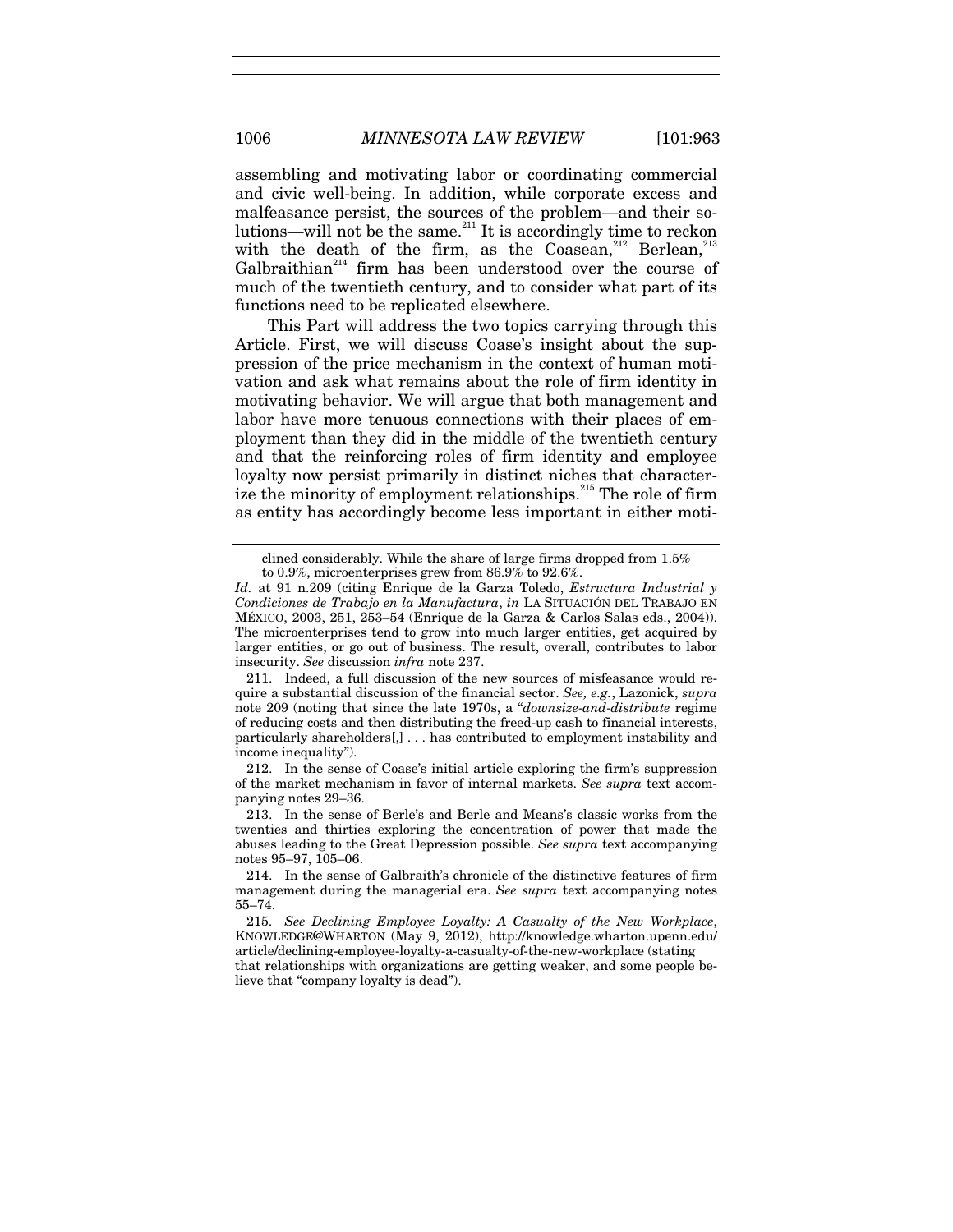2017] *THE DEATH OF THE FIRM* 1007

vating management or securing employee stability. It cannot therefore be a reliable foundation for extending public benefits such as health care or securing public purposes such as nondiscriminatory employment policies.<sup>216</sup>

Second, we will consider Berle's concern about the impact of corporations on polities and argue that with the death of the firm or, more specifically, the end of the insulation from market competition that large corporations enjoyed, that relationship needs to be re-examined. The managerial era involved a publicprivate partnership that conferred benefits on firms premised on the presumption that firms would serve public as well as private ends. The end of this relationship and of the assumptions on which it was based requires re-examination not just of corporate obligations, but of public ones.

Third, we will consider the question of abuse of power in the new era. Both the reinterpretation of Coase in the agencycost literature and Berle and Dodd's various positions in their iconic debate involved the conflicts of interest that arose from the separation of ownership and control. We will consider the risks of an era that has produced a greater alignment of ownership and control, raising a different set of issues. In this new technological age, corporate management's greater flexibility has permitted it to outpace public regulation and unionization to acquire greater leverage in labor markets and cross-border transactions. Rather than recreate the older model of static regulation, we will consider the possibilities for alternative approaches that increase labor flexibility and mobility in parallel ways.

#### A. THE FIRM OF THE TECHNOLOGICAL ERA AS NETWORK

The firm of the industrial era, with its dependence on static supply chains; a large, trained labor force; and insulation

 <sup>216.</sup> Gerald F. Davis, *How Financial Markets Dissolved the Society of Organizations*, RASSEGNA ITALIANA DI SOCIOLOGIA 13, 19 (2012), http://web user.bus.umich.edu/gfdavis/Papers/davis\_12\_RIS.pdf ("Large-scale employers that provided job security, career mobility through job ladders, and generous health and retirement benefits seem to have been artifacts of the corporateindustrial age in the US."). For further discussion of the relationship between the changing structure of employment and worker security, see Mark Berger, *The Contingent Employee Benefits Problem,* 32 IND. L. REV. 301, 303–05 (1999) (emphasizing the importance of workplace benefits and the related problems inherent in contingent employment); Glynn, *supra* note 2 (explaining how the disaggregation of firms into several, often independent parts presents a difficulty in holding firms liable for violations of the Fair Labor Standards Act).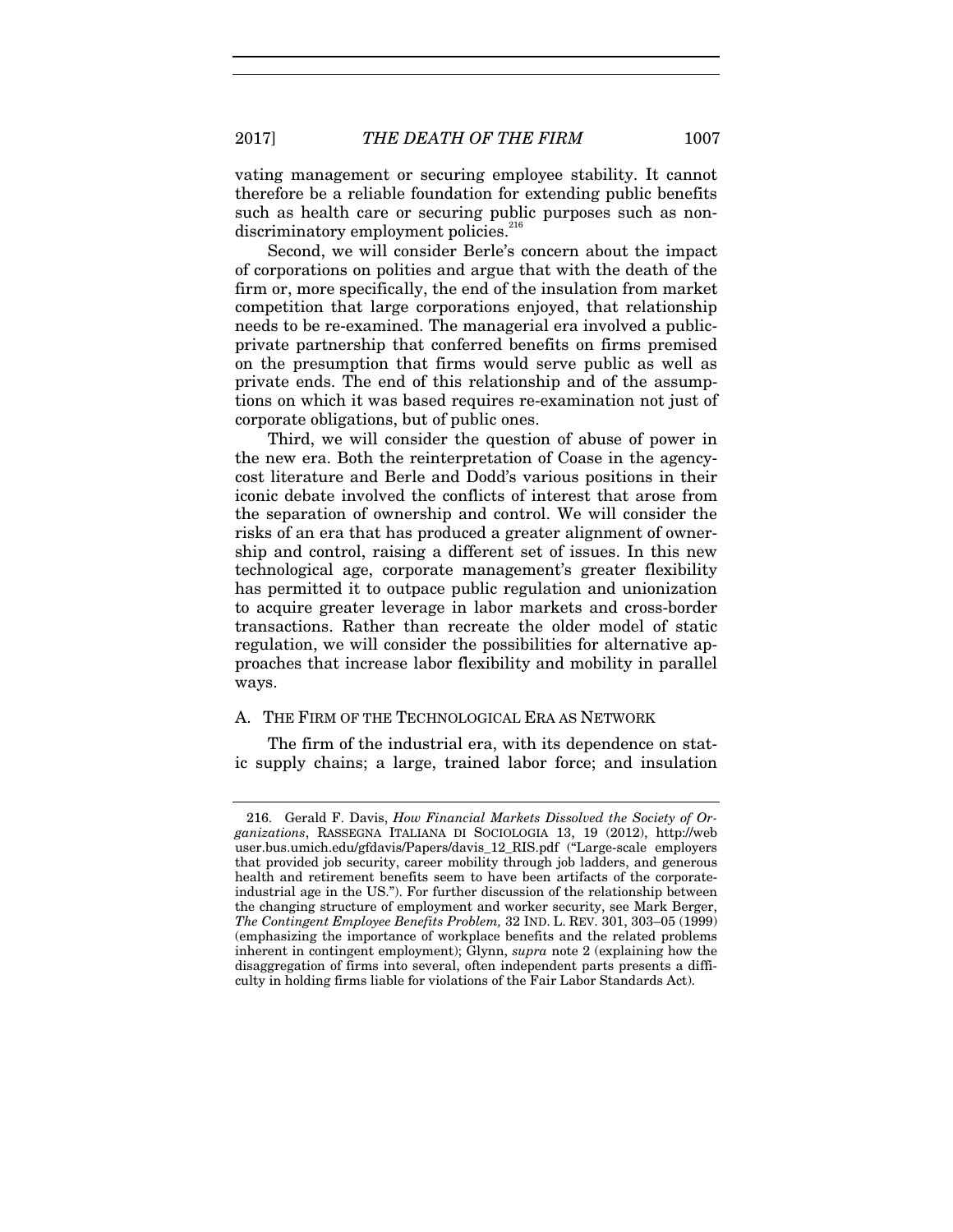from competition, is fading.<sup>217</sup> As commercial organization has become more fluid, the entity-based corporate theory of the managerial era has also given way to a more individualistic regime that, like Justice Alito, treats the firm as a legal fiction that can be discounted or ignored, except where it chooses to contractually bind itself.<sup>218</sup> These changes in commercial organization and legal theory parallel and often accelerate a corresponding set of economic changes. Large corporations no longer depend to the same degree on a large labor force, nor with globalization do firms enjoy the same degree of insulation from competition.219 Instead, commercial actors strive for flexibility, organizing their enterprises to minimize and concentrate core sectors, and coordinate them with a rapidly changing mix of subsidiaries or independent contractors.<sup>220</sup> As a result, the reciprocity that existed because of corporate dependence on employee stability and employer provision of secure employment is rapidly disappearing.<sup>22</sup>

Firms of various sizes and structures still exist, of course, and so do a number of relatively secure positions.<sup>222</sup> Yet even large and successful firms cannot guarantee their survival in any particular form. One need only think of the trajectory from IBM to Microsoft to Apple and perhaps on to Google and its competitors to underscore the difference. The same firms that dominated the American landscape in 1910 continued to do so in 1970.<sup>223</sup> The firms that do so today involve a mix of financial (Berkshire-Hathaway), tech (Apple), and retail (Walmart) gi-

<sup>217.</sup> *See* BOLTANSKI & CHIAPELLO, *supra* note 14, at xv, 75 (noting that flexibility, mobility, and network forces have become more dominant, and "the main source of value added is no longer the exploitation of geographically located resources (like mines, or especially fertile land), or the exploitation of a labour force at work, but the ability to take full advantage of the most diverse kinds of knowledge, to interpret and combine them").

<sup>218.</sup> *See supra* text accompanying notes 5, 9, 17.

 <sup>219.</sup> BOLTANSKI & CHIAPELLO, *supra* note 14, at 73 (describing the relationship between global competition, innovation, and "lean" firm principles that emphasize innovation).

<sup>220.</sup> *Id.* at 75.

<sup>221.</sup> *See* Davis, *supra* note 216, at 16–20.

<sup>222.</sup> *See generally* ARNE L. KALLEBERG, GOOD JOBS, BAD JOBS : THE RISE OF POLARIZED AND PRECARIOUS EMPLOYMENT SYSTEMS IN THE UNITED STATES, 1970S-2000S (2011) (arguing that the information economy tends to produce more good jobs and bad jobs, hollowing out the center).

<sup>223.</sup> *Cf.* GALBRAITH, *supra* note 27, at 92–94, 118–19 (citing to *Fortune* financial reports to illustrate the scale of prominent corporations like AT&T and General Motors, and describing the security inherent in executive life based on longevity of positions).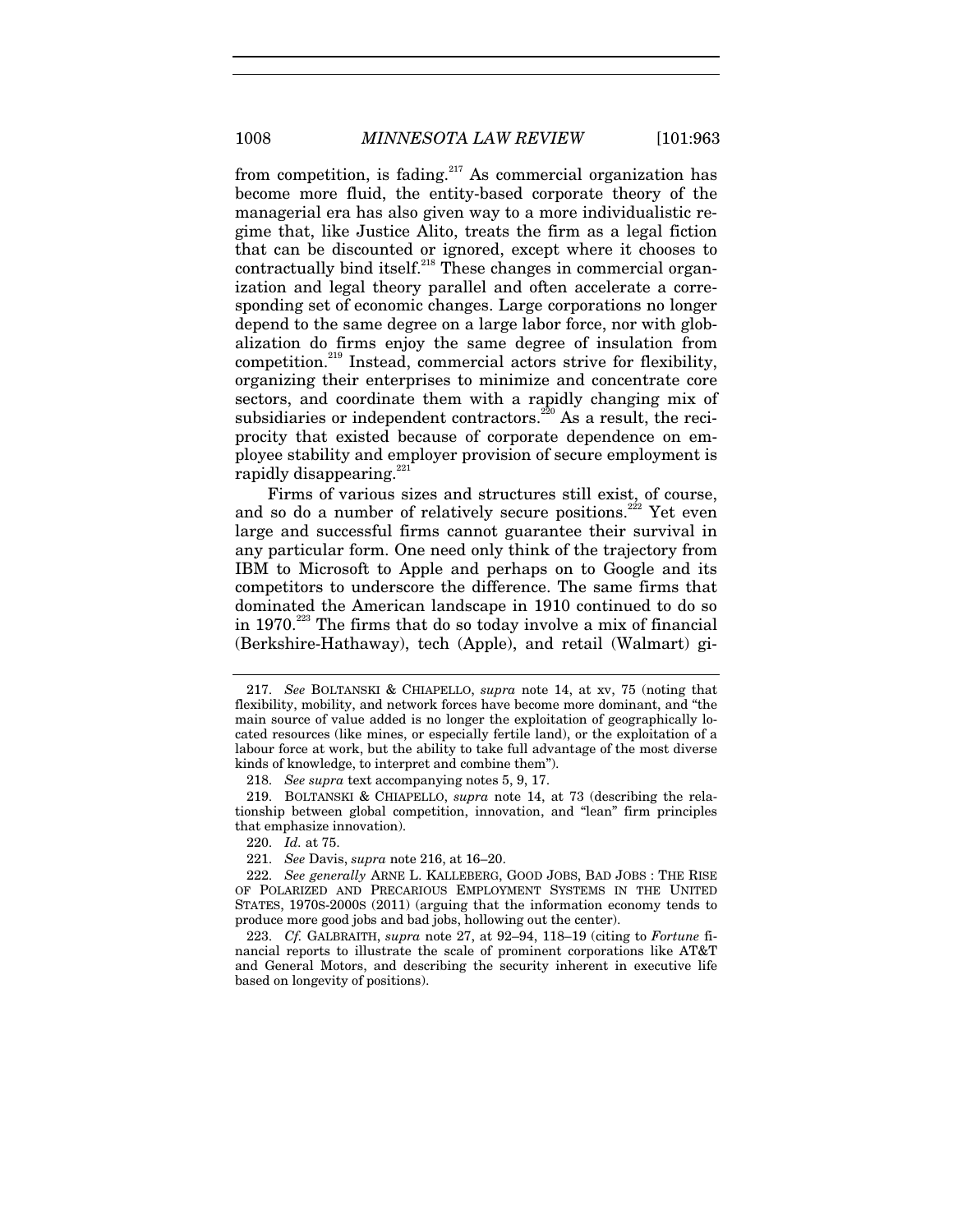ants in addition to more traditional energy and auto companies.<sup>224</sup> In this era, individuals may well be bigger than the firms they head; it remains to be seen whether, twenty years from now, Apple prospers without Steve Jobs and whether Bill Gates's philanthropic ventures become more important than Microsoft's business outlook.

For individual employees, the changes are more dramatic. Neither top executives nor blue collar employees expect to remain at a single firm. The ambitious see many positions as stepping stones in a personal saga rather than as a source of commitment.225 Workers have minimal or no loyalty—nor should they, when they have become fungible commodities and their employers have become transitory.<sup>226</sup> And the business stars of the new economy are start-ups, willing to take risks that, if they pay off, will transform the nature of the operation and, if they fail, will doom its existence. $227$  In this new model, the firm has become a nexus of private contracts in which identity, loyalty, and reciprocity play diminished roles, where they survive at all.<sup>228</sup> Scholars call the change in the nature of work the "casualization of employment."<sup>229</sup> In this system, Uber, which supplies automobile rides much like a taxi service, is the new exemplar. Uber sets up software that will hook up people who want labor services with people who will provide them.

 <sup>224.</sup> Indeed, the top ten in the Fortune 500 list now include Walmart, Apple, Berkshire Hathaway, and CVS Pharmacy in addition to auto and energy giants such as General Motors, Exxon, and Chevron. *Fortune 500*, FORTUNE, http://www.fortune.com/fortune500 (last visited Nov. 27, 2016).

 <sup>225.</sup> BOLTANSKI & CHIAPELLO, s*upra* note 14, at 93–95 (observing that "the transition from one project to the next . . . increase[s] one's employability," and also increases opportunism and self-interested behavior; even if the employee succeeds in becoming more valuable to the company, the company promises in turn not security, but employability both within the firm and elsewhere).

 <sup>226.</sup> Richard Bales et al., *A Comparative Analysis of Labor Outsourcing*, 31 ARIZ. J. INT'L & COMP. L. 579, 617 (2014) ("In contrast to the long-term, relatively stable employment relationships that characterized the manufacturingbased economy of most of the twentieth century, an increasing proportion of workers in the United States today are 'contingent.'").

 <sup>227.</sup> For a discussion of efforts to capture the entrepreneurial spirit (and employee loyalty) within large companies, see Mark Fenwick & Erik P.M. Vermeulen, *The New Firm, Staying Relevant, Unique & Competitive* (Lex Research Topics in Corp. Law & Econ., Working Paper No. 2015-5, 2015), http:// www.ssrn.com/abstract=2659763.

 <sup>228.</sup> Indeed, even though the management literature continues to emphasize the importance of employee loyalty, such loyalty depends on bonds of reciprocity that are in much shorter supply. *See* Hart & Thompson, *supra* note 81.

 <sup>229.</sup> BOLTANSKI & CHIAPELLO, s*upra* note 14, at 224.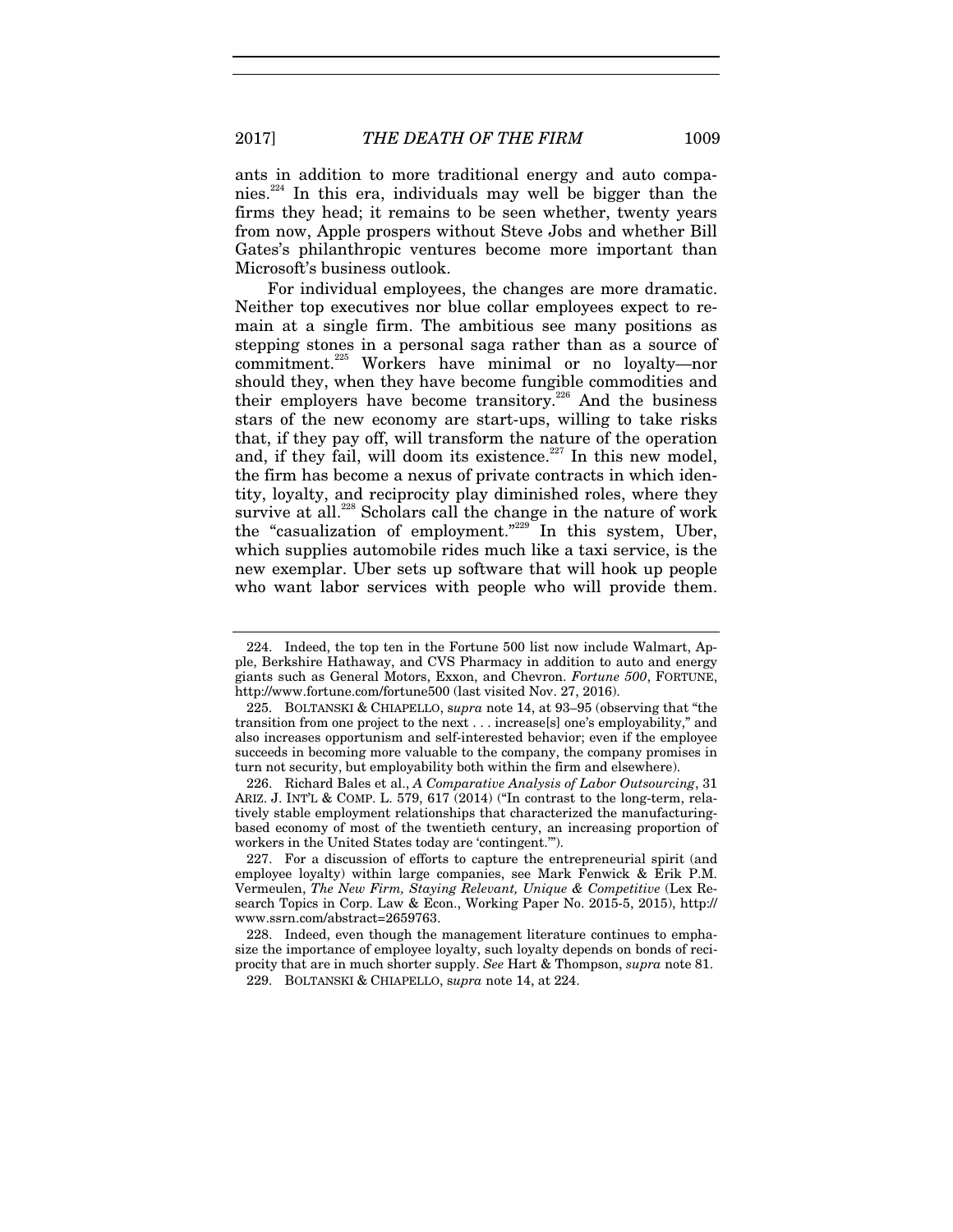The infrastructure disappears. The software (and the entrepreneurs who design it and keep it going) links independent contractors who provide monetized services directly with paying customers. While the company makes money, the drivers providing services may be considered independent contractors rather than employees (a matter that is currently being litigated).<sup>230</sup> They have independence, including the ability to structure their working hours and conditions, but no security and no benefits. And, as Geoffrey Fowler noted, "There's an Uber for everything now. . . . Heal sends a doctor on a house call, while Saucey will rush over alcohol. . . . Dufl will pack your suitcase and Eaze will reup a medical marijuana supply."<sup>231</sup>

In this world, the firm as entity has neither a fixed identity nor a permanent existence. The meaning of the firm, if it is to remain viable, has to be seen in different terms.

#### B. WHAT REMAINS OF CORPORATE IDENTITY AND LOYALTY?

The firms that remain, for better or worse, are subject to greater competitive pressures and more dynamic marketplaces. They need to be more nimble to adjust to rapid changes in technology and the challenges of global markets.<sup>232</sup> Within this framework, companies have adopted leaner production—and employment—systems.<sup>233</sup> Firms invest less in employees, preferring those who obtain training and experience elsewhere. Firms also offer less security in terms of employment or benefits to the employees they do hire.<sup>234</sup> The most ambitious employees in turn recognize the need to acquire experience, but

 <sup>230.</sup> The misclassification lawsuits against Uber and Lyft, alleging that the companies erroneously classify their drivers as independent contractors rather than employees, are probably just the first wave of such suits. *See, e.g.*, O'Connor v. Uber Techs., Inc., No. 13-CV-03826-EMC, 2016 WL 4398271 (N.D. Cal. Aug. 18, 2016) (upholding a \$100 million settlement and retaining the independent contractor classification, but having Uber agree to implement drivers' associations in each state to review grievances); Cotter v. Lyft, Inc., No. 13-CV-04065-VC, 2016 WL 3561742, at \*6 (N.D. Cal. June 23, 2016) (upholding a new settlement agreement with both nonmonetary and monetary aspects, the latter of which "contemplates payment of roughly 17 percent of the value of the \$156 million reimbursement claim").

 <sup>231.</sup> Geoffrey A. Fowler, *There's an Uber for Everything Now*, WALL ST. J. (May 5, 2015), http://www.wsj.com/articles/theres-an-uber-for-everything-now -1430845789.

<sup>232.</sup> *See* BOLTANSKI & CHIAPELLO, s*upra* note 14, at 73–75.

<sup>233.</sup> *See id.*

<sup>234.</sup> *See id.* at 94.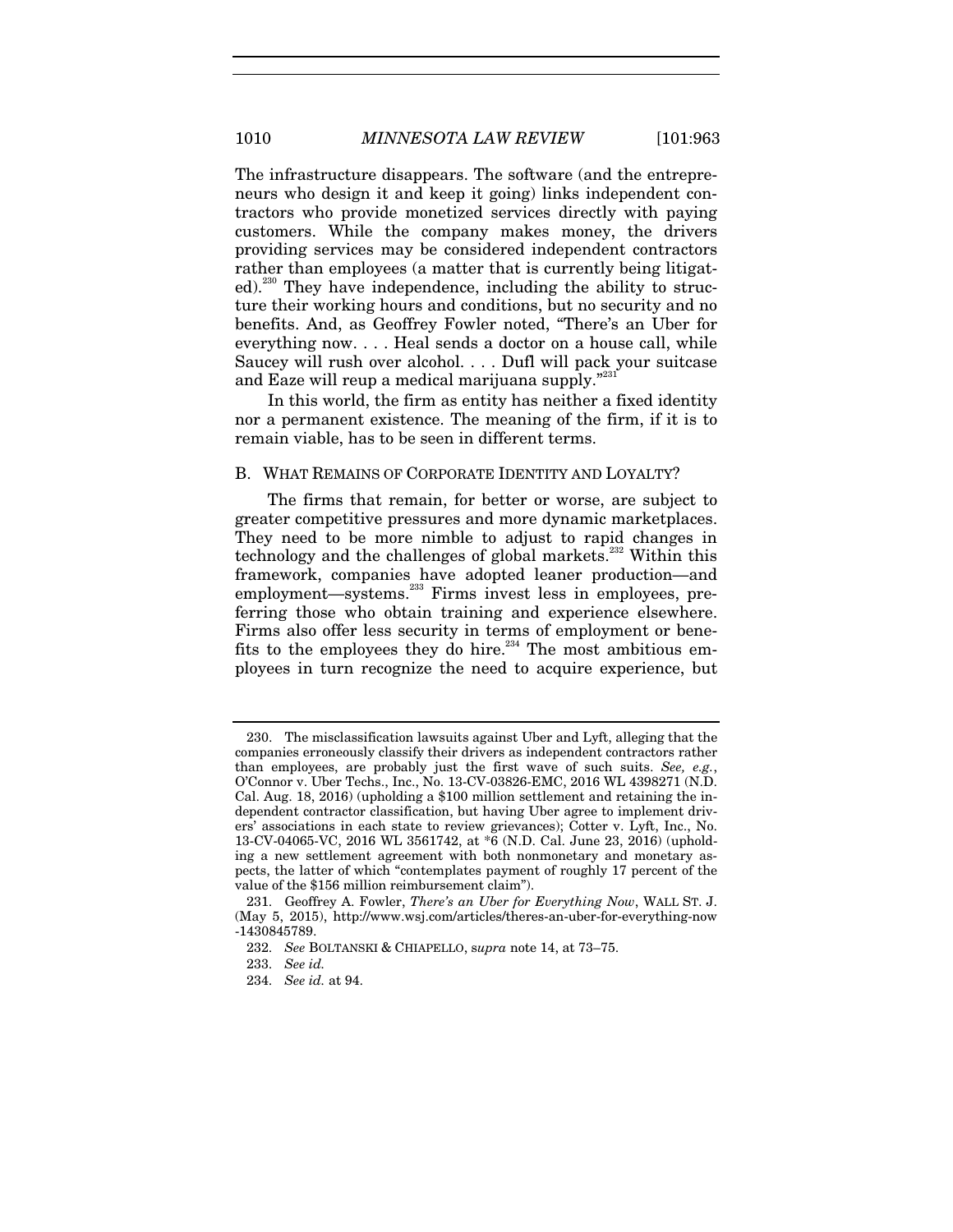may view companies as no more than vehicles to the next position.<sup>23</sup>

In this new system, how do we understand Coase's insight that the advantage of the firm comes from the suppression of the price system? Part of the answer is that it vindicates that insight. If we compare skilled and unskilled workers, firms today contract out (that is, they use market contracts) to secure an increasing percentage of the unskilled labor they need.<sup>236</sup> This outsourcing may be to call centers in India, to independent contractors in the United States who provide janitorial services, or to temp agencies who supply individual workers. The firms presumably make the calculation Coase described, determining that the price mechanism works quite well in securing essentially fungible labor at a time of international competition and slack markets for unskilled labor.<sup>237</sup> Corporations remain more likely to bring employees in-house to perform more sophisticated tasks, such as engineering or product design, that are harder to specify, to supervise, or to divide into discrete parts. Companies, of course, are also more likely to

<sup>235.</sup> *See id.* at 93–95.

<sup>236.</sup> *See* James M. Cooper, *The North American Free Trade Agreement and Its Legacy on the Resolution of Intellectual Property Disputes*, 43 CAL. W. INT'L L.J. 157, 176–77 (2012) ("We are living, at least in the United States, in a post-industrial, or knowledge-based, economy. As the United States outsourced millions of manufacturing jobs to Mexico, China, and any number of other industrializing countries with abundant low-cost unskilled labor, the United States was able to base its economic growth on services and new innovations." (footnote omitted)); *see also* DAVID WEIL, IMPROVING WORKPLACE CONDITIONS THROUGH STRATEGIC ENFORCEMENT 9–10 (2010), https://www .dol.gov/whd/resources/strategicenforcement.pdf.

 <sup>237.</sup> While large firms may thus choose to outsource unskilled services such as janitorial work, the small businesses that provide such services make independent calculations about whether to encourage longer worker tenure through greater investment in their employees. Even if these firms do so, however, the individual worker may still experience greater employment instability if the small businesses are more likely than large ones to go bankrupt, close, and reopen with different management. *Cf.* Timothy Bates & Alfred Nucci, *An Analysis of Small Business Size and Rate of Discontinuance*, J. SMALL BUS. MGMT., Oct. 1989, at 1, 4 (discussing statistical findings demonstrating that firm size inversely correlates with rate of discontinuance). The creation of these companies, however, has occurred in large part because larger companies have chosen to deal with potential uncertainty in demand through outsourcing these activities, in effect shifting the risk of future market conditions to the small businesses. *See* BOLTANSKI & CHIAPELLO, *supra*  note 14, at 73–74 (describing this outsourcing as part of the process of creating "leaner" organizations).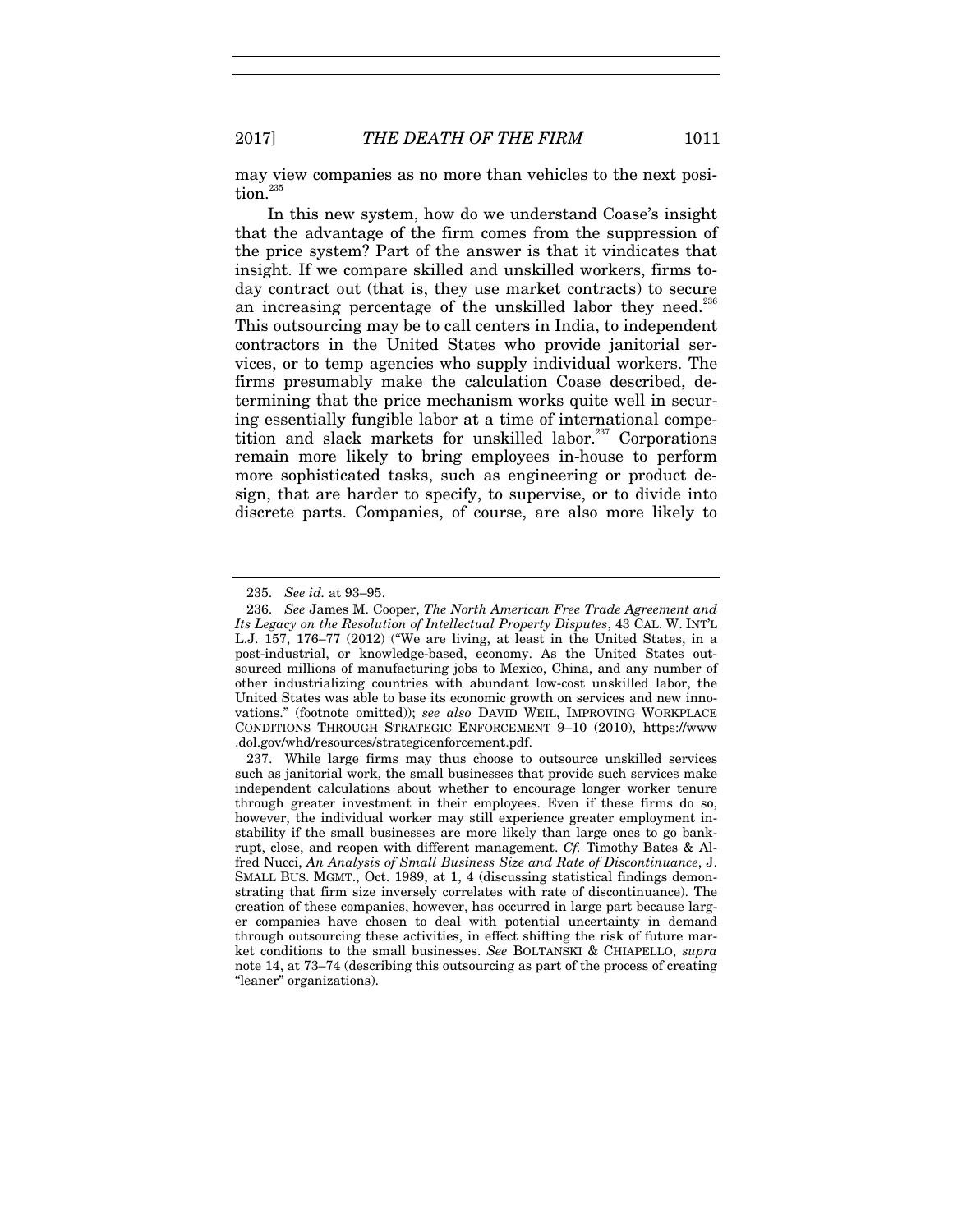bring employees in-house where the skills are valuable, firm specific, and/or hard to find.<sup>23</sup>

This dynamic contributes to the growing inequality in American wages and it recreates a form of class structure within American firms. If we go back to Galbraith's description of the managerial era, he describes different groups within the firm with varying levels of identification with the firm brand and varying degrees of loyalty associated with that identification.<sup>239</sup> The technological era's reorganization of commercial activities makes the concept of firm as entity less critical for each group:

- 1. Shareholders. This group, both in the managerial era and today, combines the greatest emphasis on monetary incentives with the least identification with the firm's identity and mission. $240$
- 2. Unskilled workers. Galbraith argued that identification with the firm was least likely to affect the productivity of these workers. $^{241}$  In the production line era, these were the workers most likely in fact to be subject to employer commands (rather than enjoy discretion), and they are the group most likely to be outsourced today. $2^2$
- 3. Supervisory personnel (such as foremen), clerical, sales, and other routine white collar personnel. Today, this category is much smaller, with the supervisors outsourced with the employees they supervise, routine clerical work done by computer, and the remaining tasks often becoming more sophisticated.<sup>243</sup>

 <sup>238.</sup> Andy Sealock & Christopher Stacey, *Why Some U.S. Companies Are Giving up on Outsourcing*, FORBES (Jan. 16, 2013), http://www.forbes.com/ sites/ciocentral/2013/01/16/why-some-u-s-companies-are-giving-up-on -outsourcing/#1f368f9a51ba.

 <sup>239.</sup> GALBRAITH, *supra* note 27, at 187–91.

<sup>240.</sup> *Id.* at 187–88.

<sup>241.</sup> *Id.* at 188–90.

<sup>242.</sup> *Id.*; Laurie Monahan, *Re-Organized Labor: Affirming Labor's Relevance by Reframing Its Image and Merging with Allies*, 3 AM. U. LAB. & EMP. L.F. 438, 458–59 (2013).

 <sup>243.</sup> For example, the typing pool is gone, and the group of personal assistants is much smaller at the same time that administrative assistants often do things that require more firm-specific knowledge and judgment. *See What Happened to All the Secretaries*, GREENKEY RESOURCES: GREEN KEY BLOG (Feb. 11, 2014), http://www.greenkeyllc.com/blog/what-happened-to-all-the -secretaries ("According to one study of the data, the five years since 2007 saw businesses eliminating 1.9 million office and administrative support jobs." (citation omitted)).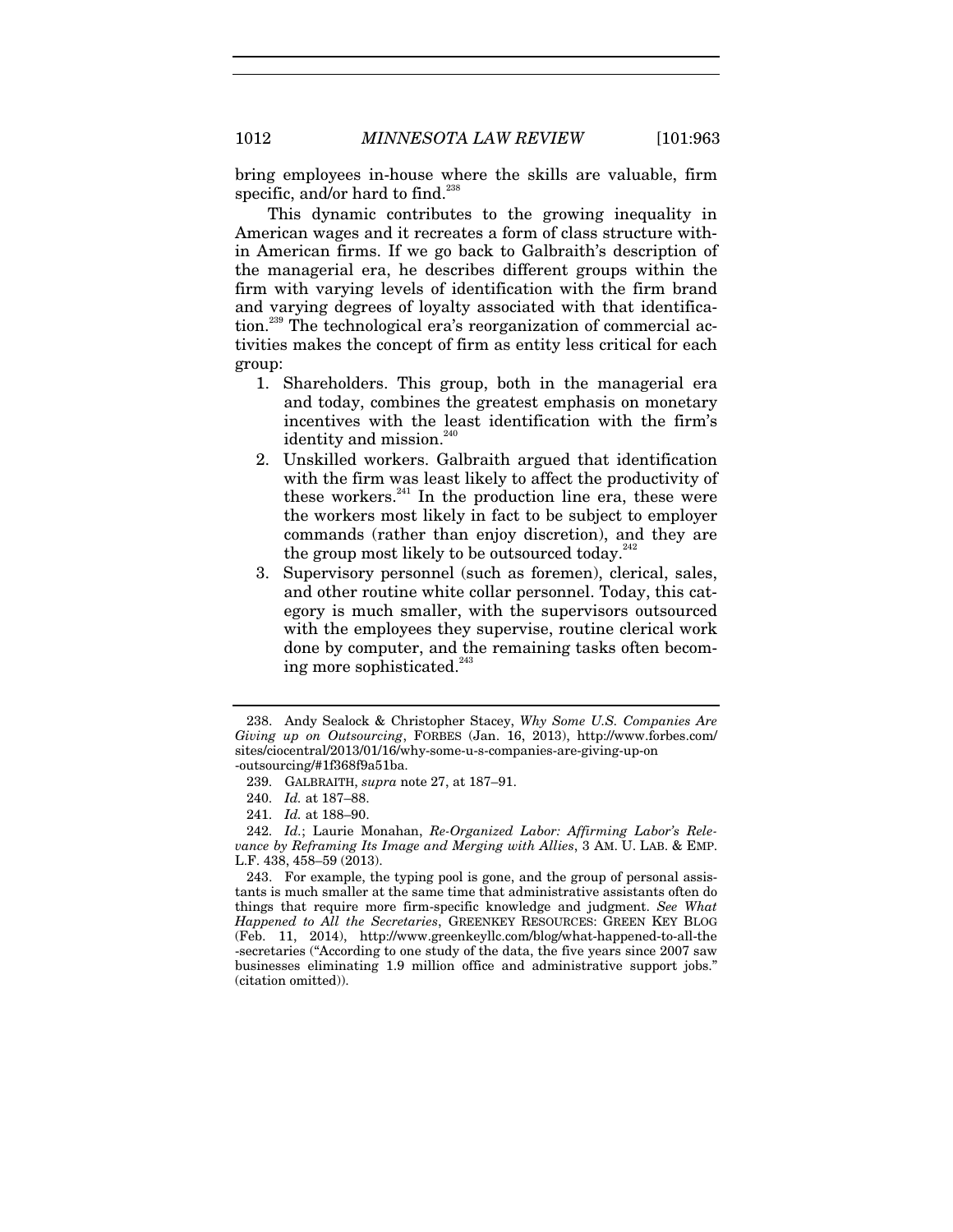- 4. Skilled workers: technicians, engineers, sales executives, scientists, designers, and other specialists who comprise the technostructure. This is the group for whom firm identity and loyalty remains most critical, with employers eager to attract and retain professionals.<sup>244</sup> At the same time, however, information itself has become much more readily accessible; the most valuable employees are those adept at finding it, assembling the needed components, and motivating those around them.<sup>245</sup>
- 5. Executives or management. Galbraith wrote that "[a]s one moves through these inner circles, identification and adaptation become increasingly important."246

Consider now today's large firm. The two groups whose tenure has shortened and whose loyalty to the firm has become more contingent are the unskilled and senior management.<sup>247</sup> And these changes correspond with the creation of more clearly defined class differences.

At the top, executive pay has increased, it is more tied to stock options, and executive tenure has shortened.<sup>248</sup> Top executives, in turn, make considerably more than the next tier of managers. At the same time, boards have become more influential and the percentage of outside directors has increased.<sup>249</sup> As a result, the identification of boards (often comprised of executives from other companies), top managers, and shareholders with each other has grown, with all of the groups placing more emphasis on quarterly earnings and share price.<sup>250</sup> This group of officers and directors, whose income and wealth has reached extraordinary levels, identify to a greater degree with each other.<sup>251</sup> They share similar perspectives and often set each other's salaries.<sup>2</sup>

251. *See* cummings et al., *supra* note 250, at 401 ("The ability of the CEO to stack the board of directors with cultural clones is key to the new power of the

 <sup>244.</sup> GALBRAITH, *supra* note 27, at 190–91.

 <sup>245.</sup> BOLTANSKI & CHIAPPELLO, *supra* note 14, at 75–76.

 <sup>246.</sup> GALBRAITH, *supra* note 27, at 191.

 <sup>247.</sup> For discussion of the impact of these changes, see generally Steven N. Kaplan & Bernadette A. Minton, *How Has CEO Turnover Changed?*, 12 INT'L REV. FIN. 57 (2012).

<sup>248.</sup> *Id.* at 58; Nitzan Shilon, *CEO Stock Ownership Policies—Rhetoric and Reality*, 90 IND. L.J. 353, 362 (2015).

<sup>249.</sup> *See* Kaplan & Minton, *supra* note 247, at 59, 75.

<sup>250.</sup> *See* andré douglas pond cummings et al., *Toward a Critical Corporate Law Pedagogy and Scholarship*, 92 WASH. U. L. REV. 397, 401 n.19 (2014); Shilon, *supra* note 248.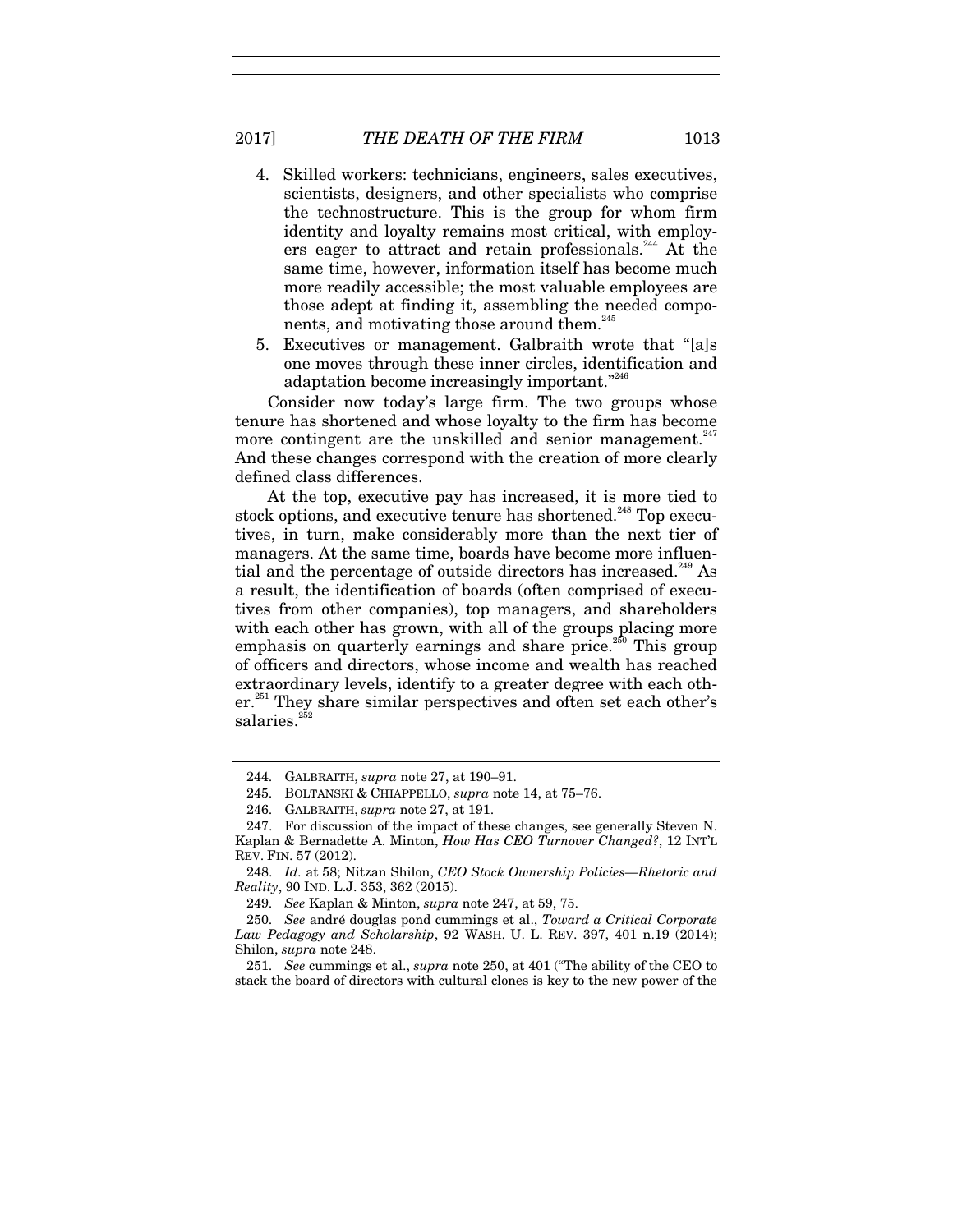Their benchmarks for success have become more focused on the short-term, and their careers are less likely to take place within a single company. The motivation of this group has accordingly changed most, from identification with a particular firm's objectives to a more generic management focus that combines a greater association of firm well-being with share prices and individual success with financial rewards.<sup>253</sup> This group, which constitutes a new elite, identifies much less with particular firms than either entrepreneurs (think Mark Zuckerberg's association with Facebook) or the technical class of engineers and other professionals.<sup>24</sup>

At the same time, companies still compete for skilled workers and seek to motivate their employees through identification with the firm.<sup>255</sup> These workers continue to have relatively secure positions with substantial benefits, $256$  even as overall firm employment has declined.<sup>257</sup> Nonetheless, their career trajectories have also changed as they see advancement less in terms of the climbing of a fixed career ladder within a given firm and more in terms of "employability," that is, the acquisition of skills and experiences that make them more marketable both within the firm and without. $258$ 

While differences in pay have increased between top management and the professional group, so too have the wages in these skilled positions increased faster than the wages of the unskilled. Looking at the economy as a whole, blue collar work-

CEO.").

<sup>252.</sup> *See* Bernice Grant, *Independent Yet Captured: Compensation Committee Independence After Dodd-Frank*, 65 HASTINGS L.J. 761, 778 (2014) ("CEOs who serve as directors of other companies have self-interested incentives to approve high compensation for the CEOs of the companies on whose board they serve because CEO pay is set using peer group comparisons.").

<sup>253.</sup> *See, e.g.*, cummings et al., *supra* note 250, at 399 ("CEOs act as the new potentates in American society and manage their firms as personal fiefdoms.").

<sup>254.</sup> *See* WILLIAM LAZONICK, SUSTAINABLE PROSPERITY IN THE NEW ECONOMY? BUSINESS ORGANIZATION AND HIGH TECH EMPLOYMENT IN THE UNITED STATES 12–13, 197 (2009) (reporting on the change in orientation of executives from a career ladder in a single company to salaries that are set by the external market).

 <sup>255.</sup> HISLOP, *supra* note 51.

 <sup>256.</sup> KALLEBERG, *supra* note 222, at 70–71, 78, 86.

<sup>257.</sup> *Id.* at 92–93.

 <sup>258.</sup> BOLTANSKI & CHIAPELLO, *supra* note 14, at 93. The authors emphasize that this acquisition of experience increases personal capital and thus "employability," but it also increases opportunism and self-interested behavior. *Id.* at 94–95.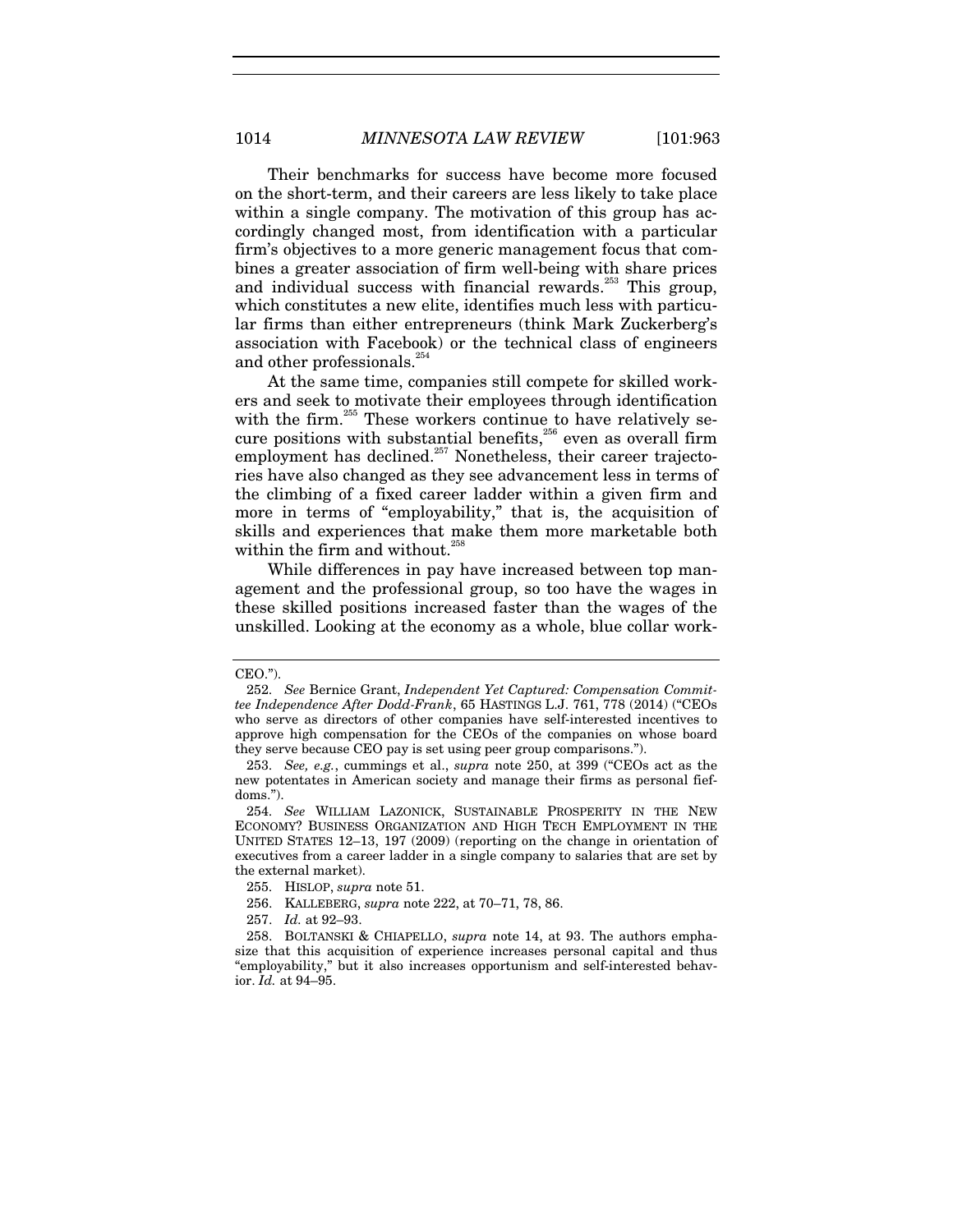ers (particularly men) saw their wages stagnate and their employment instability increase in the period from 1979 to 2008.<sup>259</sup> In contrast, male college graduates' employment stability did not change and their income continued to increase, though those with only Bachelor of Arts degrees have seen their incomes level off after 2000.<sup>260</sup>

This creates three groups with radically different identification with companies: (1) a management elite that views the company from without, as part of a group of directors, managers, and shareholders likely to see the company as a means to produce profits rather than as an entity of importance in itself; (2) an unskilled group with little job security; and (3) a skilled group that management would like to retain. This third group constitutes the core of most firms and the group for whom corporate ethos remains important to the coordination of behavior. Even for this group, however, the strength of firm identity and corresponding employee loyalty have weakened as the firms themselves have become more dynamic and employee career paths have become more likely to involve lateral moves.<sup>261</sup>

Part III.B has considered the distinct paths charted by various pools of employees, managers, and directors of the new era corporation. Part III.C addresses what has happened to the interests of the firm itself. It also offers a normative vision of what corporate rights and responsibilities should be after the death of the managerial firm.

#### C. THE NEW ERA OF CORPORATE INTERESTS, RIGHTS, AND RESPONSIBILITIES

Corporation, n. An ingenious device for obtaining individual profit without individual responsibility. –Ambrose Bierce<sup>2</sup>

The analysis in this Article suggests that the description of the firm in *Hobby Lobby*, a description that treats the firm as no more than a legal fiction that serves as an instrument of its owners, is an accurate description of the shift in management thinking and the corresponding celebration of shareholder supremacy in corporate law.<sup>263</sup> What neither the case nor the

<sup>259.</sup> *See* JUNE CARBONE & NAOMI CAHN, MARRIAGE MARKETS: HOW INE-QUALITY IS REMAKING THE AMERICAN FAMILY 46 (2014).

<sup>260.</sup> *See id.* at 80–81.

 <sup>261.</sup> BOLTANSKI & CHIAPELLO, *supra* note 14, at 94 n.lxix.

 <sup>262.</sup> AMBROSE BIERCE, THE DEVIL'S DICTIONARY 29 (1999).

<sup>263.</sup> *See supra* text accompanying notes 11, 97, 199–203.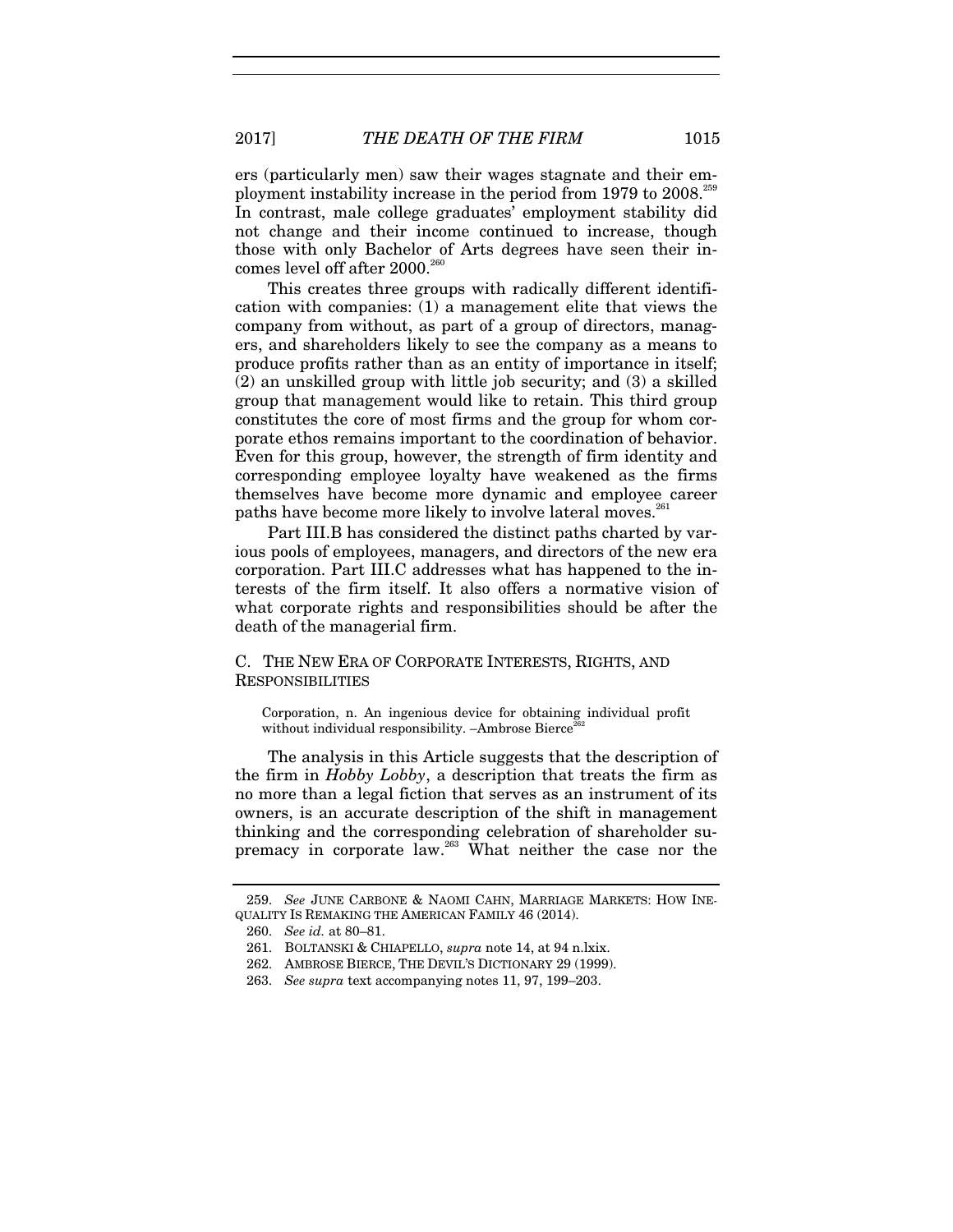commentary on it adequately addresses are the consequences of that description. Firms have in fact become more fluid, dynamic networks.<sup>264</sup> The accompanying changes have remade the relationship between owners and companies, management and labor, financial elites and other citizens. Much of this change, like the analysis in *Hobby Lobby* itself, has been unidirectional rather than reciprocal; that is, corporate owners have remade the terms of the commercial entities to reflect their own interests, while support for workers has not similarly adapted to more fluid, dynamic, and network-like workplaces.<sup>265</sup> To do so requires going beyond the decision itself to examine the realignment of public, corporate, and individual interests, rights, and responsibilities.

It also requires asking the question Ambrose Bierce raised in 1911 and Dodd and Berle debated in 1930: Is corporate form once again an opportunity for individual profit without individual responsibility? And if so, how should the State of the technological era respond?

#### 1. *Hobby Lobby* and the End of Reciprocity

With the changes in the nature of the firm, legal and social policy have only just begun to adjust. The decision in *Hobby Lobby*, on the one hand, recognizes the changes in the nature of the firm, as it has become principally an instrument to advance the interests of its owners.<sup>266</sup> It does not, however, fully acknowledge the implications for programs like the Affordable Care Act (ACA) that follow. Nor can it. Just as the Berle-Dodd debate of the thirties ended in stalemate because the solutions to the corporate abuses of the twenties lay outside of corporate law, so, too, does the debate over *Hobby Lobby*'s conception of the corporation fail to the extent it focuses solely on the legal characterization of corporate actors. Instead, the focus ought to be on the nature of the public-private partnerships possible in an area in which the firm as entity disappears from view. In

 <sup>264.</sup> Vermeulen, *supra* note 15, at 712–13.

<sup>265.</sup> *See, e.g.*, Thomas L. Friedman, *How To Beat the Bots*, N.Y. TIMES (June 10, 2015), http://www.nytimes.com/2015/06/10/opinion/thomas-friedman -how-to-beat-the-bots.html?action=click&pgtype=Homepage&module=opinion -c-col-left-region&region=opinion-c-col-left-region&WT.nav=opinion-c-col-left -region&\_r=0.

<sup>266.</sup> *See infra* note 282 and accompanying text.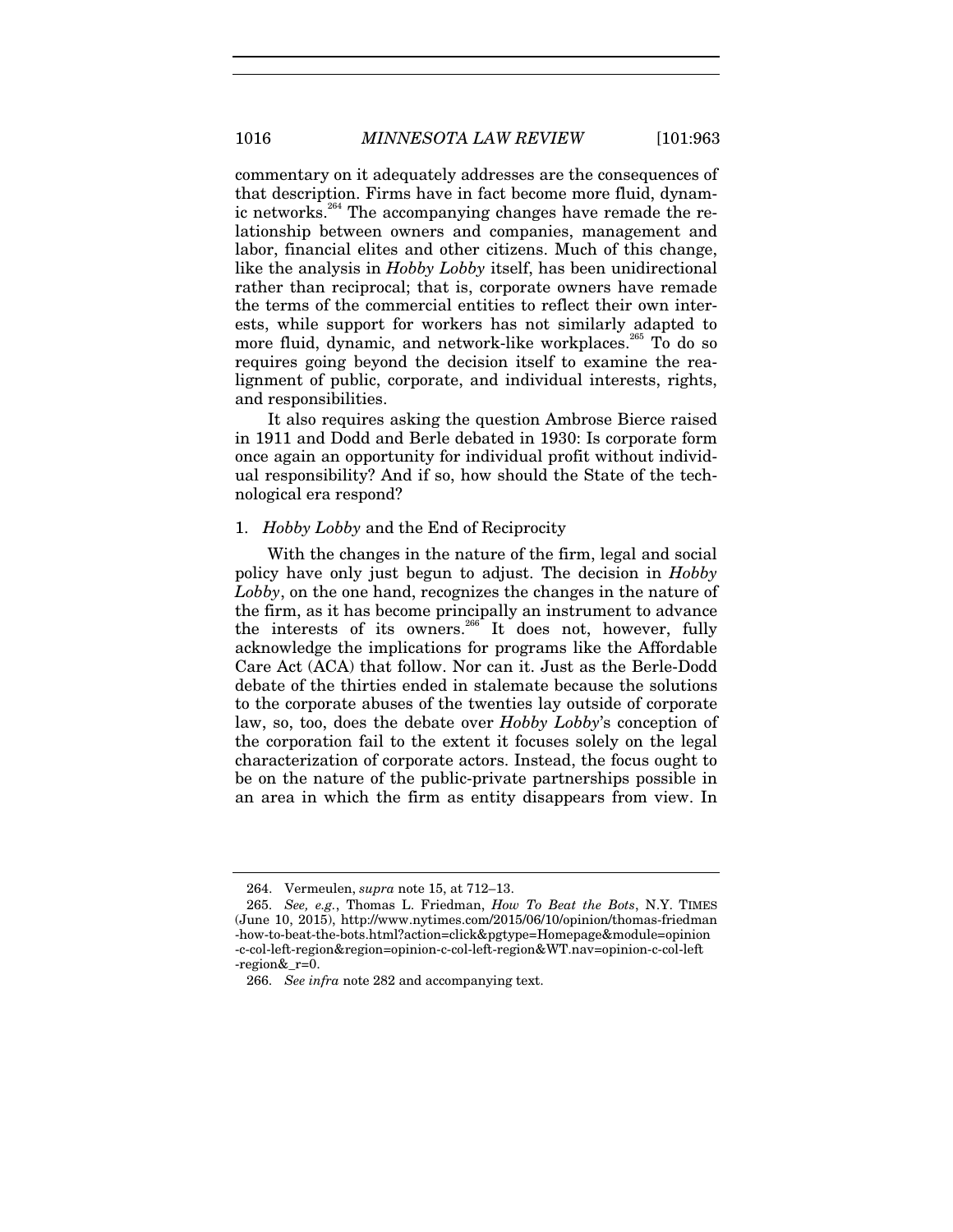2017] *THE DEATH OF THE FIRM* 1017

accordance with this analysis, employer-subsidized health care becomes an anachronism.<sup>2</sup>

At the height of the managerial era, the government sought to promote the greater public good through corporations. The public safety net that took hold during the New Deal and continued through the Great Society reforms of the 1960s assumed that large employers were part of the solution, conferring health care insurance, pension benefits, and greater employment security on employees. Public programs such as Social Security and Medicaid supplemented what were seen as more primary employment-based systems and large corporations were seen not just as private commercial entities serving exclusively private ends, but public citizens. Corporations in turn expanded provisions of these benefits because of generous  $\text{tax subsidies},^{268}$  and favorable tax treatment of corporations has often been justified by assumptions that the firms would take significant responsibility for employees.<sup> $^{269}$ </sup> The history of special tax treatment and of federal, state, and local economic development incentives for corporations has been premised on the idea that businesses will create jobs, build community partnerships, and pump revenue into both the national economy and particular locales.<sup>270</sup> These assumptions are no longer reflected in fact nor, after *Hobby Lobby*, in law.

Instead, Justice Alito's analysis, in simultaneously treating the firm as a fiction and imbuing it with the constitutional rights of its owners, leads to the conclusion that the owners *are*

 <sup>267.</sup> Our purpose here is not to compare the benefits of employer-provided coverage—natural risk-pooling, low overhead costs, generally high-quality coverage, and employers serving as advocates in the claim process—with the costs or against the advantages of other systems. The point is one of structural ideology: with the disappearance of longer term employment, the logical question is whether benefits should be attached to a single job.

<sup>268.</sup> *See* JOINT COMM. ON TAXATION, JCX-141R-15, ESTIMATES OF FEDER-AL TAX EXPENDITURES FOR FISCAL YEARS 2015-2019, at 28–42 tbl.1 (2015), http://www.jct.gov/publications.html?func=startdown&id=4857. Before adoption of the ACA, the exclusion for employer-provided health insurance was the largest federal tax expenditure, with an annual value of \$246.1 billion in 2007. David Gamage, *Perverse Incentives Arising from the Tax Provisions of Healthcare Reform: Why Further Reforms Are Needed To Prevent Avoidable Costs to Low- and Moderate-Income Workers*, 65 TAX L. REV. 669, 681 (2012).

 <sup>269.</sup> Katharine V. Jackson, *Towards a Stakeholder-Shareholder Theory of Corporate Governance: A Comparative Analysis*, 7 HASTINGS BUS. L.J. 309, 318 (2011).

<sup>270.</sup> *See, e.g.*, Randle B. Pollard, *"Was the Deal Worth It?": The Dilemma of States with Ineffective Economic Incentives Programs*, 11 HASTINGS BUS. L.J. 1, 2, 8–10 (2015).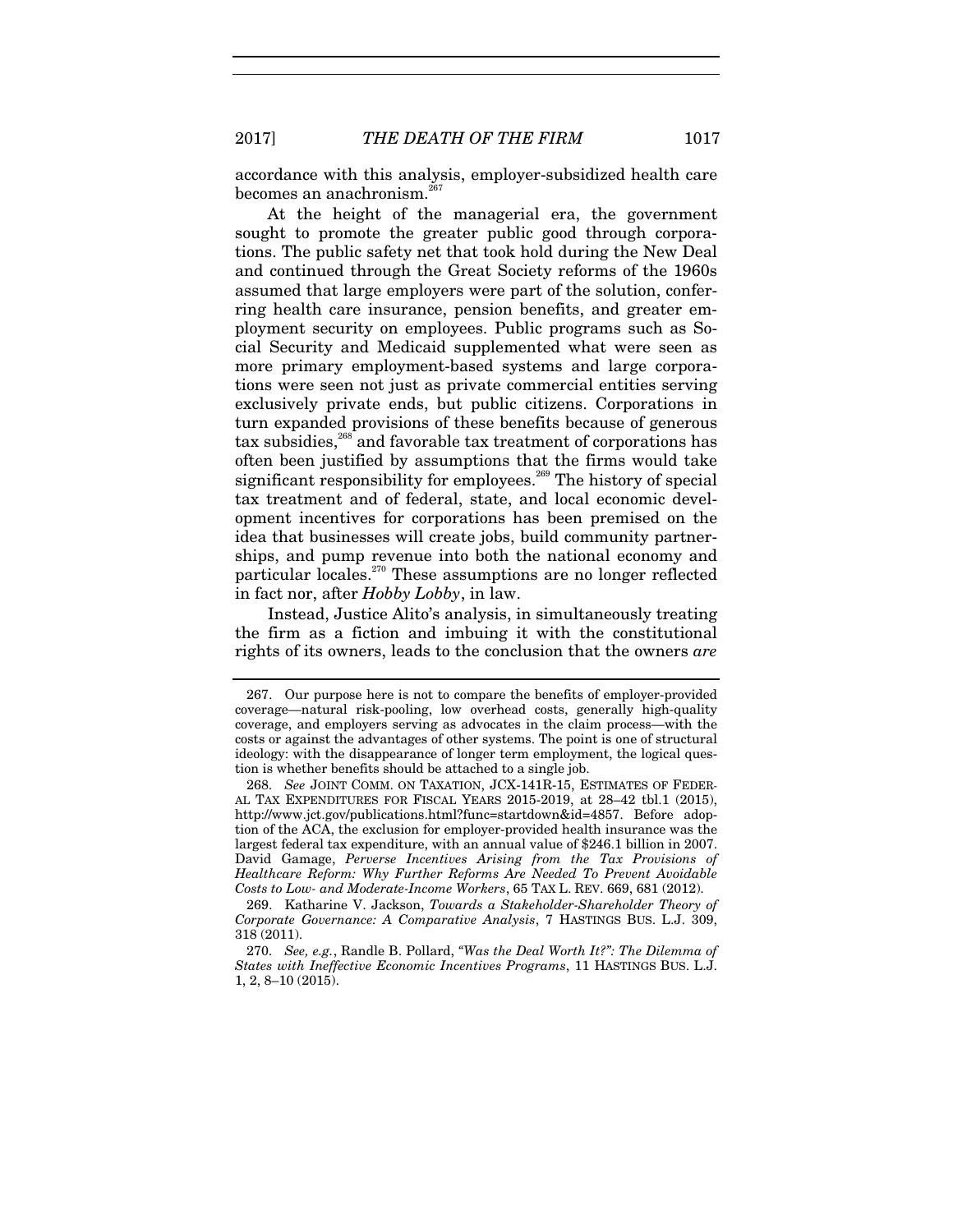1018 *MINNESOTA LAW REVIEW* [101:963

the firm and they therefore have rights without obligations to anyone else. $271$  The corollary to the conclusion ought to be that neither the corporation nor its owners are suitable partners to advance community ends. The public-private partnership that reached its height with the Galbraithian firm cannot therefore continue, and the focus should shift from corporate rights to the vindication of community responsibilities in other ways.

While the implications of *Hobby Lobby* go well beyond health care, it is perhaps fitting that heath care underlies the decision because what has happened to health care perhaps best represents the unsustainability of continuing efforts to advance public purposes through corporate firms. As we indicated above,<sup>272</sup> the United States to a much greater degree than other developed countries has tied health care to employment and done so because of the nature of the industrial firm at midnineteenth century. The critical government decision came through the tax system, allowing firms to deduct the cost of health insurance as a business expense without counting the benefit as income to the worker.<sup> $273$ </sup> The result allowed the government to promote a taxpayer-subsidized benefit by acting through private parties. Firms received a tax break for something they wished to do anyway to remain competitive in an era of tight labor markets, and the government relied on the firms' willingness to offer insurance to advance public ends that justified the relaxation of wartime controls on wages. $274$ 

The change in the nature of employment, on the other hand, is part of what necessitated health care reform in the first place, touching off cascading changes many viewed as a crisis in insurance coverage. First, fewer employees work in long-term positions that provide health care.<sup>275</sup> Younger work-

<sup>271.</sup> *See infra* notes 281–83 and accompanying text.

<sup>272.</sup> *See supra* note 134 and accompanying text; *see also* DAVIS, *supra* note 5, at 117 (describing provision of social services through employers rather than government).

<sup>273.</sup> *See infra* note 284 and accompanying text.

<sup>274.</sup> *See* Eleanor D. Kinney, *For Profit Enterprise in Health Care: Can It Contribute to Health Reform*?, 36 AM. J.L. & MED. 405, 409 (2010) (describing the shift from direct payment with only ten percent of the American public insured in 1940 to employer-provided insurance covering seventy-two percent of the American public by 1957).

<sup>275.</sup> *See, e.g.*, Elizabeth A. Pendo, *The Health Care Choice Act: The Individual Insurance Market and the Politics of "Choice*,*"* 29 W. NEW ENG. L. REV. 473, 474 (2007) ("[T]he erosion of employer-sponsored coverage has increased the ranks of the uninsured."); *see also* U.S. Bureau of Labor Statistics, *All*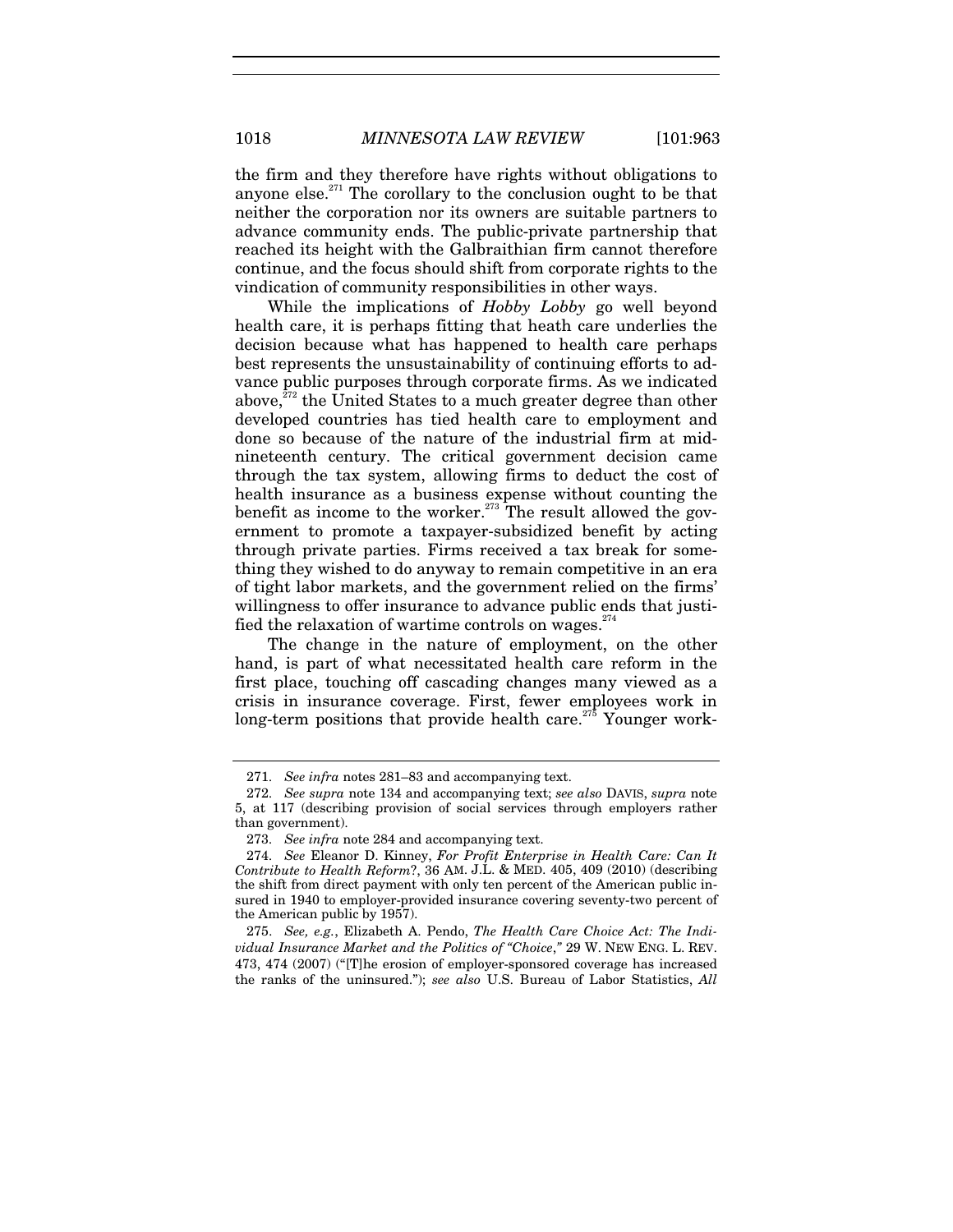2017] *THE DEATH OF THE FIRM* 1019

ers, in particular, have become less likely to have secure employment or employer-provided health care than their parents; yet, the presence of younger, healthier workers contributes to the creation of low-cost insurance pools.<sup>276</sup> Without the presence of these workers, employer insurance costs go up. Second, with more employee mobility, voluntary or not, the ability to gain coverage for pre-existing conditions has become critical to more families as wage-earners switch jobs more frequently.<sup>277</sup> Third, with greater outsourcing, more employees who would have worked in large companies now work in smaller units. These smaller units are less likely than larger ones to have a representative population and, as a result, may have a harder time finding affordable private health insurance. A single employee with cancer, who would not affect the insurance pool of a General Motors, can dramatically increase the insurance premiums in an office of ten. Fourth, as fewer employees have health care and as premiums rise both in many places of employment and for non-employer plans, these plans become a bad deal for the healthy, and people who are already sick become an even larger portion of those who purchase them.<sup>278</sup> The ACA sought to counter these trends (and avoid what some predicted would be a "death spiral" in insurance coverage) $^{279}$  by mandating employer provision of health insurance, individual participation, state exchanges for those without employer coverage, and specification of the minimum level of coverage qualifying plans had to provide.<sup>280</sup> The mandate that employers provide insurance and the inclusion of contraception in the mandated coverage set up

*Employees: Professional and Business Services: Temporary Help Services*, FED. RES. ECON. DATA (Feb. 5, 2016), http://www.research.stlouisfed.org/fred2/ series/TEMPHELPS (charting the rise of temporary workers).

 <sup>276.</sup> Kara Brandeisky, *Why Young Millennials Are Turning down Health Coverage at Work*, TIME (Apr. 15, 2015), http://www.time.com/money/3821525/ health-insurance-age-26.

 <sup>277.</sup> Pendo, *supra* note 275, at 479 (discussing high rates of rejection for those with pre-existing conditions).

<sup>278.</sup> *See* Joseph P. Newhouse, *Assessing Health Reform's Impact on Four Key Groups of Americans*, 29 HEALTH AFF. 1714, 1716 (2010) ("[T]he individual and small-group market is dysfunctional.").

 <sup>279.</sup> Elizabeth A. Pendo, *Uninsured in America: Life and Death in the Land of Opportunity*, 29 J. LEGAL MED. 117, 118 (2008) (book review) ("The death spiral is a term used to describe the process by which a pool of people covered by an insurance plan loses its relatively healthy members, causing costs to increase for the remaining members. Unchecked, the spiral continues until the insurance plan can no longer be sustained and ultimately 'dies.'").

 <sup>280. 26</sup> U.S.C. § 36B (2012); 42 U.S.C. § 18041 (2012).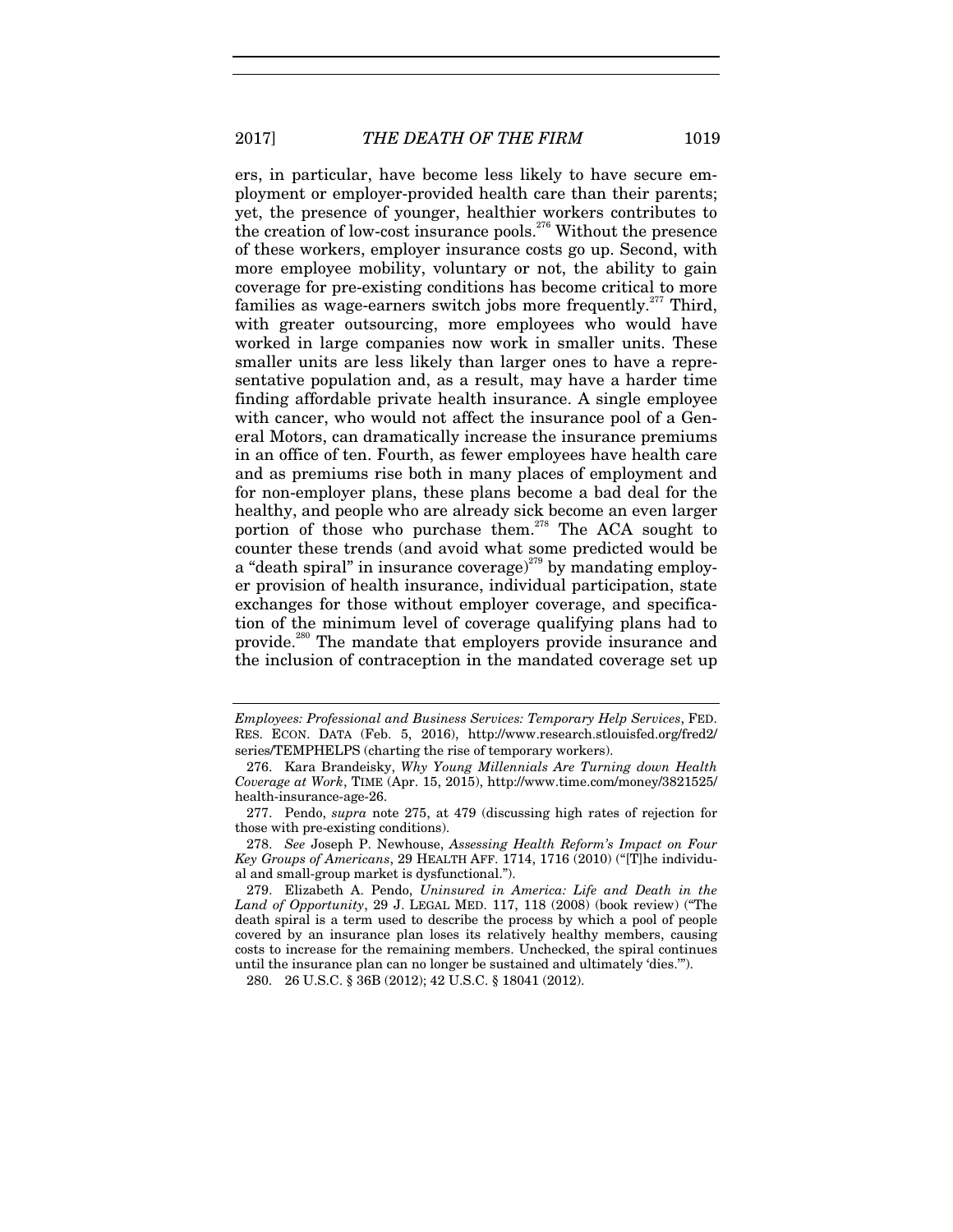the First Amendment clash in *Hobby Lobby*, but the declining relationship between employment and health insurance is one of the factors that made the ACA necessary in the first place.

Alito's analysis in the *Hobby Lobby* decision underscores the rejection of the assumptions that once made employerprovided insurance appropriate, without acknowledging the broader implications. The analysis combines two elements. First, the majority opinion reflects the perspective of the seventies' agency-cost theorists, who rejected the conception of the corporation as an entity tied to the well-being of employees and community. In language that could be drawn from the Jensen-Meckling article, he observes that the firm is a fiction and, since the firm is a fiction, it has no importance as an entity. $281$ That is, when the owners decide to act through corporate form, the corporation has no meaning separate from the identity and interests of its owners—and the owners are free to assert whatever rights they would have as individuals.<sup>282</sup>

Second, Alito further concludes that when the owners choose to act through corporate form, and to take advantage of the benefits state-chartered corporate form confers, they acquire no obligations to either employees or the community by virtue of that decision. $^{283}$  Thus, in acting through corporate form, the Hobby Lobby owners can insist on a First Amendment right to claim the tax and other competitive advantages of government-subsidized health care for their employees<sup>284</sup> and still pick and choose among the provisions included in the plans on the basis of their individual, idiosyncratic preferences.<sup>285</sup>

 285. In *Hobby Lobby*, the owners objected to the morning-after pill as an abortifacient, even though the weight of scientific opinion is that it prevents ovulation but cannot prevent the implantation of an embryo in the uterine wall, and therefore does not cause abortion. *See, e.g.*, INT'L FED'N OF GYNE-

 <sup>281.</sup> Burwell v. Hobby Lobby Stores, Inc., 134 S. Ct. 2751, 2768 (2014).

 <sup>282.</sup> Indeed, at least one scholar argues that the religious freedom rights granted to Hobby Lobby as a corporation exceed those available to individuals. *See* Yvette Ann Walker, Note, *More than Human: Modern Expansion of Corporate Personhood Rights in* Hobby Lobby, 24 S. CAL. REV. L. & SOC. JUST. 297, 324 (2015).

 <sup>283.</sup> As Justice Ginsburg's dissent indicates, the decision in this respect is at odds with earlier decisions about the structure of the marketplace that applied to individual proprietors as well as companies. *Hobby Lobby*, 134 S. Ct. at 2797 (Ginsburg, J., dissenting).

<sup>284.</sup> *Id.* at 2776–77 (majority opinion) (emphasizing benefit to employer from the ability to provide health insurance benefits, and from the substantial tax benefits); *see also* Matthew A. Melone, *Corporations and Religious Freedom:* Hobby Lobby Stores—*A Missed Opportunity To Reconcile a Flawed Law with a Flawed Health Care System*, 48 IND. L. REV. 461, 479 (2015).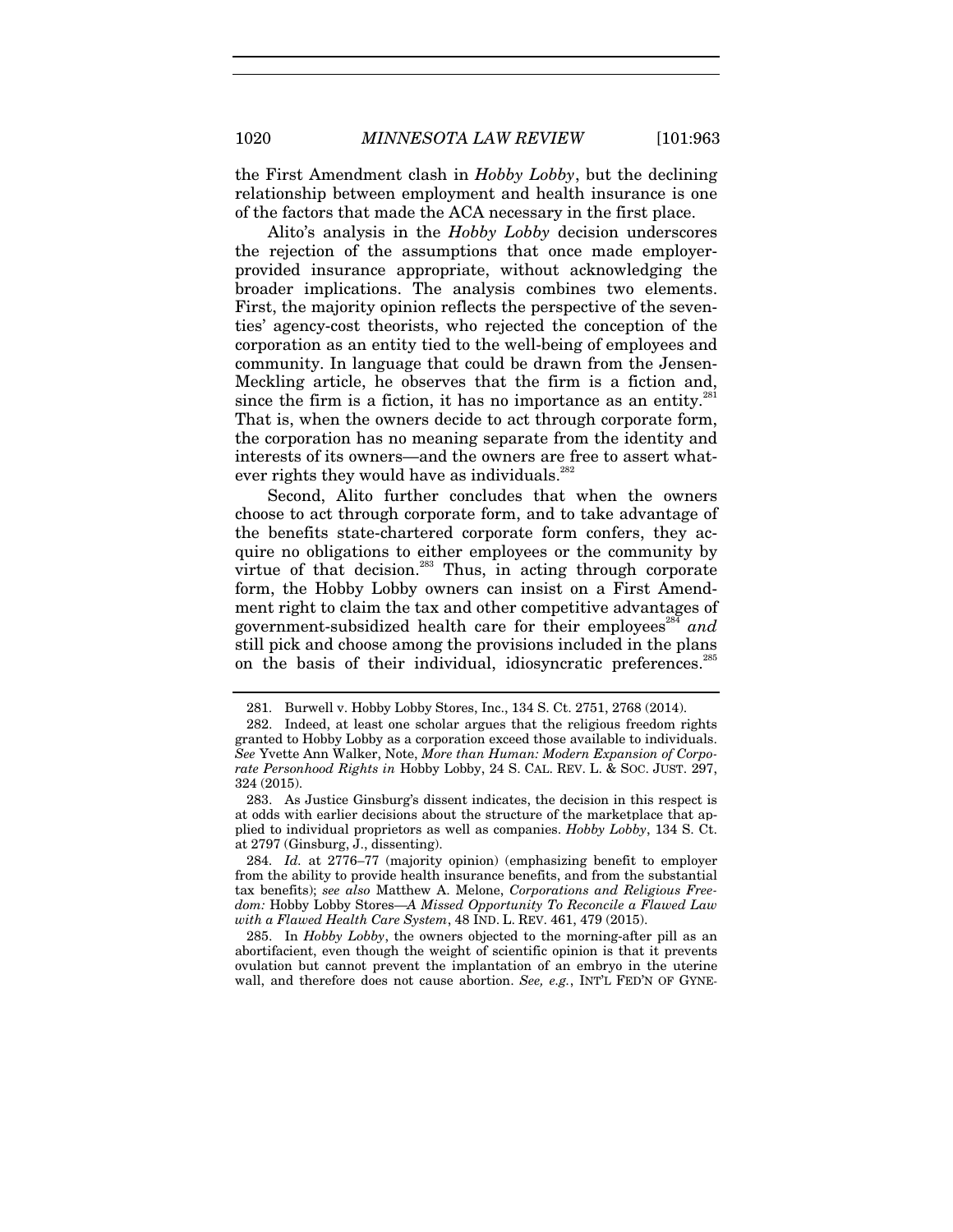Moreover, while Alito gives considerable weight to the employers' right of access to health care tax subsidies, in spite of the fact that they could choose not to provide health care at all, he minimizes the employees' interests because of the government's purported ability to deliver contraceptive access in other ways.<sup>286</sup>

The logical extension of this analysis, however, is the separation of employment and health care altogether, and not just because it solves the religious freedom issue. Employers, of course, acted to advance their own interests during the managerial era as well, but the provision of heath care through employer subsidies arose during an era in which management and labor issues were more aligned.<sup>287</sup> Today, the larger question is why employers should continue to be a vehicle for the extension of benefits necessary to human flourishing at all. The initial adoption of government-subsidized employee benefits reflects the particular constellation of forces at play in the United States during World War II and its aftermath.<sup>288</sup> The net effect of employer-provided health care, however, was broad-based coverage through large, private entities that disguised the cost of a large-scale public program. Subsequent changes in the nature of employment change the justifiability of such an approach, for reasons implicit in the Alito opinion.

As a practical matter, the large firms of the managerial era both sought to advance secular, commercial interests and saw more of a unity of interests when it came to accessing public subsidies to provide worker benefits. This is true in part because of the existence of a tighter labor market, which encouraged greater efforts to invest in and retain workers,<sup>289</sup> and be-

287. *See* DAVIS, *supra* note 5, at 42. In addition, given the dominance of large corporations in the American economy in the postwar era, the idiosyncratic preferences of a Henry Ford or owners like the family that controls Hobby Lobby became less important. *Id.* at 43–45.

288. *Id.* at 42.

289. *See* CLAUDIA GOLDIN & LAWRENCE F. KATZ, THE RACE BETWEEN ED-

COLOGY & OBSTETRICS & INT'L CONSORTIUM FOR EMERGENCY CONTRA-CEPTION, MECHANISM OF ACTION (2012), http://graphics8.nytimes.com/ packages/pdf/health/contraception/ICEC\_FIGO\_MoA\_Statement\_March\_2012 .pdf (collecting research).

<sup>286.</sup> *Hobby Lobby*, 134 S. Ct. at 2780, 2782 (Ginsburg, J., dissenting) (explaining that the government could itself "assume the cost of providing" the contraceptives or could replicate the accommodation provided for religiously affiliated nonprofit organizations). *But see* Douglas Nejaime & Reva B. Siegel, *Conscience Wars: Complicity-Based Conscience Claims in Religion and Politics*, 124 YALE L.J. 2516, 2591 (2015) (noting difficulties with the proposal).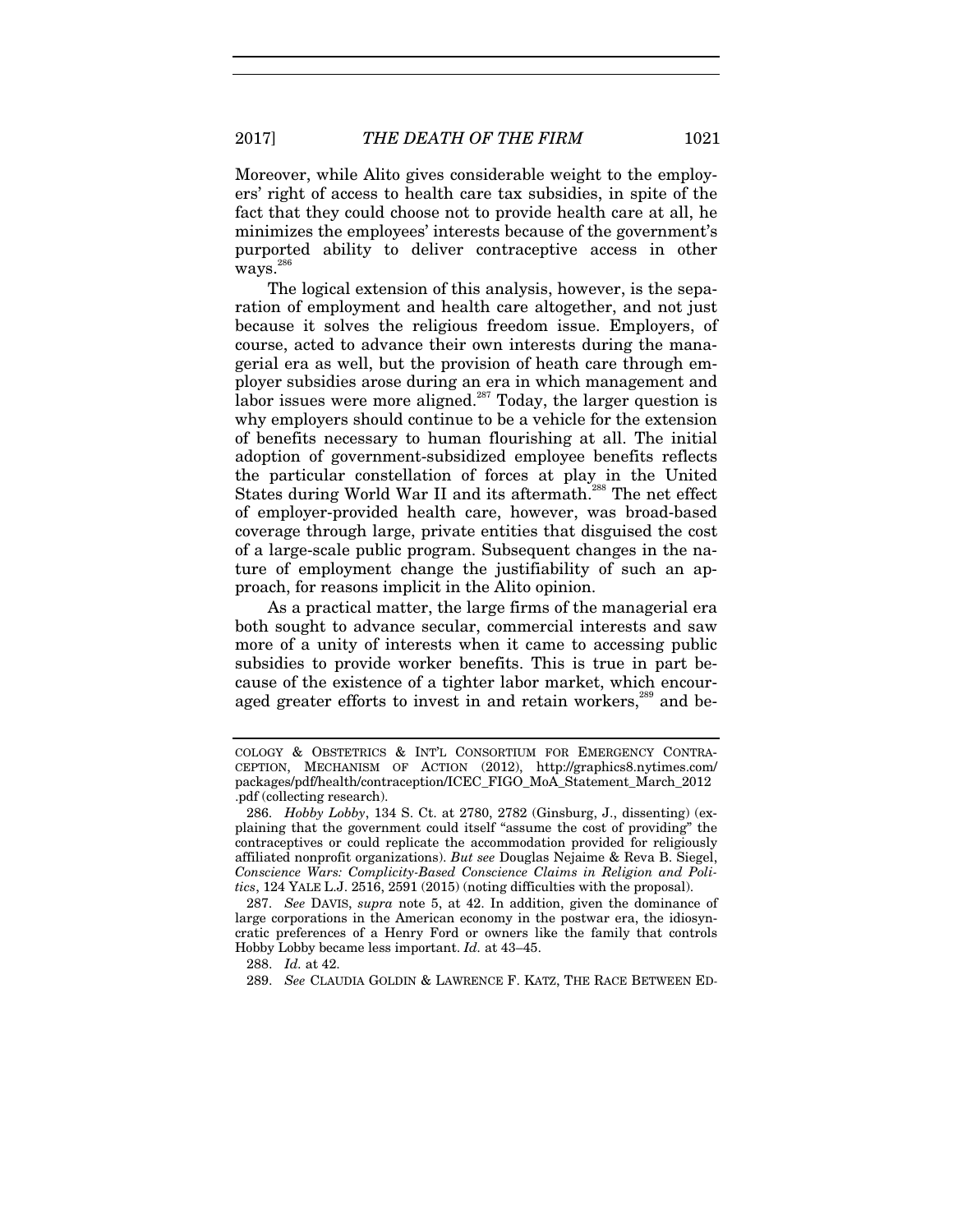1022 *MINNESOTA LAW REVIEW* [101:963

cause companies strove for greater overall stability, seeking gradual growth to a greater degree than share price maximization.290 In *Hobby Lobby*, the Supreme Court effectively concludes that corporate owners neither have a duty to maximize share price (or to act to promote secular, commercial corporate purposes) nor to take the interests of their employees into account in taking advantage of the tax subsidies of a program designed primarily for the employees' benefit. $291$  The import of the decision is limited as a practical matter because large, publicly traded corporations are unlikely to choose to advance religious purposes, but such corporations are also more likely than Hobby Lobby to move plants overseas, outsource activities to independent contractors to reduce benefits, or convert full-time positions to part-time to avoid the need to pay for health care benefits.292 As an ideological matter, the *Hobby Lobby* opinion underscores the conclusion that owners have no obligation, morally or legally, to consider the interests of their employees, and, legally, they have no obligation to do so even where exercise of their religious preferences imposes costs on the employees with respect to access to health care provisions designed to minimize public costs (pregnancy, which would be covered by Hobby Lobby's publicly subsidized employee plans, is more expensive than contraception) and increase employee benefits.<sup>29</sup>

Moreover, the continued existence of employer health care insurance continues to promote class-based differences in access that reinforce the impact of employment-based inequalities. Every person requires access to health care at some point in her life, and health care has become that much more expensive because of the availability of third party payers, further increasing the costs to those who lack health insurance.<sup>294</sup> Yet, not only do employers provide health care insurance in large part because of generous tax subsidies,<sup>295</sup> but the subsidies pro-

UCATION AND TECHNOLOGY 53–57 (2008).

 <sup>290.</sup> GALBRAITH, *supra* note 27, at 104, 241–43.

<sup>291.</sup> *See* McDonnell, *supra* note 6, at 791.

<sup>292.</sup> *See* Roya Wolverson, *Outsourcing Jobs and Taxes*, COUNCIL ON FOR-EIGN REL. (Feb. 11, 2011), http://www.cfr.org/united-states/outsourcing-jobs -taxes/p21777.

<sup>293.</sup> *See* McDonnell, *supra* note 6, at 779 (discussing costs imposed on employees).

<sup>294.</sup> *See, e.g.*, Steven Brill, *Bitter Pill: How Outrageous Pricing and Egregious Profits Are Destroying Our Health Care*, TIME, Mar. 4, 2013, at 17–55.

 <sup>295.</sup> Gamage, *supra* note 268, at 680–81 (noting that even before the ACA, health care was the largest tax subsidy).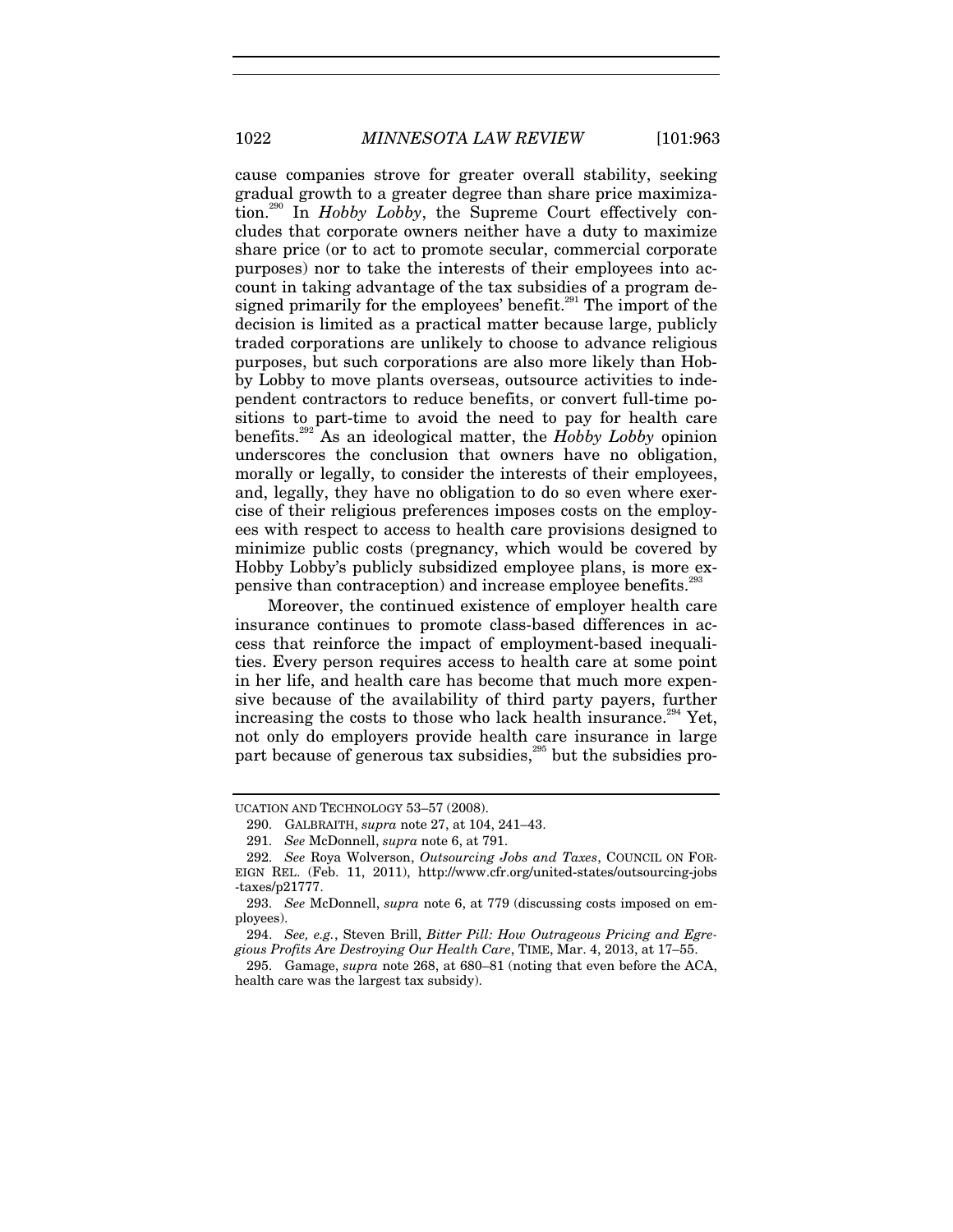vide perverse incentives to do so in ways that disproportionately benefit the well-off.<sup>296</sup> The ACA, by retaining most of the employer-oriented system, creates much larger subsidies for highincome individuals through employer-sponsored plans, and much larger tax subsidies for most lower-income taxpayers through the exchanges.<sup>297</sup> This increases the incentives for employers to recruit hard-to-get, higher-paid employees through employer-provided health care benefits while finding ways not to include low-income workers as full-time employees at all.<sup>298</sup> Even if the workers who end up with plans through the exchanges enjoy comparable health care benefits, the result reinforces employment-based inequalities, and undermines political support for the  $ACA^{299}$  In contrast, single-payer systems in other countries decouple health care and employment, creating more uniform identification (good or bad) with a single system.

Moreover, separating health care from employment would not only be fairer, it would be more transparent. The existing system disguises an important government benefit—health care insurance—as a perquisite of private employment.<sup>300</sup> It also cloaks the true cost to taxpayers, the cross-subsidization that benefits the wealthy at the expense of the poor, and employer choices, that in the absence of precedent-setting Supreme Court litigation, are often invisible to employees.<sup>301</sup>

 299. That is, it undermines political support to the extent that those with employer-based plans fail to recognize that the taxpayers are also paying for their plans to a large degree through the tax system. In addition, the role of Medicaid-type benefits, which are often stigmatized where they are available, and which make many workers worse off where they are not, further complicates the effects. *See* Sally C. Pipes, *The Medicaid Poverty Trap Is Growing Worse*, N.Y. POST (July 29, 2015), http://www.nypost.com/2015/07/29/the -medicaid-poverty-trap-is-growing-worse.

300. Gamage, *supra* note 268.

 301. In the absence of the publicity attending the *Hobby Lobby* decision, for example, employees might never know that the reason their health plan does not cover an intrauterine device (IUD) is because of their employer's religious objection to a benefit other employers are required to cover. *See* Seema Mohapatra, *Time To Lift the Veil of Inequality in Health-Care Coverage: Using Corporate Law To Defend the Affordable Care Act*, 50 WAKE FOREST L. REV. 137, 155 (2015); *see also* Frederick Mark Gedicks, *One Cheer for* Hobby Lobby*: Improbable Alternatives, Truly Strict Scrutiny, and Third-Party Employee* 

 <sup>296.</sup> Indeed, before the ACA, the individuals who did not have employerprovided plans faced both substantially higher health care costs if they paid out of pocket and substantially higher premiums for private insurance (if they could get it at all given pre-existing conditions) than they would probably have faced if employer-sponsored health insurance did not exist. *Id.* at 676–83.

<sup>297.</sup> *See id.* at 672.

<sup>298.</sup> *Id.* at 671–72.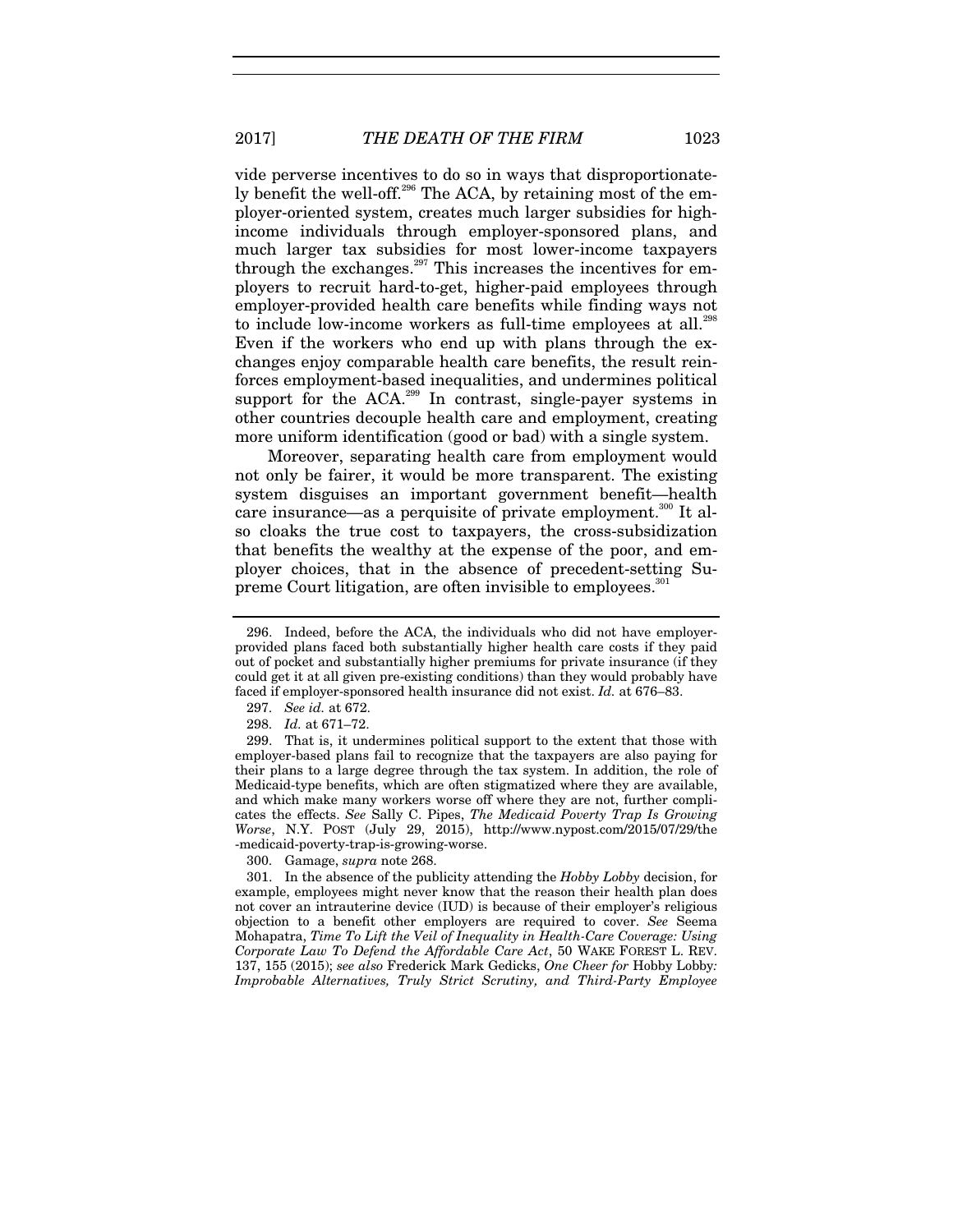While a sudden elimination of employer-sponsored health insurance would be destabilizing<sup>302</sup> and health care reforms of any kind may be impossible today,<sup>303</sup> the time has come to establish the principle that the government needs to counter more fluid and dynamic business enterprises through measures that make individual workers similarly nimble, mobile—and less dependent on particular employers. A health care system entirely independent of employment is, in this sense, similar to fully portable pension plans in contributing to worker autonomy.<sup>304</sup> Moreover, the ACA may ultimately speed voluntary employer choices to drop health care coverage.<sup>305</sup> The ACA's mandate, which only took effect during the 2015–16 enrollment period, provides that employers must provide a certain level of health care or pay a fine.<sup>306</sup> The fine in many cases is less than the cost of providing insurance, and the fines can be used to help finance the subsidies built into operation of the system.<sup>307</sup> Eliminating the employer mandate, recalibrating existing subsidies, and/or tailoring the requirements and the fine to encourage the gradual elimination of employment-based plans could gradually shift most insurance coverage to the exchanges,

304. *See* Gamage, *supra* note 268, at 715 (proposing replacing existing tax subsidies with tax credits based on individual income). While this would not eliminate employer participation, it could be a first step in that direction.

 305. Rick Lindquist & Paul Zane Pilzner, *The End of Employer-Provided Health Insurance*, FORBES (Mar. 11, 2015), http://www.forbes.com/sites/next avenue/2015/03/11/the-end-of-employer-provided-health-insurance/#22c123236 4d2 (predicting that "90% of all businesses will drop offering health insurance" in the next decade).

306. *Obamacare Employer Mandate*, OBAMACARE.NET, http://www .obamacare.net/obamacare-employer-mandate (last visited Nov. 27, 2016).

307. *See* LINDA J. BLUMBERG ET AL., URBAN INST., WHY NOT JUST ELIMI-NATE THE EMPLOYER MANDATE? 4 (2014), http://www.urban.org/sites/default/ files/alfresco/publication-pdfs/413117%20-%20Why-Not-Just-Eliminate-the -Employer-Mandate-.pdf (finding that fines may generate substantial revenue from employers choosing not to provide coverage).

*Burdens*, 38 HARV. J.L. & GENDER 153, 170 (2015) ("[A]ccording to counsel, [the Religious Freedom Restoration Act] should be read to protect a multibillion dollar corporation against a marginal increase in its operating expenses as the cost of observing its religious beliefs against IUDs and other emergency contraception, but not to prevent the same corporation from shifting the costs of that observance onto lower-income employees and dependents who believe and practice differently.").

 <sup>302.</sup> We are indebted to Daniel Schwarcz for this and several other points.

 <sup>303.</sup> Indeed, many observers have noted the illusory nature of the Supreme Court's insistence that the government could find other ways to provide for employee access to contraception, given Congressional determination to undermine the ACA more generally. *See* Nejaime & Siegel, *supra* note 286, at 2550–51.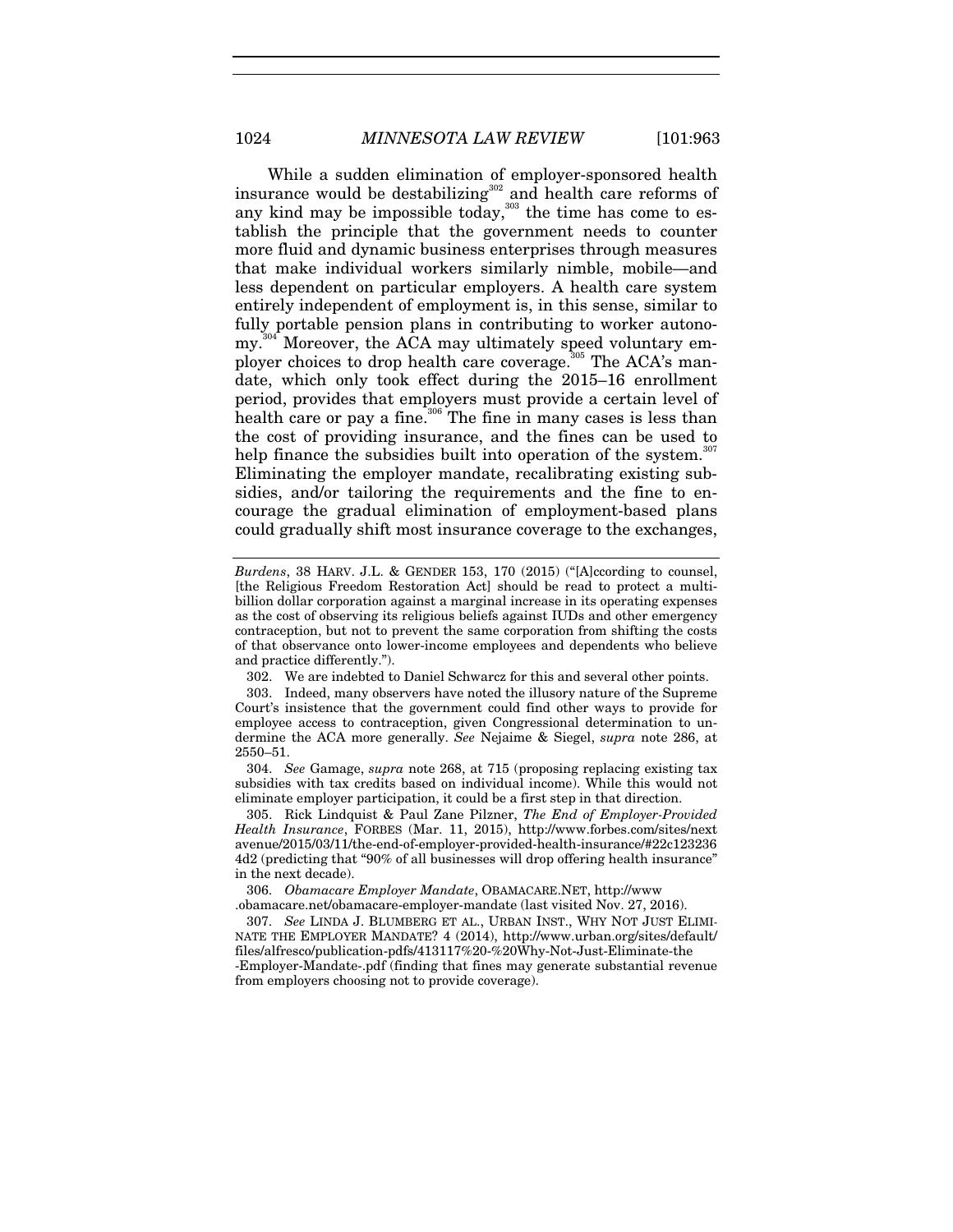eliminating the employer role.<sup>308</sup> If that happened—if all health care depended on access to government-run exchanges or to public programs like Medicare—it would both increase worker flexibility and eliminate the fiction that employer-provided programs are private market creations. Whether one favors a single-payer, government-run system or a more free-marketoriented system of individually purchased private insurance policies, it is hard to justify the continuation of an employerbased system that provides substantially less coverage than it once did and whose primary effect is to disguise a substantial federal subsidy for favored employees.<sup>309</sup>

#### 2. The Need for a New Social Contract

Ultimately, the State needs to contribute to a new model of the networked worker that matches the networked firm and resets the balance between the two. Silicon Valley provides a model. Highly sought-after workers start with technical skills, get entry-level jobs that give them experience, move to the next firm as they mature, and hope to start their own companies. They do so in an environment where private equity funding for start-ups is readily available, failure is not catastrophic in part because the entrepreneur's own assets do not finance new companies, and the forgiving job market provides other opportunities.<sup>310</sup>

Silicon Valley is obviously an elite model, but the elements that make valued employees better off than the rest of the country once characterized a larger part of the country as a whole. First, the job market for skilled workers is tight, just as the job market for blue collar workers was also tight in the

 <sup>308.</sup> The Urban Institute has proposed eliminating the employer mandate in any event, arguing that it is unnecessary and has distorting effects on employment. *Id.*; *see also* Bob Seng & Holly Fistler, King v. Burwell*: Last Piece of Obamacare Puzzle?*, 72 BENCH & B. MINN., Aug. 2015, at 16, 18 ("There's a pretty good argument that the employer mandate isn't necessary. . . . [But] chances of [it] going away without eliminating the individual mandate are very low.").

<sup>309.</sup> *See* Gamage, *supra* note 268, at 686–87; Melone*, supra* note 284, at 465–66. A complete examination of health care alternatives is beyond the scope of this Article, and the purpose of this example is not to defend either a single-payer system or the existing exchanges, which allow individuals to buy private insurance policies at subsidized prices, but to evaluate the consequences of the uncoupling of employment and benefits—which is already occurring. *See* Gamage*, supra* note 268, at 690.

<sup>310.</sup> *See* DAVIS, *supra* note 5, at 125–26 (describing the flexicurity system in Denmark, which facilitates such a model).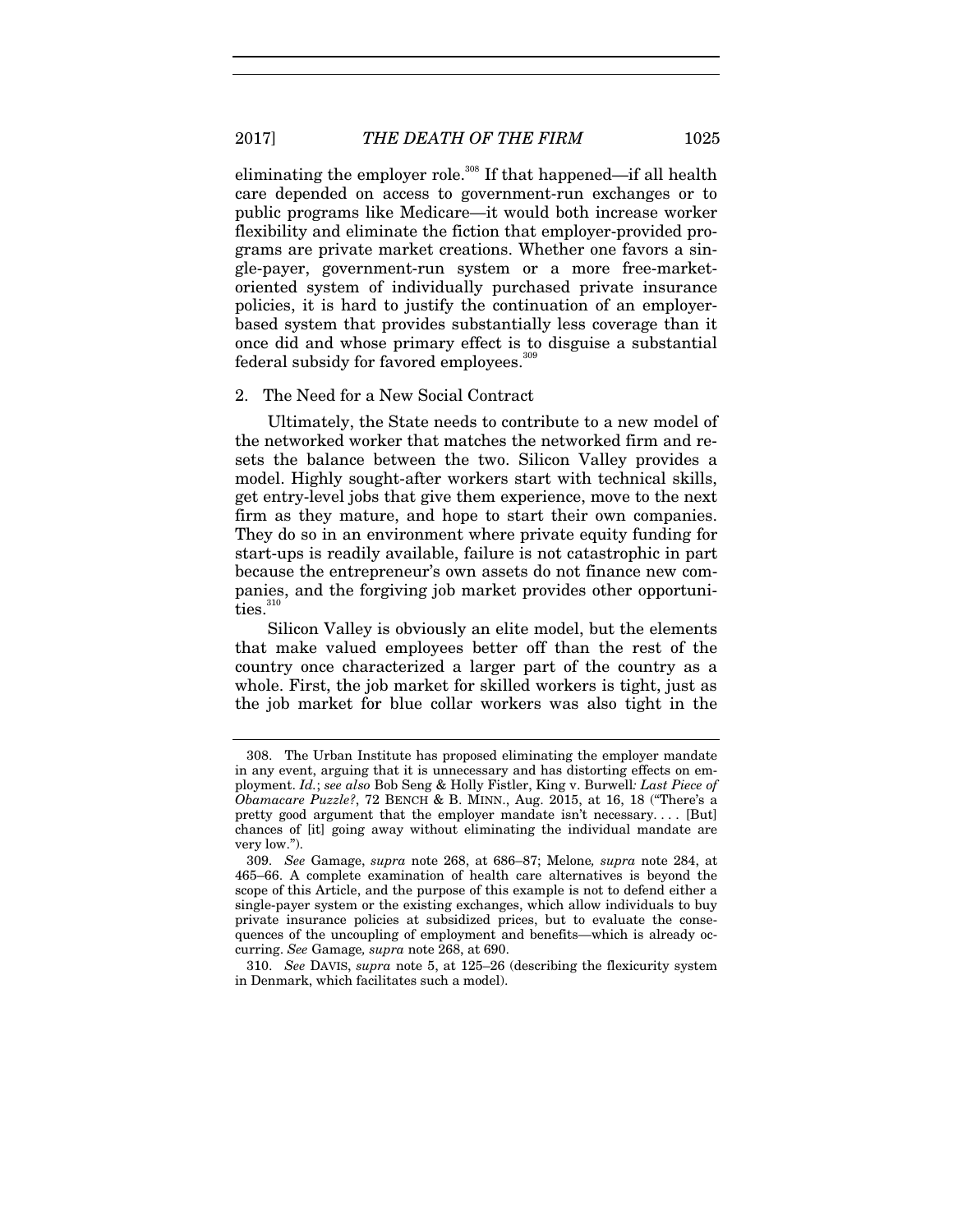postwar period of full employment policies.<sup>311</sup> Second, the financing of new ventures for employees who seek to set off on their own is equity-based, not debt-based.<sup>312</sup> This means the entrepreneur, even if not ultimately successful, acquires new skills and experience without being crushed by loans, leaving her free to go on to the next opportunity. In contrast, for most others, the acquisition of valuable education, experience, and skills has become riskier and more expensive. Third, employee benefits are highly portable. Pensions systems today are primarily defined contributions systems<sup>313</sup> and the ACA eliminates the ability of insurers to exclude pre-existing conditions.<sup>314</sup> Finally, the high demand for skilled employees creates reinforcing virtuous cycles: employers who need to compete for valued employees offer more to retain the employees they attract. Silicon Valley is known for its employee perks that include everything from on-site gyms to the notorious Google Bus that runs between San Francisco and the Google offices in the South Bay.

In contrast, the labor market for the country as a whole reflects policies that produce opposite cycles. Government policies have sought to battle inflation (even if that means a slack labor

The current system therefore results in high effective tax rates on equity-financed investments and low effective rates on debt-financed investment. This provides incentives for businesses to finance new investments with debt, and to maintain a higher level of debt in their capital structure, increasing the likelihood of financial distress and bankruptcy.

 <sup>311.</sup> If labor markets generally were tighter, employers would have greater incentives to invest in and retain workers. *See, e.g.*, Steve Matthews, *Tight Job Market in U.S. Cities Prompts Higher Pay*, BLOOMBERG BUS. (Apr. 16, 2014), http://www.bloomberg.com/news/articles/2014-04-16/tight-job-market-in -u-s-cities-prompts-higher-pay.

<sup>312.</sup> *See* Kurtis Urien & David Groshoff, *An Essay Inquiry: Will the Jobs Act's Transformative Regulatory Regime for Equity Offerings Cost Investment Bankers' Jobs?*, 1 TEX. A&M L. REV. 559, 568–69 (2014) (detailing venture capitalist, angel investor, and crowdfunding methods of equity financing). William Barker has explained the present, somewhat perverse, tax incentives as follows:

William B. Barker, *A Common Sense Corporate Tax: The Case for a Destination-Based, Cash Flow Tax on Corporations*, 61 CATH. U. L. REV. 955, 962 n.46 (2012).

 <sup>313.</sup> *Just How Common Are Defined Benefit Plans?*, CNN MONEY, http:// www.money.cnn.com/retirement/guide/pensions\_basics.moneymag/index7.htm (last visited Nov. 27, 2016) (noting that four percent of private sector workers have only a defined benefit plan for retirement, "down from 60% in the early 1980s").

<sup>314.</sup> *See* Gamage, *supra* note 268, at 678 (noting that denial of insurance coverage to individuals with pre-existing conditions is "a practice banned by the ACA").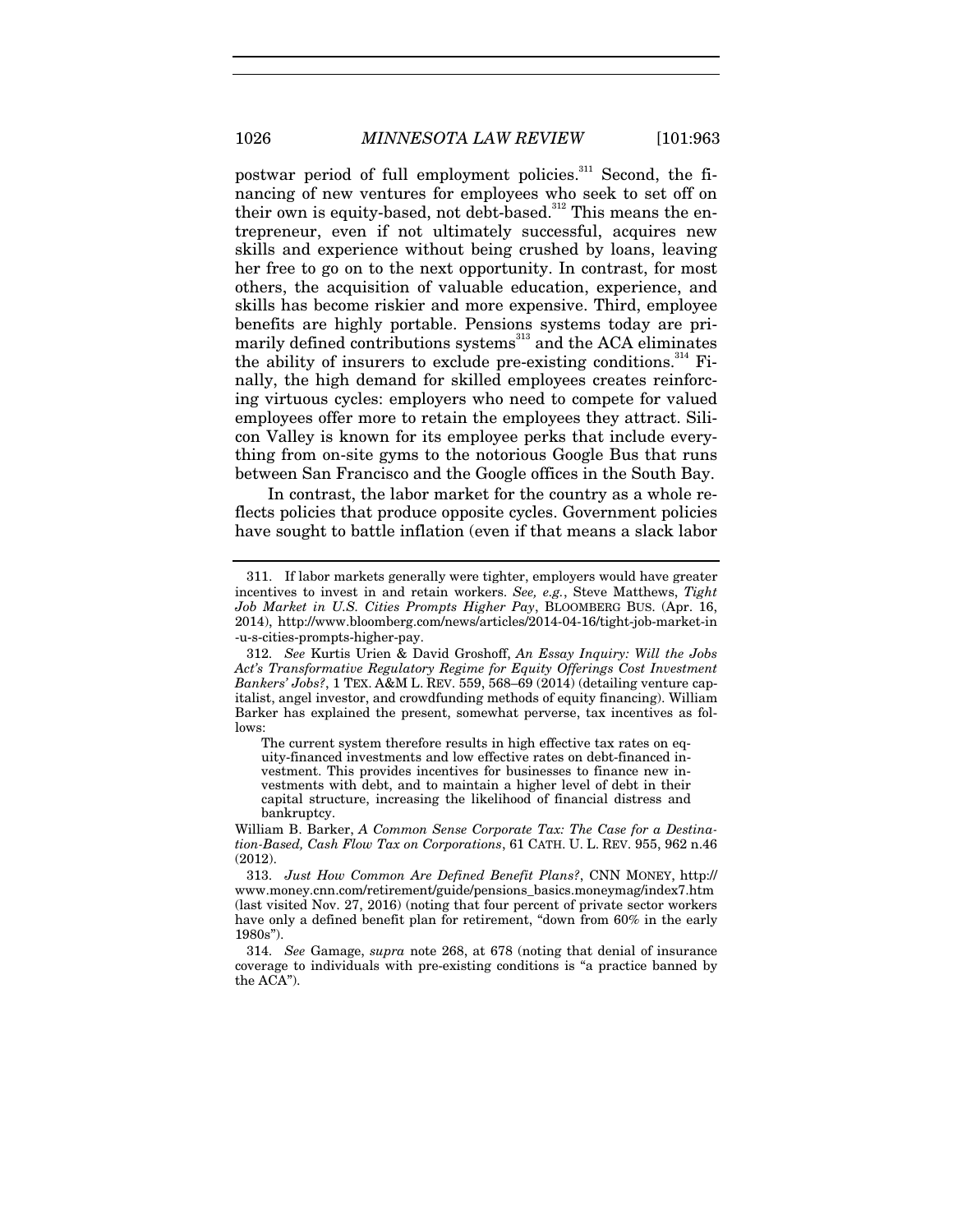2017] *THE DEATH OF THE FIRM* 1027

market), encouraged the atrophy of wage and hour laws, promoted trade to the detriment of worker protections, and undermined union protections.<sup>315</sup> Over the last thirty years, the law regarding responsibilities of corporations has changed, contributing to corporate flexibility (and slack labor markets) through a wholesale assault on fiscal stimulus, unionization, and worker protections.<sup>316</sup> Paradoxically, Congress and the U.S. Supreme Court have rewarded diminished corporate investment in workers and communities with reduced public obligations.317 Moreover, with greater emphasis on short-term share prices and more competitive and rapidly changing markets, even executives who might ideally like to provide more for workers have a harder time doing so. $318$  These policies reflect changes in which corporate owners and executives advance their own interests independently of the firm while workers increasingly enjoy neither reliable employment nor comparable ability to secure their own interests as independent actors. The result requires rethinking the relationship between individuals and firms not only at the top, where the transformation now appears to be largely complete, but throughout society, as reciprocal institutions that allow workers to adjust to the new economy have yet to be conceived.

To change these patterns requires changing the interlocking patterns of law, economics, and ideology. This requires policies that make workers more valuable, encouraging companies to invest more to train and retain the employees they have. Doing so requires rethinking the sources of investment in workers. These policies, first, start with education, making it more affordable. Second, basic benefits such as health care should be independent of employment. Third, unemployed workers should enjoy greater assistance in going back to school, retraining for needed skills, or relocating to be able to take advantage of new positions. Finally, the government should serve as an employer of the last resort, addressing infrastructure and service needs in schools, hospitals, and other arenas that serve

<sup>315.</sup> *See, e.g.*, RAYMOND J. AHEARN, CONG. RESEARCH SERV., GLOBALIZA-TION, WORKER INSECURITY, AND POLICY APPROACHES 4–7 (2012), http://www .fas.org/sgp/crs/misc/RL34091.pdf.

<sup>316.</sup> *See, e.g.*, Frank Clemente, *Congress' Corporate Tax Cuts Punish Americans*, CHI. TRIB. (May 28, 2015), http://www.chicagotribune.com/suburbs/daily -southtown/opinion/ct-sta-tax-fairness-st-0529-20150528-story.html.

<sup>317.</sup> *See* Lee Epstein et al., *How Business Fares in the Supreme Court*, 97 MINN. L. REV. 1431, 1470–73 (2013).

 <sup>318.</sup> *See supra* text accompanying notes 11, 15, 139, 199, and 204.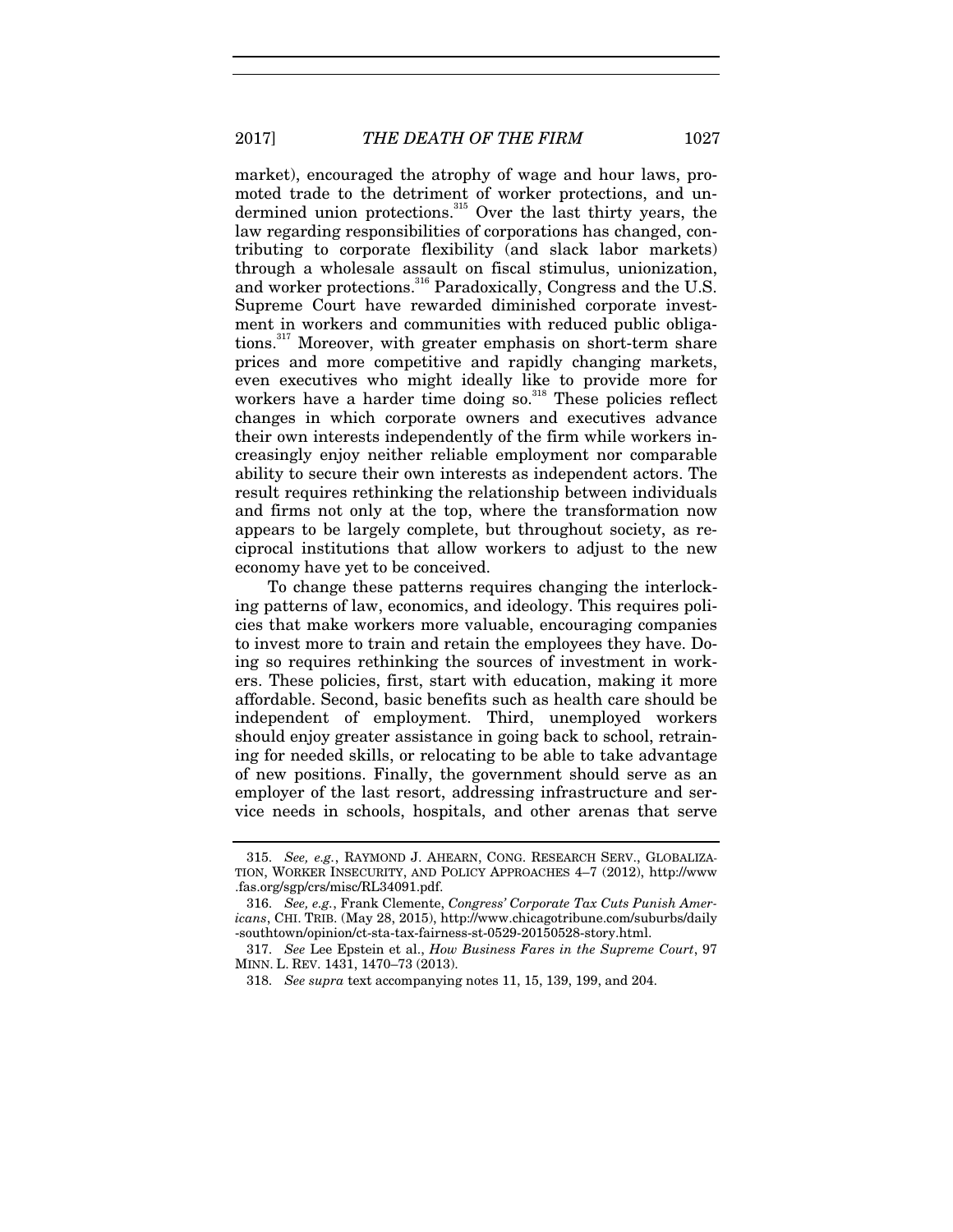public needs. With the adoption of programs that give workers greater flexibility, employers would have to compete more effectively for labor, touching off a change in private labor relationships. If, after all, the firm is no more than a fiction that serves the ends of its owners, new systems should arise that allow workers to compete in a dynamic, networked world.

#### **CONCLUSION**

This Article has described the broad set of changes that have allowed corporate owners to respond to a more competitive marketplace by becoming more flexible in the way they employ workers without giving workers the tools to become more flexible in turn. In the process, owners, like the Greens of the *Hobby Lobby* case, have become more independent of the firms they control, while the workers they employ remain dependent on the jobs they hold for basic requirements such as health care. The rise of the large industrial firm involved a concentration of power in a control bloc that could use the firms of that era to their own ends; the ultimate solution to that concentration of power required the creation of countervailing powers in labor and government that responded to the rootedness of larger brick-and-mortar entities.<sup>319</sup> The solutions did not come from corporate law itself, but from outside it. $320$ 

In similar fashion, it is possible to conclude that *Hobby Lobby* is correctly decided to the extent it holds that corporate owners can create a closely held company committed to religious principles,<sup>321</sup> and still unfair in the degree to which it privileges corporate owners over corporate employees in the implementation of a program designed to serve public ends. The larger solution, however, requires reconsidering the role of workers in a more fluid, dynamic marketplace, and that requires recreating labor markets in which workers enjoy greater negotiating power. In the immediate context of *Hobby Lobby*, that should mean separating employment and health care altogether. Employer-provided health care exists because of tax subsidies and these subsidies benefit those with higher marginal tax rates over those with lower marginal rates, those with secure benefit-paying jobs over those with more transient or part-time employment, and companies that wish to provide

<sup>319.</sup> *See supra* text accompanying notes 115–20.

<sup>320.</sup> *See supra* text accompanying notes 122–23.

<sup>321.</sup> *See, e.g.*, McDonnell, *supra* note 6, at 780.